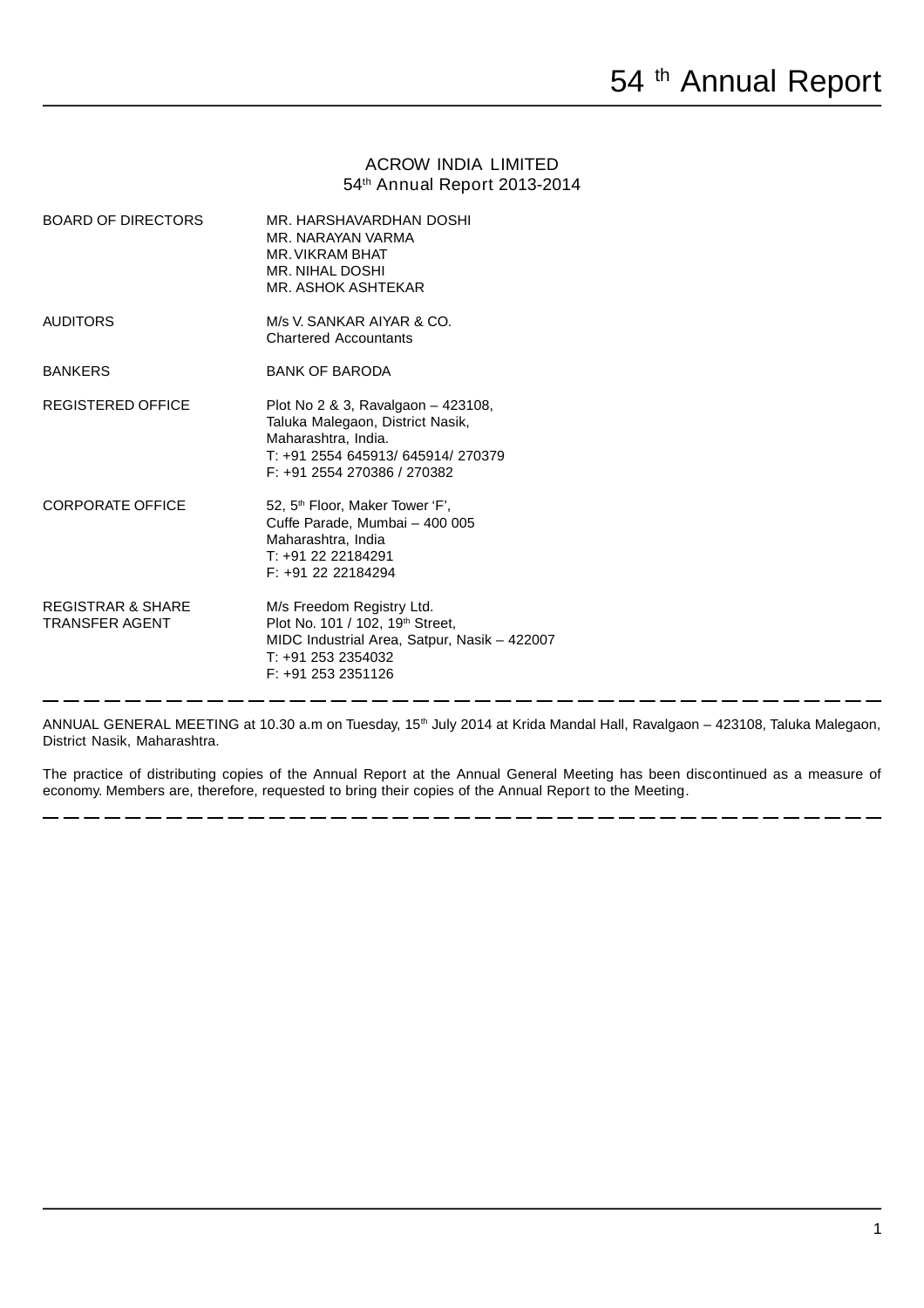# **Acrow India Ltd.**

### **NOTICE**

**NOTICE is hereby given that the 54th Annual General Meeting of the Company will be held as scheduled below:**

| <b>DATE</b> | <b>COL</b>         | Tuesday, 15 <sup>th</sup> July 2014            |
|-------------|--------------------|------------------------------------------------|
| TIME        | <b>Participate</b> | 10.30 a.m.                                     |
| PLACE:      |                    | Krida Mandal Hall, Ravalgaon, Taluka Malegaon, |
|             |                    | Dist. Nashik, Maharashtra, Pin Code 423108.    |

**to transact the following business:**

### **ORDINARY BUSINESS:**

**1. To receive, consider and adopt the Audited Balance Sheet as at 31st March 2014 and the Statement of Profit and Loss Account for the year ended 31st March 2014 along with the reports of the Auditors and the Board of Directors.**

**2. To appoint a Director in place of Mr. Harshavardhan B Doshi who retires by rotation and, being eligible, offers himself for reappointment.**

**3. To re-appoint Auditors and to fix their remuneration and in this regard to consider and if thought fit, to pass, with or without modification(s), the following resolution as an Ordinary Resolution.**

**Ordinary Resolution:**

**"RESOLVED THAT pursuant to provisions of sections 139, 142 and other applicable provisions, if any of the Companies Act, 2013 M/s V. Sankar Aiyar and Co. Chartered Accountants, (Regn. No. 109208W), be and are hereby reappointed as the Statutory Auditors of the company, to hold office from the conclusion of this Annual General Meeting until the conclusion of the sixth Annual General Meeting subject to ratification by the shareholders annually, on such remuneration as shall be fixed by the Board of Directors of the company".**

### **SPECIAL BUSINESS:**

**4. To consider the reappointment of Mr. Narayan Varma, independent director for a period of five years** and in this connection to pass, with or without modification(s) the following resolution as an Ordinary **Resolution.**

**"RESOLVED THAT declaration of independence having been obtained from Mr Narayan Varma in terms of Section 149(7) of the Companies Act, 2013 and the reappointment of Mr Narayan Varma having been recommended by the Board of Directors in their meeting held on 8th May 2014, reappointment of Mr Narayan Varma be made as an independent Director in accordance with provisions of section 149 and such other applicable provisions of the Companies Act, 2013 read with Companies Appointment and Qualifications (Rules) 2014 on the Board of the Company for a period of five consecutive years from the date of this Annual General Meeting.**

**RESOLVED FURTHER THAT authority be and is hereby given to Mr Harshavardhan Doshi, Chairman & Managing Director and/ or Mr Nihal Doshi, Executive Director to issue letter of reappointment to Mr Narayan Varma on behalf of the Company."**

**5. To consider the reappointment of Mr. Vikram Bhat, independent director for a period of five years and in this connection to pass, with or without modification(s) the following resolution as an Ordinary Resolution.**

**"RESOLVED THAT declaration of independence having been obtained from Mr Vikram Bhat in terms of Section 149(7) of the Companies Act, 2013 and the reappointment of Mr Vikram Bhat having been recommended by the Board of Directors in their meeting held on 8th May 2014, reappointment of Mr Vikram Bhat be made as an independent Director in accordance with provisions of section 149 and such other applicable provisions of the Companies Act, 2013 read with Companies Appointment and Qualifications (Rules) 2014 on the Board of the Company for a period of five consecutive years from the date of this Annual General Meeting.**

**RESOLVED FURTHER THAT authority be and is hereby given to Mr Harshavardhan Doshi, Chairman & Managing Director and/ or Mr Nihal Doshi, Executive Director to issue letter of reappointment to Mr Vikram Bhat on behalf of the Company."**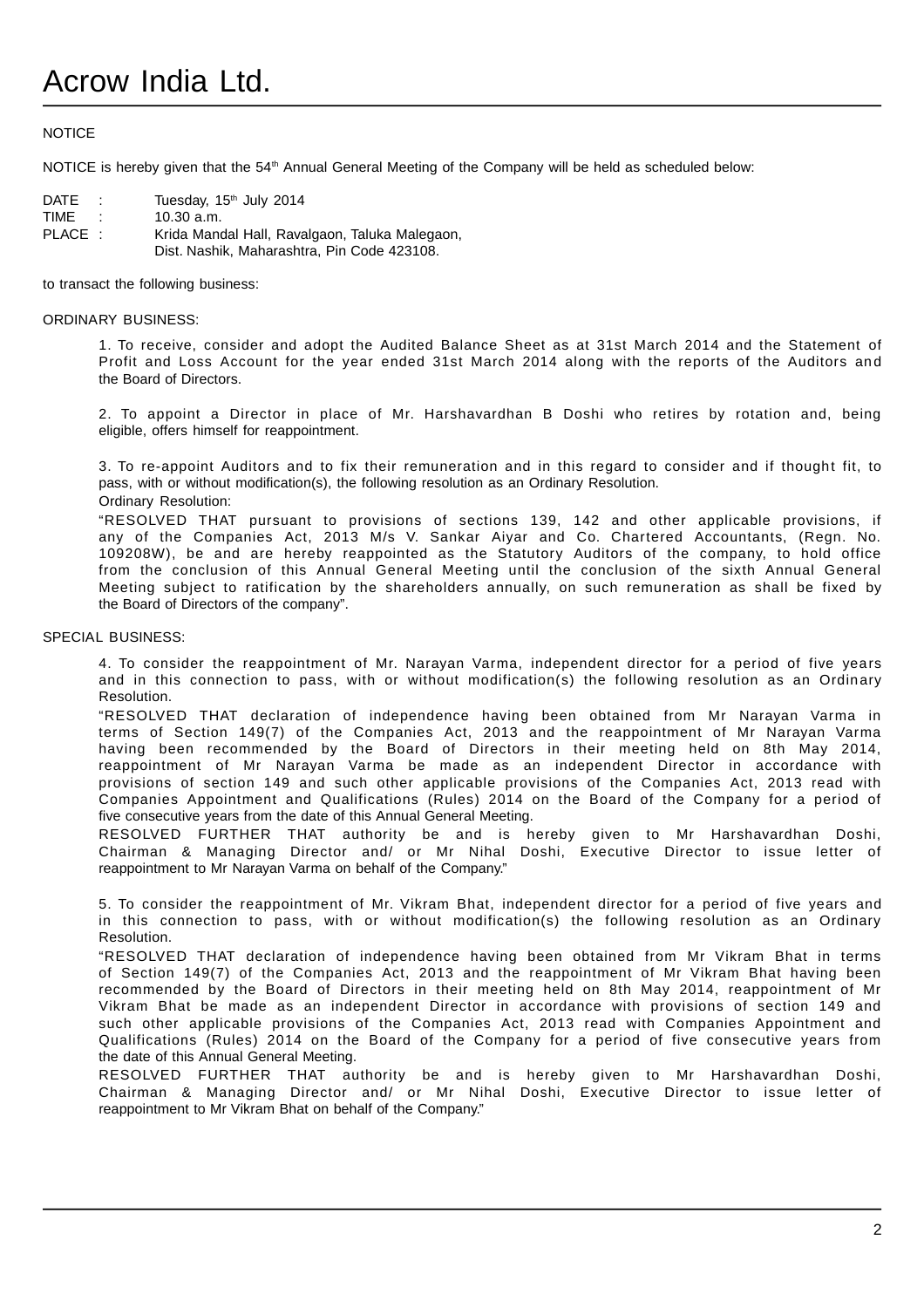**6. To consider the reappointment of Mr. Ashok Ashtekar, independent director for a period of five years and in this connection to pass, with or without modification(s) the following resolution as an Ordinary Resolution.**

**"RESOLVED THAT declaration of independence having been obtained from Mr Ashok Ashtekar in terms of Section 149(7) of the Companies Act, 2013 and the reappointment of Mr Ashok Ashtekar having been recommended by the Board of Directors in their meeting held on 8th May 2014, reappointment of Mr Ashok Ashtekar be made as an independent Director in accordance with provisions of section 149 and such other applicable provisions of the Companies Act, 2013 read with Companies Appointment and Qualifications (Rules) 2014 on the Board of the Company for a period of five consecutive years from the date of this Annual General Meeting.**

**RESOLVED FURTHER THAT authority be and is hereby given to Mr Harshavardhan Doshi, Chairman & Managing Director and/ or Mr Nihal Doshi, Executive Director to issue letter of reappointment to Mr Ashok Ashtekar on behalf of the Company."**

**On behalf of the Board of Directors**

**H. B.Doshi Chairman**

**Registered Office: Ravalgaon, Taluka Malegaon, Dist. Nasik, Maharashtra, Pin Code 423108 Date: 8th May 2014**

### **NOTES:**

- **(1) A MEMBER ENTITLED TO ATTEND AND VOTE AT THE MEETING IS ENTITLED TO APPOINT A PROXY TO ATTEND AND VOTE INSTEAD OF HIMSELF AND SUCH PROXY NEED NOT BE A MEMBER OF THE COMPANY. PROXIES IN ORDER TO BE EFFECTIVE MUST BE RECEIVED BY THE COMPANY AT ITS REGISTERED OFFICE NOT LESS THAN 48 HOURS BEFORE THE MEETING.**
- **(2) The Register of Members and Share Transfer Books of the Company will remain closed from Monday, 7th July 2014 to Tuesday, 15th July 2014 (both days inclusive).**
- **(3) Members holding shares in physical form are requested to notify immediately details of any change / correction in their address, bank particulars etc. to the Company's Registrars and Share Transfer Agents. Members holding shares in demat account (electronic form) may notify any change to the Depository Participant.**
- **(4) i. The dividend for the financial year ended 31st March 1998, 31st March 1999, 31st March 2000, 31st March 2001, 31st March 2002, 31st March 2003, 31st March 2004 and 31st March 2006 (Dividend was not declared for the year ended 31st March 2005) which remained unclaimed for 7 years from the date of declaration have been transferred to the Investor Education and Protection Fund established by the Central Government pursuant to Section 205C of the Companies Act, 1956.**
	- **ii. Shareholders are requested to note that no claim shall lie against the Company or the said Investor Education and Protection Fund after the transfer of unclaimed dividend to the fund.**
- **(5) The shares of the company are under compulsory demat list of SEBI and therefore trading in equity shares can be done only in demat form. In case you have not demated your shares, you may do so by opening an account with any Depository Participant and completing the dematerialization procedure.**
- **(6) At the ensuing Annual General Meeting, Director Mr. Harshavardhan B. Doshi retires by rotation and, being eligible offer himself for re-appointment. The information and details pertaining to the director to be provided vide Clause 49 of the Listing Agreement with Stock Exchange are given below:**

| Name of Director                                              | Mr. Harshavardhan B. Doshi                               |
|---------------------------------------------------------------|----------------------------------------------------------|
| Date of Birth                                                 | 29/07/1955                                               |
| Experience in specific areas and position held                | Associated with Sugar Industry for over three<br>decades |
| Qualification                                                 | B. Sc. from University of Mumbai                         |
| Directorship in other companies (Excluding Foreign Companies) | Three                                                    |
| Shareholding                                                  | 1.44%                                                    |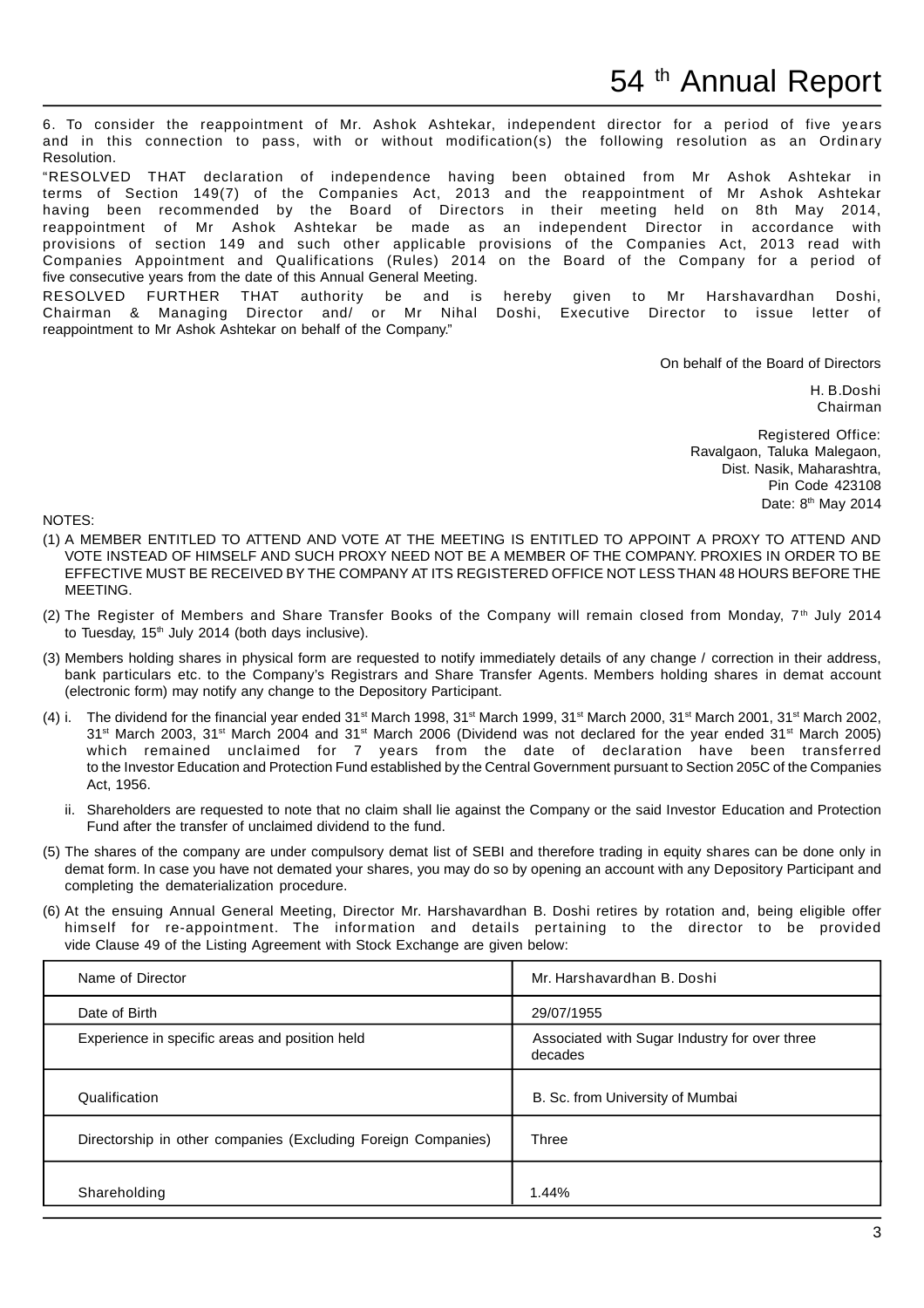# **Acrow India Ltd.**

**(7) Details of Director seeking re-appointment at the forthcoming Annual General Meeting as per the provisions of the Companies Act, 2013**

| IName of Director                                                | Mr. Narayan Varma               | <b>Mr. Vikram Bhat</b>                             | Mr. Ashok Ashtekar                                                                                         |
|------------------------------------------------------------------|---------------------------------|----------------------------------------------------|------------------------------------------------------------------------------------------------------------|
| <b>IDate of Birth</b>                                            | 20/08/1931                      | 05/05/1934                                         | 05/05/1945                                                                                                 |
| Experience in specific areas                                     | Associated with Sugar           | Associated with Sugar                              | Associated with Sugar                                                                                      |
| and position held                                                | Industry for last many<br>years | Industry for last many<br>years                    | Industry for last 45 years                                                                                 |
| Qualification                                                    | <b>Chartered Accountant</b>     | B. Sc, M.A (Hons)<br>Cambridge University,<br>U.K. | Diploma in Mechanical and<br>Electrical Engineering, Fellow<br>Institute of Mechanical<br>Engineers (FIME) |
| Directorship in other companies<br>(Excluding Foreign Companies) | One                             | Three                                              | One                                                                                                        |
| Shareholding                                                     | Nil                             | Nil                                                | Nil                                                                                                        |

**(8) E-voting :**

### **EVSN : 140613005**

**The company is pleased to provide e-voting facility through Central Depository Services (India) Limited (CDSL) as an alternative in respect of Agenda Items 1 to 6, for all members of the Company to enable them to cast their votes electronically on the resolutions mentioned in the Notice dt. 8th May 2014 of 54th Annual General Meeting of the Company. The instructions for members voting electronically are given on page nos. 30 & 31.**

**On behalf of the Board of Directors**

**H. B.Doshi Chairman**

### **Registered Office:**

**Ravalgaon, Taluka Malegaon, Dist. Nasik, Maharashtra, Pin Code 423108 Date: 8th May 2014**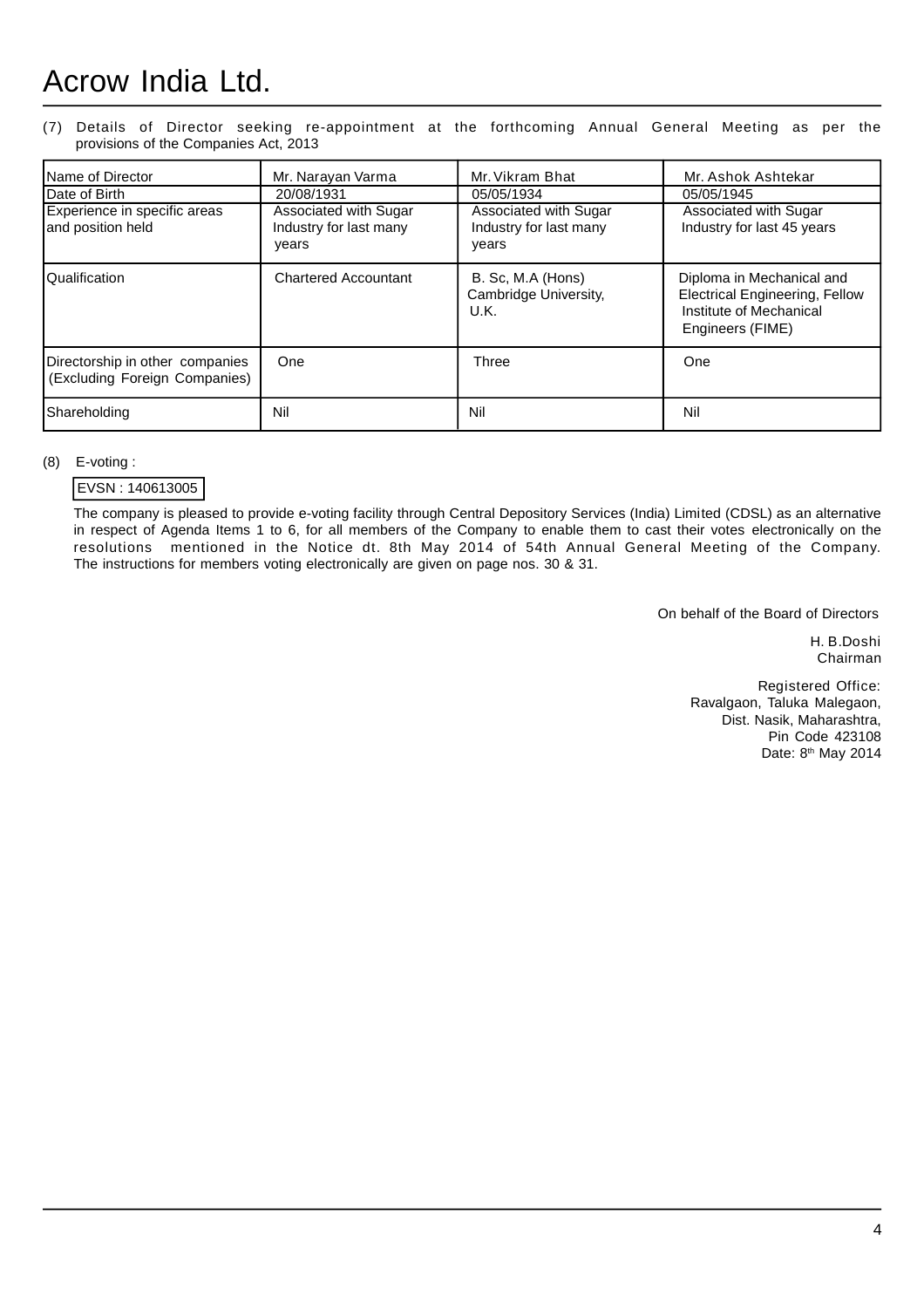### **EXPLANATORY STATEMENT PURSUANT TO SECTION 102 OF THE COMPANIES ACT, 2013**

**The following Explanatory Statement sets out all material facts relating to the Special Business mentioned in the accompanying notice:**

### **Item No 4:**

**Reappointment of Mr. Narayan Varma, Independent Director**

**Mr Narayan Varma was appointed as an Independent Director in terms of clause 49 of the listing agree ment. With the coming into force of the Companies Act, 2013 effective from April 01, 2014, your company is now required to have at least one third of its total number of directors as Independent Directors. In view of his vast experience and expertise in the field of accounts, your Board recommends appointment of Mr Narayan Varma for a period of five years as an Independent Director in terms of section 149 of the Companies Act, 2013. As an Independent Director appointed under section 149 of the Companies Act, 2013, Mr. Narayan Varma shall not be liable to retire by rotation. Necessary declaration in terms of section 149(7) of the Companies Act, 2013 has been received by the company from Mr. Narayan Varma.**

**In the opinion of the Board, Mr Narayan Varma fulfils the conditions specified in the Companies Act, 2013 for such appointment and hence the Board recommends his reappointment.**

**None of the Directors except Mr Narayan Varma is concerned or interested in the above resolution.**

### **Item No 5:**

**Reappointment of Mr. Vikram Bhat, Independent Director**

**Mr Vikram Bhat was appointed as an Independent Director in terms of clause 49 of the listing agreement. With the coming into force of the Companies Act, 2013 effective from April 01, 2014, your company is now required to have at least one third of its total number of directors as Independent Directors. In view of his vast experience and expertise in the industry, your Board recommends appointment of Mr Vikram Bhat for a period of five years as an Independent Director in terms of section 149 of the Companies Act, 2013. As an Independent Dir ector appointed under section 149 of the Companies Act, 2013, Mr. Vikram Bhat shall not be liable to retire by rotation.**

**Necessary declaration in terms of section 149(7) of the Companies Act, 2013 has been received by the company from Mr. Vikram Bhat.**

**In the opinion of the Board, Mr Vikram Bhat fulfils the conditions specified in the Companies Act, 2013 for such appointment and hence the Board recommends his reappointment.**

**None of the Directors except Mr Vikram Bhat is concerned or interested in the above resolution.**

### **Item No 6:**

**Reappointment of Mr Ashok Ashtekar, Independent Director**

**Mr Ashok Ashtekar was appointed as an Independent Director in terms of clause 49 of the listing agreement. With the coming into force of the Companies Act, 2013 effective from April 01, 2014, your company is now required to have at least one third of its total number of directors as Independent Directors. In view of his vast experience and technical expertise, your Board recommends appointment of Mr Ashok Ashtekar for a period of five years as an Independent Director in terms of section 149 of the Companies Act, 2013. As an Independent Dir ector appointed under section 149 of the Companies Act, 2013, Mr Ashok Ashtekar shall not be liable to retire by rotation.**

**Necessary declaration in terms of section 149(7) of the Companies Act, 2013 has been received by the company from Mr Ashok Ashtekar.**

In the opinion of the Board, Mr Ashok Ashtekar fulfils the conditions specified in the Companies Act, 2013 for **such appointment and hence the Board recommends his re appointment.**

**None of the Directors except Mr Ashok Ashtekar is concerned or interested in the above resolution.**

**On behalf of the Board of Directors**

**H. B.Doshi Chairman**

**Registered Office: Ravalgaon, Taluka Malegaon, Dist. Nasik, Maharashtra, Pin Code 423108 Date: 8th May 2014**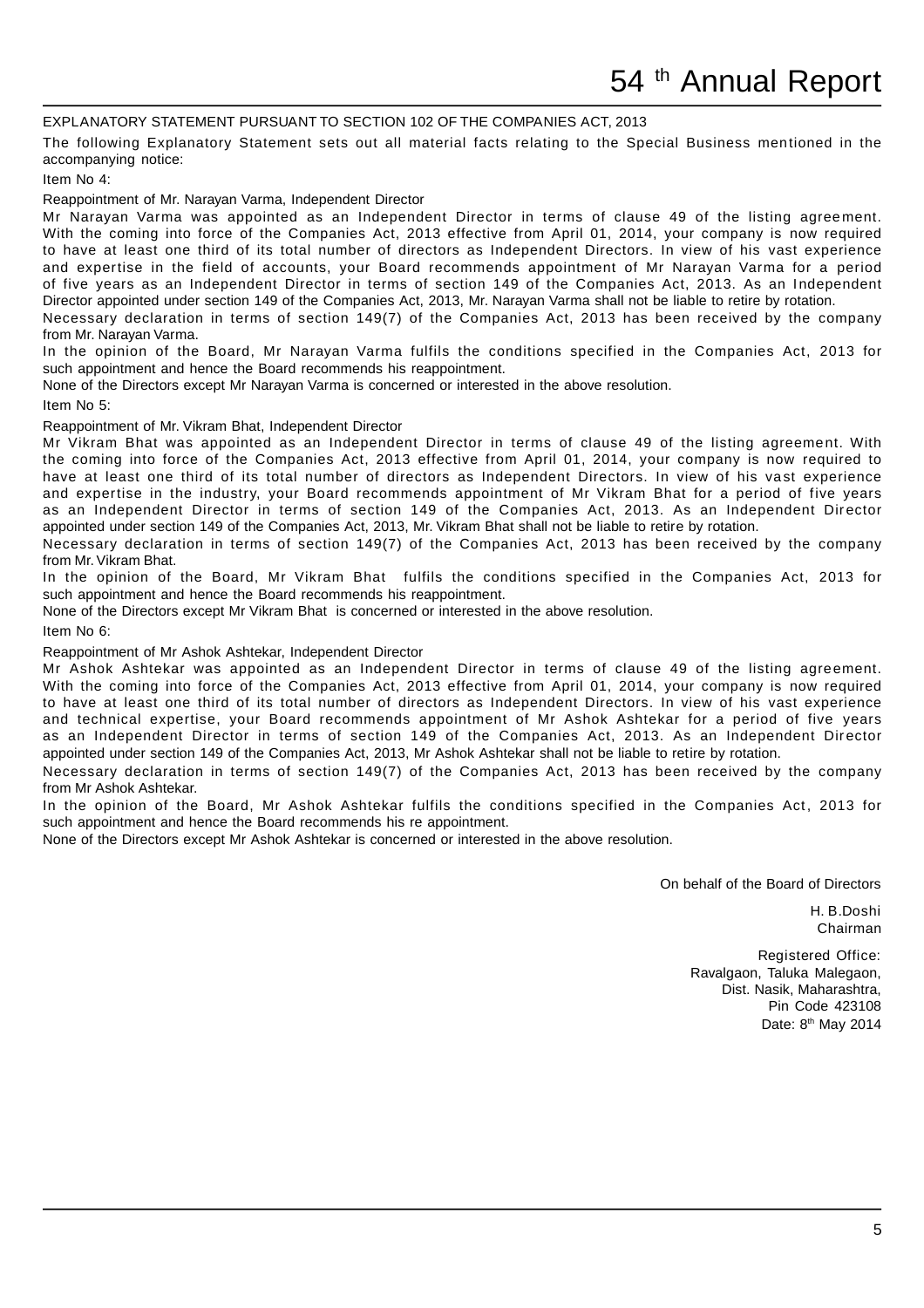### **DIRECTORS' REPORT**

### **To,**

**The Members Acrow India Ltd.**

**Your Directors have pleasure in presenting their 54th Annual Report together with the Audited Accounts of the Company for the year ended 31st March 2014.**

|                                                     |                          | (Rs. in lacs)        |
|-----------------------------------------------------|--------------------------|----------------------|
| <b>FINANCIAL RESULTS:</b>                           | <b>Current Year</b>      | <b>Previous Year</b> |
| <b>Sales and Other Income</b>                       | 50.95                    | 205.22               |
| <b>Operating Profit</b>                             | (36.83)                  | 16.56                |
| Less: Interest & Finance Charges                    | 1.87                     | 1.16                 |
| Depreciation                                        | 31.37                    | 33.10                |
| <b>Profit Before Exceptional Items</b>              | (70.07)                  | (17.70)              |
| Extra Ordinary Items - Sundry Balances written back | $\overline{\phantom{a}}$ | 23.08                |
| Profit Before Tax After Exceptional Items           | (70.07)                  | 5.38                 |
| Less: Provision for Tax:                            |                          |                      |
| <b>Current Tax</b>                                  | $\blacksquare$           | 1.75                 |
| Deferred Tax Credit / (Debit)                       | (5.32)                   | (2.68)               |
| Tax for Earlier Years                               | $\overline{\phantom{a}}$ | 2.13                 |
| <b>Profit After Tax</b>                             | (64.75)                  | 4.18                 |
| Add: Balance brought forward from previous year     | 181.62                   | 177.44               |
| <b>Balance available for appropriation</b>          | 116.87                   | 181.62               |
| <b>APPROPRIATIONS:</b>                              |                          |                      |
| Proposed Dividend                                   | $\overline{\phantom{a}}$ |                      |
| Corporate Dividend Tax                              | $\blacksquare$           |                      |
| Transfer to General Reserve                         |                          |                      |
| <b>Balance Carried to Balance Sheet</b>             | 116.87                   | 181.62               |

### **DIVIDEND**

**Your Directors do not recommend any dividend on the equity shares for the year ended 31st March 2014.**

### **PERFORMANCE**

**The Company's turnover for the year under review stood at Rs. 3.43 lacs (inclusive of excise duty and service tax) as compared to Rs. 164.11 lacs during the previous year.**

**The Operating Loss for the year is Rs. 36.83 lacs as against Operating Profit of Rs. 16.56 lacs in the previous year and Loss Before Tax is Rs. 70.07 lacs as against Loss of Rs. 17.70 lacs in the previous year.**

### **CURRENT YEAR**

**The Sales and other income for the current year are Rs. 50.95 lacs as compared to Rs. 205.22 lacs of the previous year. During the year, company had low operations as it is in the process of re-evaluating its existing business model considering the nature of industry.**

### **INCOME TAX**

**The Income Tax Assessments of the Company have been completed upto the Accounting Year 2007-2008.**

### **FIXED DEPOSITS**

**The Company did not accept/renew any deposits from the public during the year under review.**

### **STATUTORY DISCLOSURES**

**A Statement giving the details regarding the Conservation of Energy and Technology Absorption, Foreign Exchange Earnings and Outgo as required by the Companies (disclosure of particulars in the report of the Board of Directors) Rules, 1988, is annexed hereto as Annexure 'A' and forms part of this report.**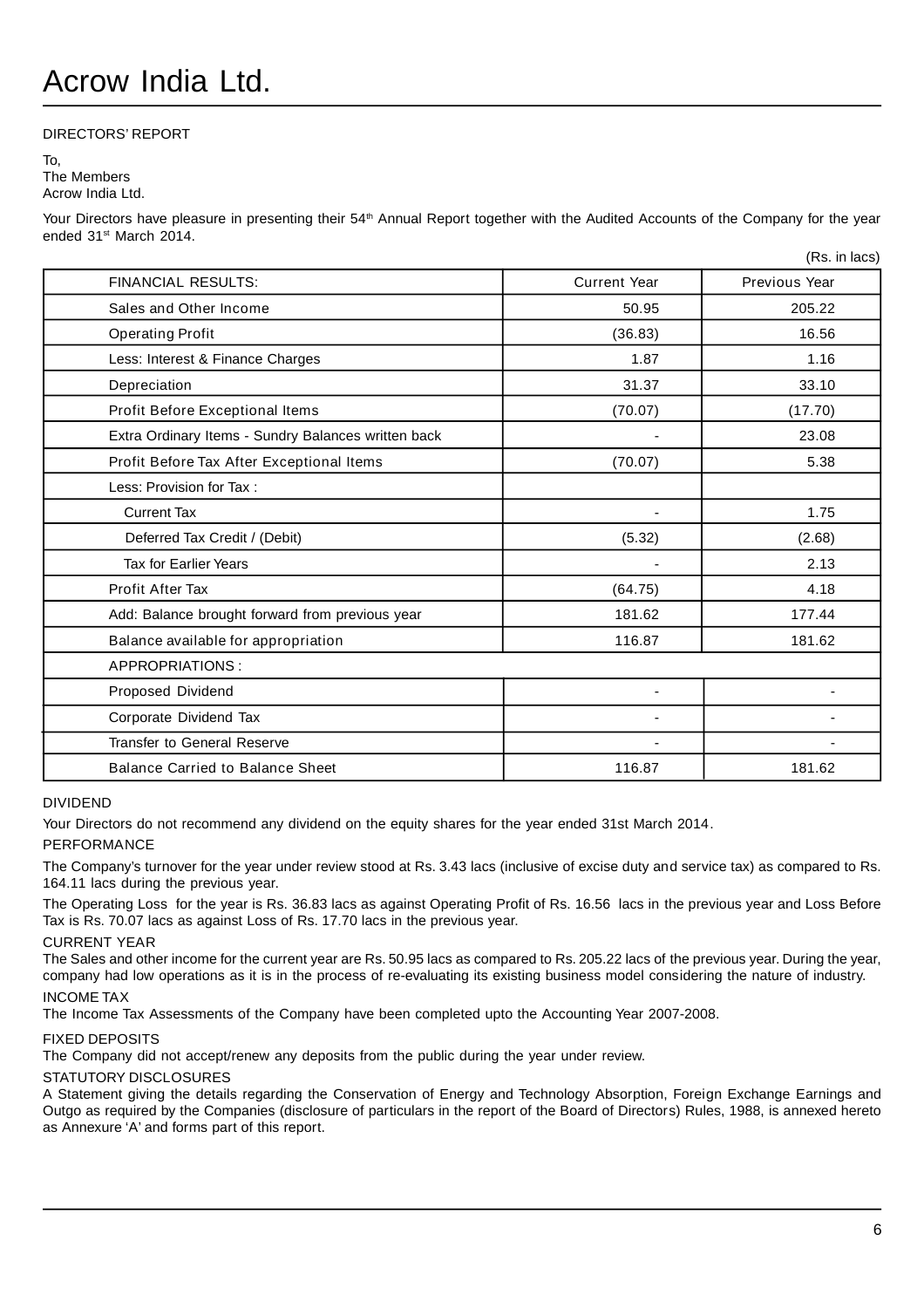### **DIRECTORS' RESPONSIBILITY STATEMENT**

**Pursuant to Section 217 (2AA) of the Companies Act, 1956 the Directors confirm that**

- **a) In the preparation of the Annual Accounts, the applicable accounting standards have been followed with explanatory notes relating to material departures.**
- **b) Appropriate accounting policies have been selected and applied consistently, judgements and estimates that are made reasonable and prudent so as to give a true and fair view of the state of affairs of the company at the end of the financial year and of the Profit and Loss Account of the company for that period.**
- **c) Proper and sufficient care has been taken for the maintenance of adequate accounting records in accordance with the provisions of the Companies Act, 1956 for safeguarding the assets of the Company and for preventing and detecting fraud and other irregularities.**
- **d) The annual accounts having been prepared on a going concern basis.**

### **SECRETARIAL COMPLIANCE CERTIFICATE**

**A Secretarial Compliance Certificate pursuant to Section 383A of the Companies Act, 1956 is attached herewith as Annexure 'B'.**

### **CORPORATE GOVERNANCE**

**The Securities and Exchange Board of India (SEBI) has formulated a Code of Corporate Governance with regard to the Board of Directors, appointment of Committees, Remuneration of Directors, Board Procedures, Management, Shareholders, etc. and a Clause 49 has been incorporated in the Listing Agreement for ensuring compliances hereunder. The activities of the Company are managed by professionally competent and independent Board of Directors and although, the Company does follow some of the stipulations made under the said code, the said Clause 49 is not applicable to the Company.**

### **PERSONNEL**

**The relations with the employees continue to remain cordial. The Directors express their appreciation for the support given, and the contribution made by the employees at all levels.**

**Particulars of employees under Section 217 (2A) of the Companies Act, 1956, read with the (Particulars of employees) Rules, 1975, as amended, are not given since there is no employee drawing remuneration stipulated under the said rules.**

### **DIRECTORS**

**In accordance with the provisions of the Companies Act, 2013 and Article 152 of the Company's Articles of Association, Mr. Harshavardhan B. Doshi would retire by rotation at the forthcoming Annual General Meeting and, being eligible, offers himself for reappointment. Further as per provision of the Companies Act, 2013, an independent director shall hold office for a term of five consecutive years and the tenure of an independent director on the date of commencement of Act shall not be taken into consideration, accordingly Mr. Narayan Varma, Mr. Vikram Bhatt and Mr. Ashok Ashtekar being independent directors would be appointed for the period of five years at the forthcoming Annual General Meeting.**

### **AUDITORS**

**M/s. V. Sankar Aiyar & Co., Chartered Accountants, Mumbai, the existing Auditors retire at the ensuing Annual General Meeting of your Company. They have however, intimated to the company that they do wish to seek re-appointment as per the provisions of The Companies Act 2013. M/s V. Sankar Aiyar & Co., Chartered Accountants, Mumbai have indicated their availability and willingness to be appointed as Statutory Auditors of your Company. A resolution seeking your approval for the appointment of the said Auditors has been included in the notice convening the Annual General Meeting.**

### **ACKNOWLEDGEMENT**

**The Board places on record its appreciation for the continued support extended to the Company by the Shareholders, Bankers, Suppliers and Customers.**

**On behalf of the Board of Directors**

**H. B.Doshi Chairman**

**Registered Office: Ravalgaon, Taluka Malegaon, Dist. Nasik, Maharashtra, Pin Code 423108 Date: 8th May 2014**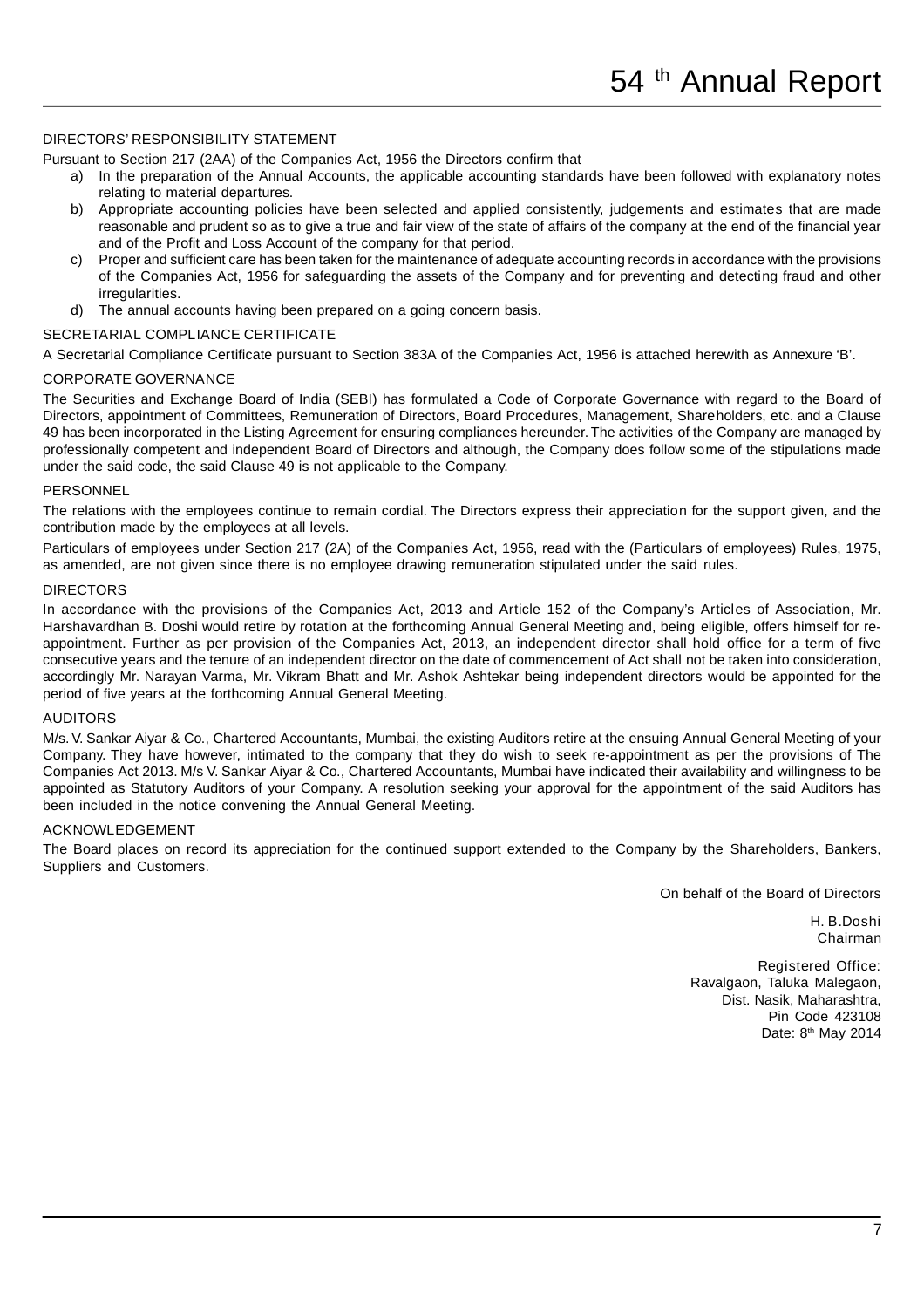### **ANNEXURE 'A' DIRECTORS' REPORT**

**Particulars as per Companies (Disclosure of Particulars in the Report of the Board of Directors) Rules, 1988.**

### **A. CONSERVATION OF ENERGY:**

- **I. In order to conserve energy, preventive maintenance of the Plant & Machinery is carried out on a regular basis. The production is taken in batches to obtain optimum output. For the manufacture of Company's products mainly electrical power is used. Diesel oil is also used to an extent for operating mobile crane and other material handling equipments.**
- **II. No additional investment for reduction of energy consumption is envisaged during the year.**
- **III. The average cost of energy consumed in relation to the total cost of production is negligible. Consequently a significant impact is not expected on the cost of production on account of reduction in the consumption of energy.**

### **B. TECHNOLOGY ABSORPTION :**

- **a. Research & Development (R & D)**
	- **i. Specified areas in which R& D carried out by the Company: Efforts are continued on regular basis for further improvement in quality of the products. Improving and maintaining the quality of certain key raw materials mainly steel, paints, etc. are also given proper attention.**
	- **ii. Benefits derived as a result of the above R & D – Maintenance of quality standards.**
	- **iii. Future Plan of Action : Steps are continuously taken for the development of new products, up-gradation of technology and improvement of product quality with an aim of offering better products to the customers.**
	- **iv. Expenses on R & D: The expenses incurred by the Company on R & D are primarily for testing of the product quality and specifications. Amount spent on such activity will therefore not to be treated as expenses on Research and Development.**

### **b. Technical Absorption, Adaptation and Innovation:**

**i. Effort, in brief, made for Technical Absorption, Adaptation and Innovation on the basis of the Company's own R & D activities :**

**Absorption and adaptation of the new technology is a continuous process to meet the specific needs of the local market.**

### **ii. Benefit derived as a result of the above efforts:**

**Improvement of product quality, cost effectiveness and energy conservation are the major benefits.**

### **iii. Imported Technology:**

| (a) Technology imported : | For Automatic Weighing and Bagging Machines. |
|---------------------------|----------------------------------------------|
| (b) Year of Import :      | 1995 -96                                     |

**(c) Has technology been fully absorbed? Yes**

### **C. FOREIGN EXCHANGE EARNINGS AND OUTGO**

**I. Activities relating to exports;Initiatives taken to increase export; development of new Export Market for product and services; and export plans.**

**The company is continuously making efforts to find export market for its products, particularly in the neighboring countries, Middle East and African countries.**

### **II. Total Foreign Exchange Earnings and Outgo:**

**During the year, there were no export sales.**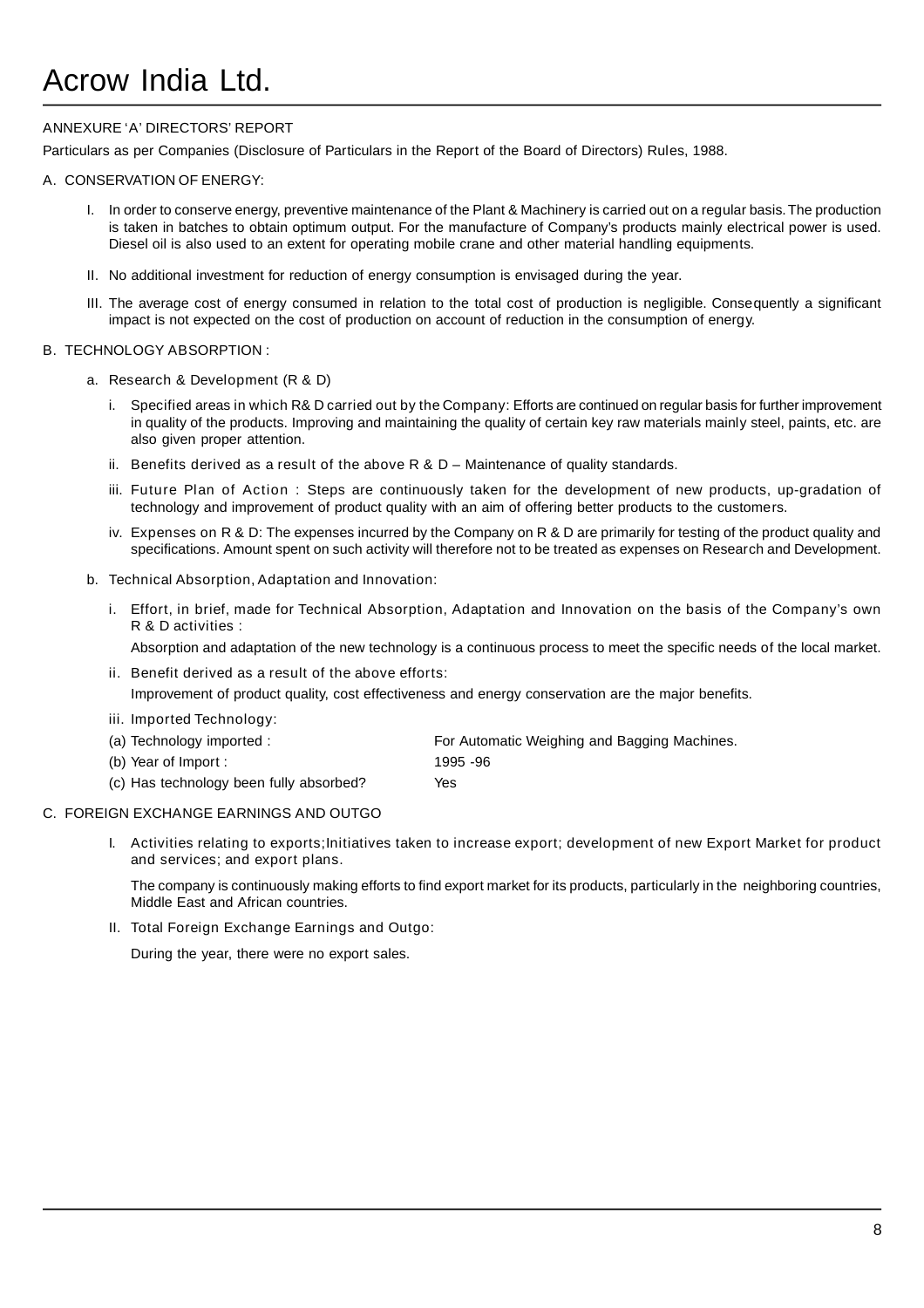### **ANNEXURE 'B' TO DIRECTORS' REPORT**

**To, The Members,**

**Acrow India Limited P.O Ravalgaon - 423108 Taluka – Malegaon, Dist Nasik, Maharashtra**

**CIN L13100MH1960PLC011601 Nominal Capital Rs 1.00 CRORE**

**We have examined the registers, records, books and papers of M/s ACROW INDIA LIMITED (the company) as required to be maintained under the Companies Act, 1956 (the Act) and rules made there under and also the provisions contained in the Memorandum and Articles of Association of the company for the financial year ended on 31st March 2014. In our opinion and to the best of our information and according to the examinations carried out by us and explanations furnished to us by the company, its officers, agents, we certify that in respect of the financial year ended on 31st March 2014:**

- **1 The company has kept and maintained all the registers as stated in the Annexure "A" to this certificate, as per the provisions of the Act and the rules made there under and all the entries therein have been duly recorded.**
- **2. The company has duly filed the forms and returns as stated in Annexure "B" to this certificate with the Registrar of Companies, Regional Director, Central Government, Company Law Board, or other authorities within the time prescribed under the Act and the rules made there under.**
- **3. The company is a public limited company and has paid up capital of Rs 64,00,000/ (Rupees Sixty Four Lacs only) as on 31st March 2014.**
- **4. The Board of Directors duly met 4 times on 29th May 2013, 7th August 2013, 13th November 2013 and 11th February 2014 and in respect of such meetings proper notices were given and proceedings were properly recorded and signed.**
- **5. The company closed its Register of Members from Thursday, 19th September 2013 to Friday, 27th September 2013 (both days inclusive).**
- **6. The Annual General Meeting for the financial year ended 31st March 2013 was held on Friday, 27th September 2013 after giving due notice to the members of the company and the resolutions passed thereat were duly recorded in the Minutes book maintained for the purpose.**
- **7. No Extra Ordinary General Meeting was held during the financial year ended 31st March 2014.**
- **8. The company has not advanced any loans to its Directors or persons or firms or companies referred to under section 295 of the Act during the year. However there is an outstanding balances of loans already granted to one company, which aggregates to Rs. 4.95 crores and the maximum amount outstanding during the year amounts to Rs 4.85 crores.**
- **9. The company has duly complied with the provisions of section 297 of the Act in respect of contracts specified in that section.**
- **10. The company has made necessary entries in the register maintained under section 301 of the Act.**
- **11.As there were no instances falling within the purview of section 314 of the Act, the Company has not obtained any approvals from the Board of Directors, Members or the Central Govt.**
- **12. The company has issued duplicate share certificates during the financial year after complying with the provisions laid down in the Act.**
- **13. During the financial year ended 31st March 2014:**
	- **(i ) The Company has delivered all the certificates on lodgement thereof for transfer/transmission or any other purpose in accordance with the provisions of the Act. The company has not made any allotment of securities during the financial year.**
	- **(ii) The Company has duly complied with the requirements of section 217 of the Act.**
- **14. The Board of Directors of the company is duly constituted. No additional director was appointed during the year. There was no appointment of Alternate Directors and Directors to fill casual vacancies during the financial year ended March 31, 2014.**
- **15. The appointment of Managing Director/Whole time Director/Manager has been made in compliance with the provisions of the Act.**
- **16. The company has not made any appointment of sole selling agents during the year.**
- **17. The company was not required to obtain any approvals of the Central Govt. Company Law Board, Regional Director, Registrar of Companies or such other authorities as may be prescribed under the various provisions of the Act during the financial year.**
- **18. The Directors have disclosed their interest in other firms/companies to the Board of Directors pursuant to the provisions of the Act and the rules made there under.**
- **19. The company has not issued any shares/debentures/other securities during the financial year.**
- **20. The company has not bought back any shares during the financial year.**
- **21. There was no redemption of preference shares/debentures during the financial year.**
- **22. There was no transaction necessitating the company to keep in abeyance the right to dividend, rights shares and bonus shares pending registration of transfer of shares.**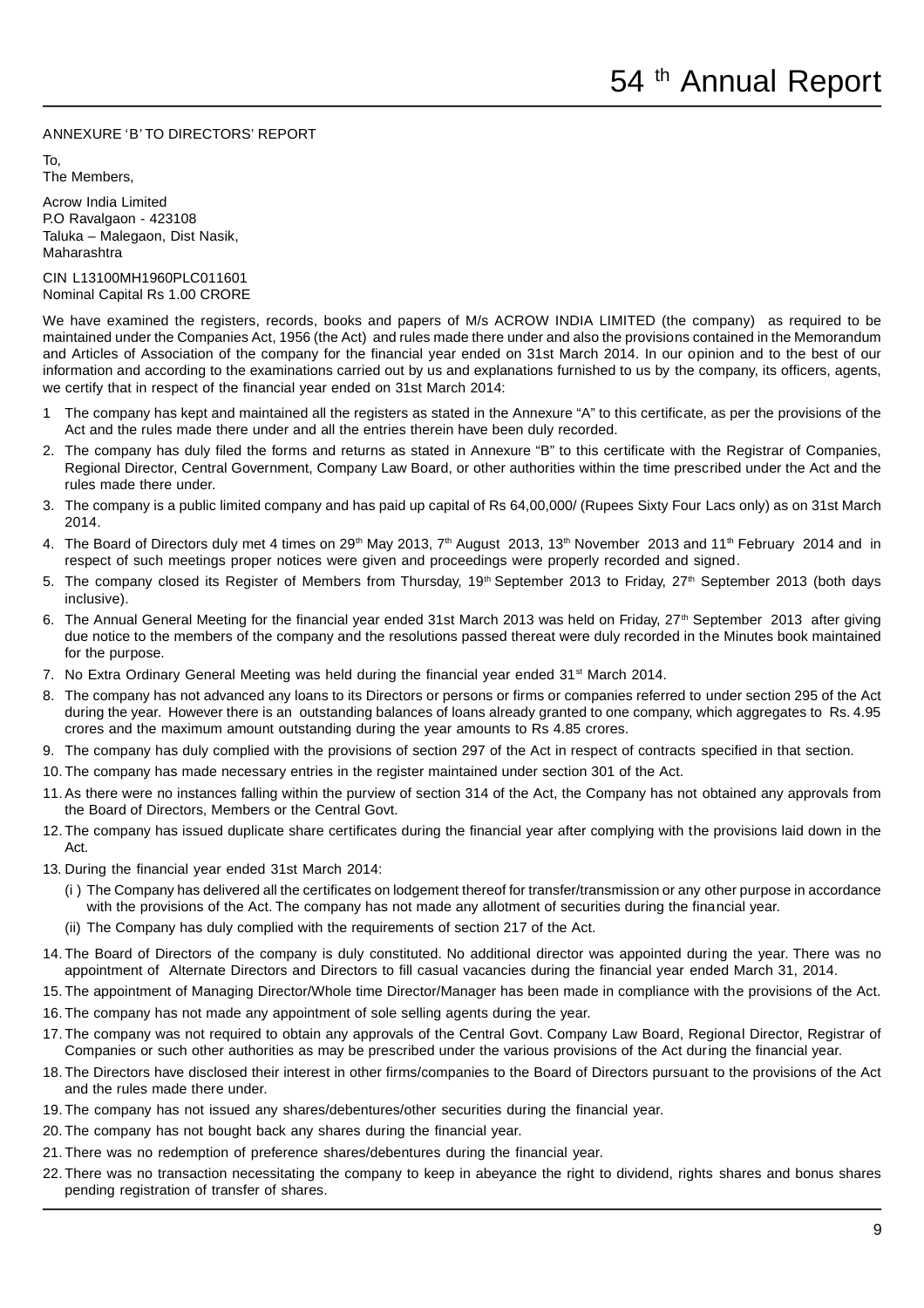# **Acrow India Ltd.**

- **23. The company has not invited/accepted any deposits during the year under review and hence the question of complying with the provisions of Section 58A and 58AA read with the Companies (Acceptance of Deposits) Rules 1975/the applicable directions issued by the Reserve Bank of India/any other authority in respect of deposits accepted including unsecured loans taken does not arise.**
- **24. The amount borrowed by the company from directors, members, public, financial institutions, banks and others during the financial year ending 31st March 2014 is within the borrowing limits of the company.**
- **25. The company has given loans and made investments in other bodies corporate in compliance with the provisions of section 372A and has made necessary entries in the register kept for that purpose.**
- **26. The company has not altered the provisions of the Memorandum with respect to situation of the company's registered office from one state to another during the year under scrutiny.**
- **27. The company has not altered the provisions of the Memorandum with respect to the objects of the company during the year under scrutiny.**
- **28. The company has not altered the provisions of the Memorandum with respect to name of the company during the year under scrutiny.**
- **29. The company has not altered the provisions of the Memorandum with respect to share capital of the company during the year under scrutiny.**
- **30. The company has not altered any of the provisions of its Articles of Association during the year under scrutiny.**
- **31. There were no prosecutions initiated against or show cause notices received by the company and no fines or penalties or any other penalties or punishments were imposed on the company during the financial year for any of the offences under the Act.**
- **32. The company has not received any money as security from its employees during the year under certification.**
- **33. The company has deposited both employees' and employer's contribution to Provident Fund with the prescribed authority pursuant to section 418 of the Companies Act, 1956**

**Signature**

**Place: Mumbai** 

**Date: May 8, 2014 C.P No: 6147**

### **ANNEXURE A**

- **(1) Register of Members u/s 150 of the Act**
- **(2) Register of Directors shareholding u/s 307 of the Companies Act, 1956**
- **(3) Register of Directors, Managing Director, Manager and Secretary u/s 303 of the Companies Act, 1956**
- **(4) Books of accounts as required under the Companies Act**
- **(5) Register of Particulars of Contracts in which Directors are interested u/s 301**
- **(6) Register of Directors Attendance**
- **(7) Minutes of the General Meetings and Board Meetings u/s 193 of the Act**
- **(8) Register of charges u/s 143 of the Act**

### **ANNEXURE B**

**Forms and Returns as filed by the Company with the Registrar of Companies, Maharashtra, Mumbai during the financial year ending on 31st March 2014**

| filed in<br>Under<br>Filing<br>Return<br>late filing fees<br>Section<br>time<br>FORM 32<br>$\sqrt{06/06/20}13$<br>Particulars of resignation of<br>N.A.<br>Yes<br>Director - Mr. Manohar Bhide<br>383 A<br>$\overline{2}$<br>FORM 66<br>23/10/2013<br><b>Yes</b><br>N.A.<br>Submission of Compliance<br>Certificate with Registrar<br><b>Yes</b><br>3<br>FORM 20B<br>159<br>Filling of Annual Return with<br>28/10/2013<br>N.A.<br>the Registrar | whether with Requisite |
|--------------------------------------------------------------------------------------------------------------------------------------------------------------------------------------------------------------------------------------------------------------------------------------------------------------------------------------------------------------------------------------------------------------------------------------------------|------------------------|
|                                                                                                                                                                                                                                                                                                                                                                                                                                                  |                        |
|                                                                                                                                                                                                                                                                                                                                                                                                                                                  |                        |
|                                                                                                                                                                                                                                                                                                                                                                                                                                                  |                        |
|                                                                                                                                                                                                                                                                                                                                                                                                                                                  |                        |
|                                                                                                                                                                                                                                                                                                                                                                                                                                                  |                        |
|                                                                                                                                                                                                                                                                                                                                                                                                                                                  |                        |
|                                                                                                                                                                                                                                                                                                                                                                                                                                                  |                        |
|                                                                                                                                                                                                                                                                                                                                                                                                                                                  |                        |
| FORM 23C<br>Yes<br>31/10/2013<br><b>No</b><br>Application to Central<br>4                                                                                                                                                                                                                                                                                                                                                                        |                        |
| Government for appointment                                                                                                                                                                                                                                                                                                                                                                                                                       |                        |
| of Cost Auditors - March 2013                                                                                                                                                                                                                                                                                                                                                                                                                    |                        |
| FORM 23C<br>5<br>31/10/2013<br>Yes<br>N.A.<br>Application to Central                                                                                                                                                                                                                                                                                                                                                                             |                        |
| Government for appointment                                                                                                                                                                                                                                                                                                                                                                                                                       |                        |
| of Cost Auditors - March 2014                                                                                                                                                                                                                                                                                                                                                                                                                    |                        |
| 210<br>6<br>FORM 23AC<br>02/01/2014<br><b>No</b><br>Yes<br>XBRL Document in respect of                                                                                                                                                                                                                                                                                                                                                           |                        |
| Profit & Loss Account and<br>& ACA                                                                                                                                                                                                                                                                                                                                                                                                               |                        |
| Balance Sheet for the Year                                                                                                                                                                                                                                                                                                                                                                                                                       |                        |
| ended 31st March 2013                                                                                                                                                                                                                                                                                                                                                                                                                            |                        |
| FORM 5INV<br>Rule 3 of<br>$\overline{7}$<br>19/12/2013<br>N.A.<br>Statement of Unpaid and<br>Yes                                                                                                                                                                                                                                                                                                                                                 |                        |
| Unclaimed Amount as on<br><b>IEPF</b>                                                                                                                                                                                                                                                                                                                                                                                                            |                        |
| <b>AGM Date</b>                                                                                                                                                                                                                                                                                                                                                                                                                                  |                        |
| 205 C<br>8<br><b>FORM 1INV</b><br>Transfer of Unpaid dividends<br>25/11/2013<br>Yes<br>N.A.                                                                                                                                                                                                                                                                                                                                                      |                        |
| to IEPF for the year 2006                                                                                                                                                                                                                                                                                                                                                                                                                        |                        |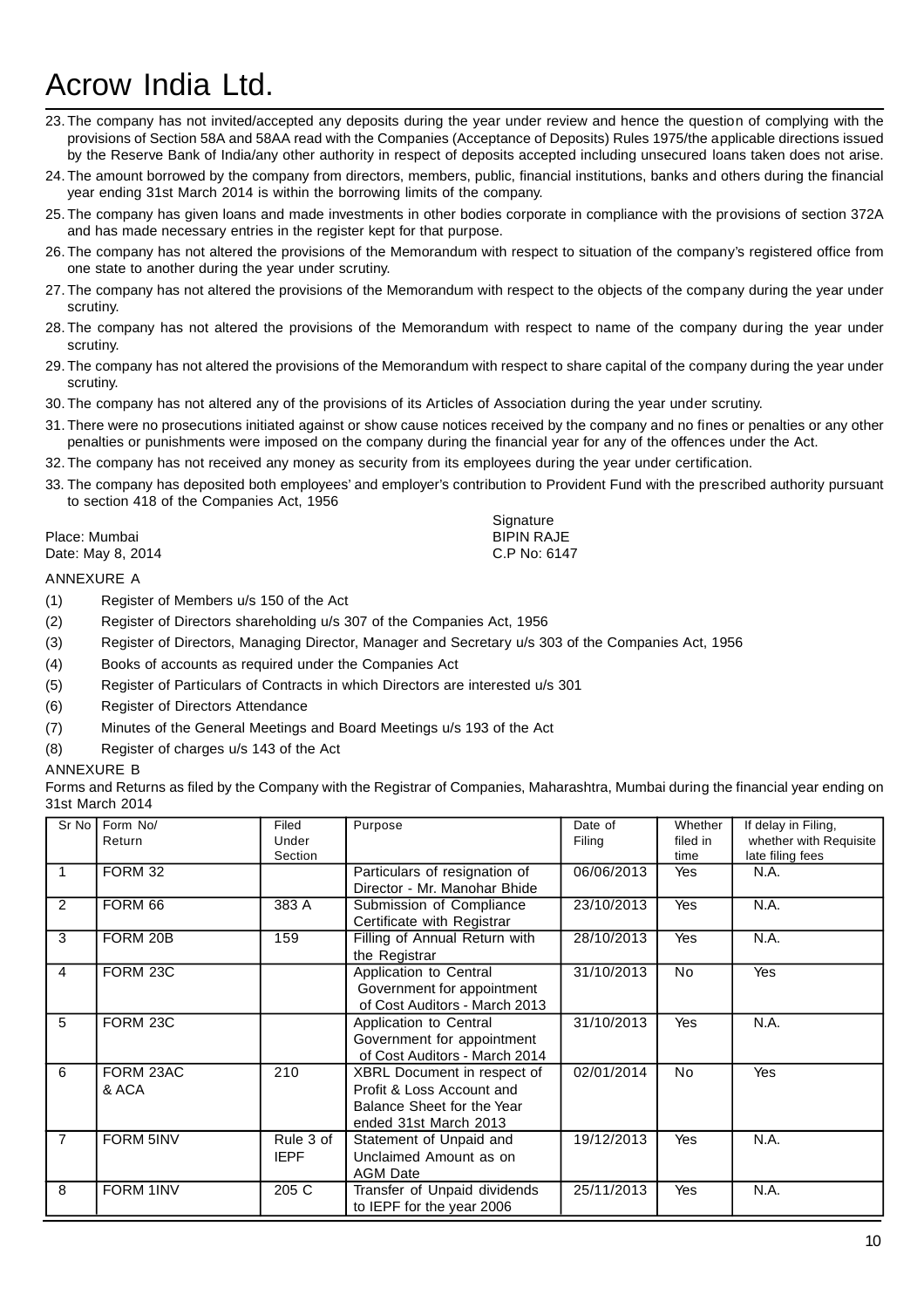### **INDEPENDENT AUDITOR'S REPORT**

### **To the Members of Acrow India Limited**

### **Report on the Financial Statements**

**We have audited the accompanying financial statements of Acrow India Limited ("the Company"), which comprise the Balance Sheet as at March 31, 2014, and the Statement of Profit and Loss and Cash Flow Statement for the year then ended, and a summary of significant accounting policies and other explanatory information.**

### **Management's Responsibility for the Financial Statements**

**Management is responsible for the preparation of these finacial statements that give a true and fair view of the financial position, financial performance and cash flows of the Company in accordance with the Accounting Standards referred to in sub-section (3C) of section 211 of the Companies Act, 1956 ("the Act"). This responsibility includes the design, implementation and maintenance of internal control relevant to the preparation and presentation of the financial statements and give true and fair view and are free from material misstatement, whether due to fraud or error.**

### **Auditor's Responsibililty**

**Our responsibility is to express an opinion on these financial statements based on our audit. We conducted our audit in accordance with the Standards of Auditing issued by the Institute of Chartered Accountants of India. Those Standards require that we comply** with the ethical requirements and plan and perform the audit to obtain reasonable assurance about whether the financial statements **are free from material misstatement.**

**As audit involves performing procedures to obtain audit evidence about the amounts and disclosures in the financial statements. The procedures selected depend on the auditor's judgement, including the assessment of the risks of material misstatement of the financial statements, whether due to fraud or error. In making those risk assessments, the auditor considers internal control revelant to Company's preparation and fair presentation of the financial statements in order to design audit procedures that are appropriate in the circumstances, but not for the purpose of expressing an opinion on the effectiveness of the entity's internal control. An audit also includes evaluating the appropriateness of accounting policies used and the reasonableness of the accounting estimates made by management, as well as evaluating the overall presentation of the financial statements. We believe that the audit evidence we have obtained is sufficient and appropriate to provide a basis for our audit opinion.**

### **Opinion**

**In our opinion and to the best of our information and according to the explanations given to us, the financial statements give the information required by the Act in the manner so required and give a true and fair view in conformity with the accounting principles generally accepted in India:**

- **a) In the case of Balance Sheet, of the state of affairs of the Company as at March 31, 2014;**
- **b) In the case of the Profit and Loss Account, of the loss for the year ended on that date; and**
- **c) In the case of Cash Flow Statement, of the cash flows for the year ended on that date.**

### **Emphasis of Matter**

**We draw your attention to Note No. 33 regarding going concern. Our opinion is not qualified in respect of this matter.**

### **Report on Other Legal and Regulatory Requirements**

- **1. As required by the Companies (Auditor's Report) Order, 2003 ("the Order") issued by the Central Government of India in terms of sub-section (4A) of section 227 of the Act, we give in the Annexure a statement on the matters specified in paragraphs 4 and 5 of the Order.**
- **2. As required by section 227(3) of the Act, we report that:**
	- **(a) We have obtained all the information and explanations, which, to the best of our knowledge and belief, were necessary for the purpose of our audit.**
	- **(b) In our opinion, proper Books of Account as required by Law have been kept by the Company so far as appears from our examination of those books and proper returns adequate for the purpose of our audit have been received from branches not visited by us.**
	- **(c ) The Balance Sheet, Statement of Profit & Loss, and Cash Flow Statement dealt with by this Report are in agreement with the books of account and with the returns received from branches not visited by us.**
	- **(d) In our opinion, the Balance Sheet, Statement Profit and Loss, and Cash Flow Statement comply with the Accounting Standards referred to in subsection (3C) of section 211 of the Companies Act, 1956.**
	- **(e) On the basis of written representation received from the Directors of the Company as at March 31, 2014, and taken on record by the Board of Directors, none of the Directors is disqualified as on March 31, 2014 from being appointed as Director in terms of clause {g} of sub section {1} of section 274 of the Companies Act, 1956.**

**For V. Sankar Aiyar & Co.**

 **Chartered Accountants Firm Regn No: 109208W**

 **Arvind Mohan**

**Place: Mumbai Partner Dated: Date: 8th May 2014 M. No. 124082**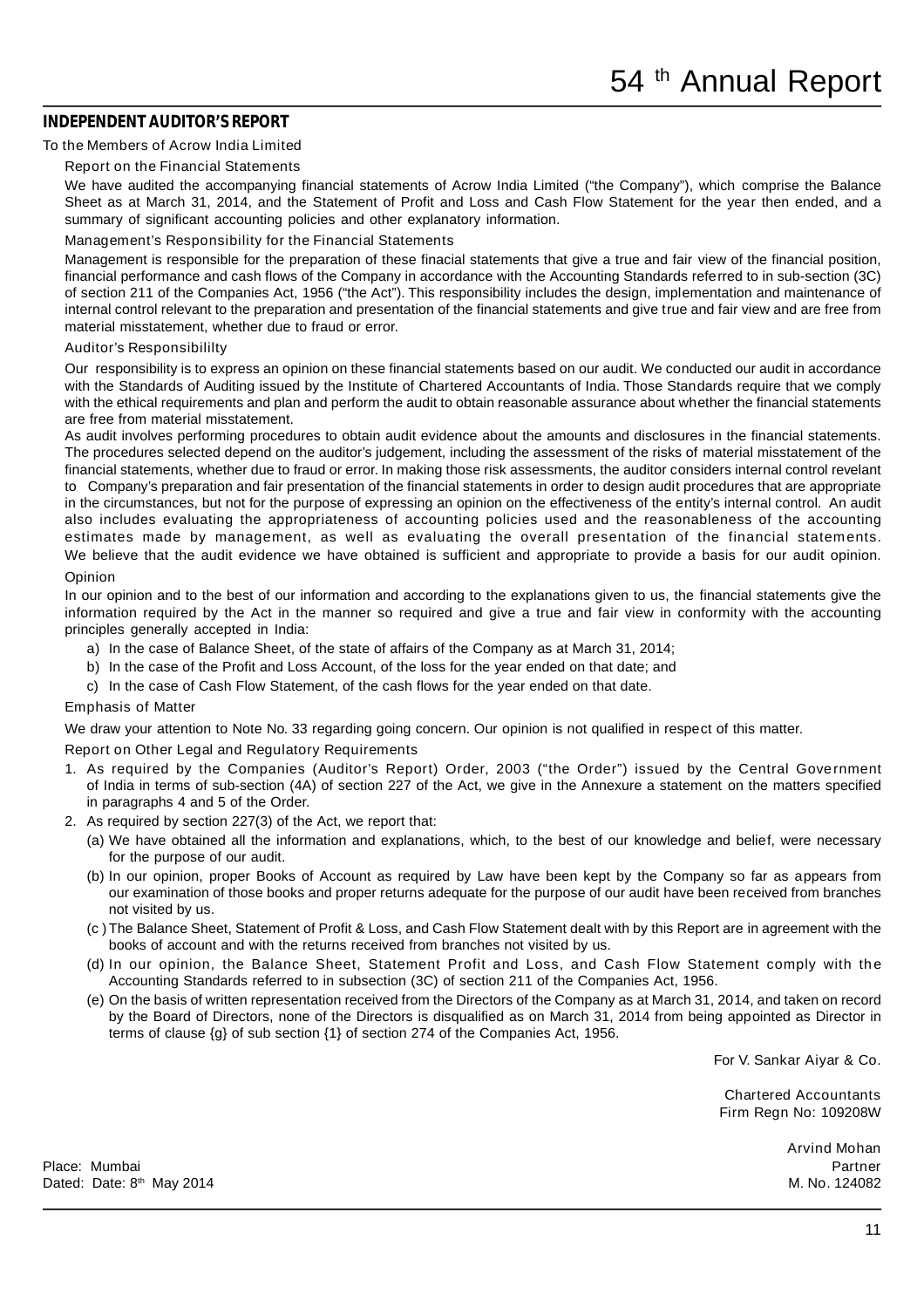### **Annexure to Auditors ' Report**

**(Referred to in Paragraph 1under the heading of "Report on Other Legal and Regulatory Requirements" of our report of even date to the members of Acrow India Limited for the year ended 31st March, 2014)**

- **1. In respect of its fixed assets:**
	- **a. The Company has maintained proper records showing full particulars including quantitative details and situation of fixed assets on the basis of available information.**
	- **b. As explained to us, the fixed assets have been physically verified by the management at year end, which in our opinion is reasonable, having regard to the size of the Company and nature of its assets. No material discrepancies were noticed on such physical verification.**
	- **c. In our opinion, the Company has not disposed of substantial part of fixed assets during the year and the going concern status of the Company is not affected.**
- **2. In respect of inventory :**
	- **a. The stock of finished goods and raw material has been physically verified during the year by the Management. The Company has a perpetual inventory system in respect of stores and spare parts. In our opinion, the frequency of verification is reasonable.**
	- **b. In our opinion and according to the information and explanations given to us, the procedures of physical verification of inventories followed by the Management were reasonable and adequate in relation to the size of the Company and nature of its business.**
	- **c. In our opinion and according to the information and explanations given to us, the Company is maintaining proper records of inventory. The discrepancies noticed on verification between the physical stocks and the book records were not material having regard to the size of the operations of the Company.**
- **3. In respect of Loans :**
	- **a. The company has not taken any loans secured or unsecured from any party covered in the register maintained under section 301 of the Act.**
	- **b. The company has granted unsecured interest-bearing loan to one company covered in the register maintained under section 301 of Companies Act, 1956 by renewal of existing loan amounting to Rs. 215 lacs during the year. This along with existing loan has a maximum outstanding balance of Rs. 495 lacs and year end balance of Rs. 485 Lacs.**
	- **c. According to information and explanations given to us, rate of interest and other terms and conditions are prima facie not prejudicial to the interest of the company.**
	- **d. According to information and explanations given to us, principal is repayable on demand. During the year, the said loan has been renewed. Interest has been received as per terms of the loan.**
	- **e. There are no overdues as on March 31, 2014.**
- **4. In our opinion and according to the information and explanations given to us, having regard to the explanation that purchase of certain items of inventory and fixed assets are for the Company's specialized requirements, and similarly, certain goods sold are for the specialized requirements of the buyers and suitable alternate source are not available to obtain comparable quotations, there is generally adequate internal control system commensurate with the size of the Company and the nature of its business for the purchase of inventory and fixed assets and for the sale of goods and services. In our opinion, and according to the information and explanations given to us , we have not observed any major weakness during the course of audit.**
- 5. In respect of transactions covered under Section 301 of the Companies Act, 1956:
	- **a. In our opinion and according to the information and explanations given to us, the particulars of contracts or arrangements referred to in section 301 of the Companies Act, 1956, have been entered in the register required to be maintained under that section.**
	- **b. In our opinion and according to the information and explanations given to us, the transactions made in pursuance of aforesaid contracts or arrangements in excess of Rs.5 lacs, have been made at prices which are prima facie reasonable having regard to the prevailing market prices at the relevant time.**
- **6. The Company has not accepted any deposits from public. Accordingly, clause 4(vi) of the Order is not applicable to the company.**
- **7. In our opinion, the company has an internal audit system commensurate with its size and the nature of its business.**
- **8. We have broadly reviewed the books of account relating to materials, labour and other items of cost maintained by the Company pursuant to the rules made by the Central Government for the maintenance of the Cost records under Section 209(1)(d) of the Act and we are opinion that prima-facie, the prescribed accounts and records have been made and maintained.**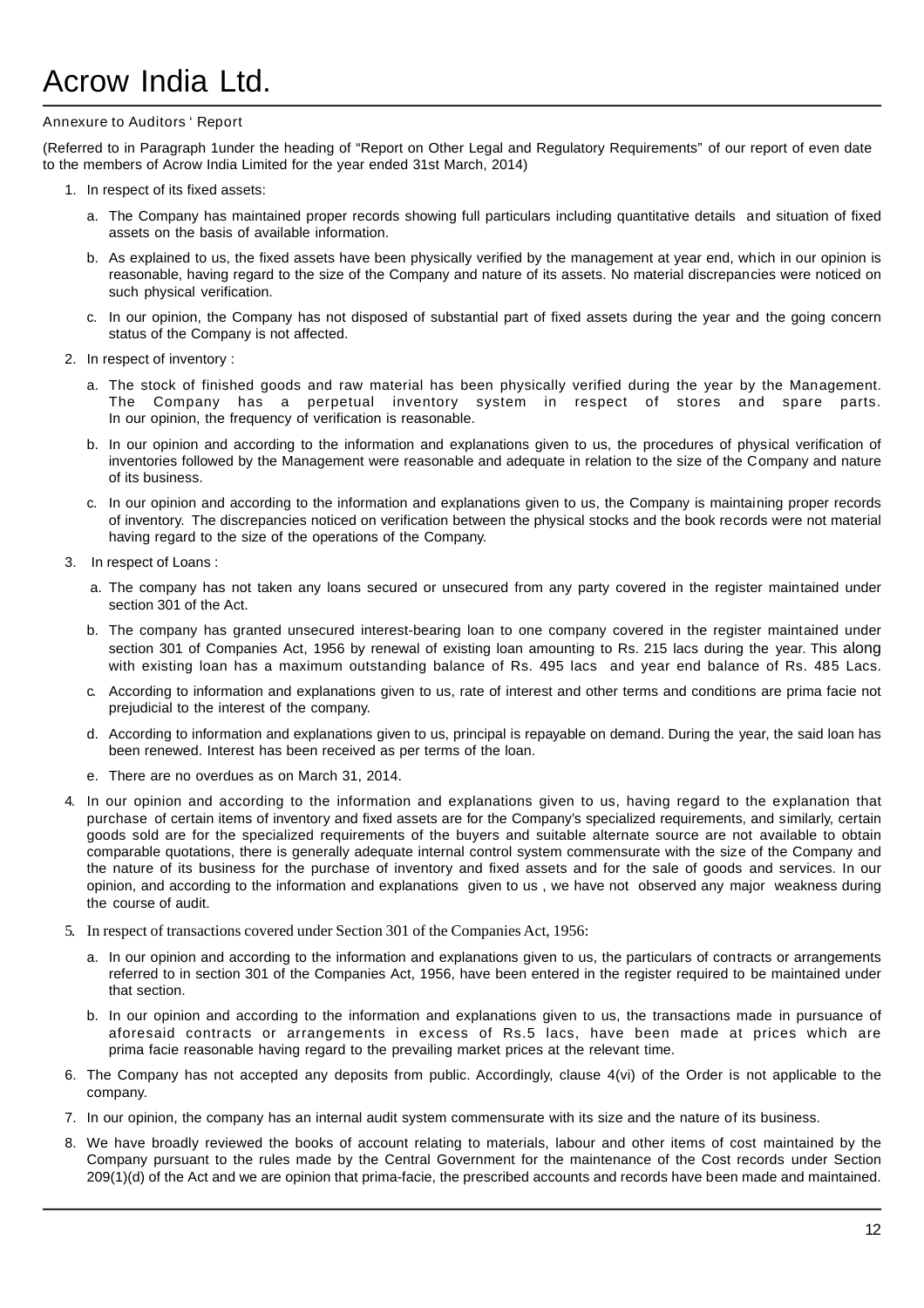### **9. In respect of the statutory dues:**

- **a. According to the records of the Company, undisputed statutory dues including, Investor Education and Protection Fund, Income Tax, Wealth Tax, Service Tax, Customs Duty, Excise duty, cess and other material statutory dues have been regularly deposited with the appropriate authorities. According to the information and explanations given to us, no undisputed amounts payable in respect of the aforesaid dues were outstanding as at 31st March , 2014 for a period of more than six months from the date of becoming payable except in case of Profession Tax Rs. 7,525/- on wage arrears. These have been paid as on the date of our report.**
- **b According to the information and explanations given to us, the following disputed statutory dues on account of Wealth Tax, Employee State Insurance Fund and Income Tax have not been deposited with the appropriate authorities:**

| Nature of dues                          | Amount<br>in lacs | <b>Period</b><br>to which<br>the amount relates | Forum where dispute is pending                   |
|-----------------------------------------|-------------------|-------------------------------------------------|--------------------------------------------------|
| Wealth tax                              | 15.43             | 1999 - 2000                                     | Commissioner of Wealth tax<br>(Appeals), Mumbai. |
| <b>Employee State</b><br>Insurance Fund | 5.08              | 1986 - 1988                                     | Divisional Industrial Court, Mumbai              |

- **10. The accumulated losses at end of the financial year are not less than fifty percent of its net worth. The company has incurred cash loss of Rs. 38.70 Lacs during the year and has not incurred cash loss during the immediately preceding financial year.**
- **11.Based on our audit procedures and according to the information and explanation given to us, we are of the opinion that the Company has not defaulted in repayment of dues to banks and financial institutions.**
- **12. In our opinion and according to the information and explanation given to us, no loans and advances have been granted by the Company on the basis of security by way of pledge of shares, debentures and other securities.**
- **13. In our opinion, the Company is not a chit fund or a Nidhi / mutual benefit fund / society. Accordingly, clause 4(xiii) of the Order does not apply.**
- **14. The Company has not traded in securities, debentures and other investments. Accordingly, clause 4(xiv) of the Order does not apply.**
- **15. In our opinion and according to information and explanations provided to us, the company has not given any guarantee for loans taken by others from banks or financial institutions.**
- **16. The company has not raised any loans from banks and financial institutions during the year. Accordingly, clause 4(xvi) of the Order does not apply.**
- **17.According to the information and explanations given to us, and on an overall examination of the Balance Sheet of the company, no funds raised on short-term basis have prima facie, been used during the year for making long-term investments.**
- **18. During the year, the Company has not made any preferential allotment of shares to parties and companies covered in the Register maintained under Section 301 of the Companies Act, 1956.**
- **19. The Company has not issued any debentures. Accordingly, clause 4(xix) of the Order does not apply.**
- **20. The Company has not raised any money by way of public issue during the year. Accordingly, clause 4(xx) of the Order does not apply.**
- **21.According to the information and explanations given to us, and based on audit procedures performed and representations obtained from the management, we report that no material fraud on or by the Company, has been noticed or reported during the year under audit.**

**For V. Sankar Aiyar & Co.**

 **Chartered Accountants Firm Regn No: 109208W**

 **Arvind Mohan**

**Place: Mumbai Partner**  $Data: Date: 8<sup>th</sup> May 2014$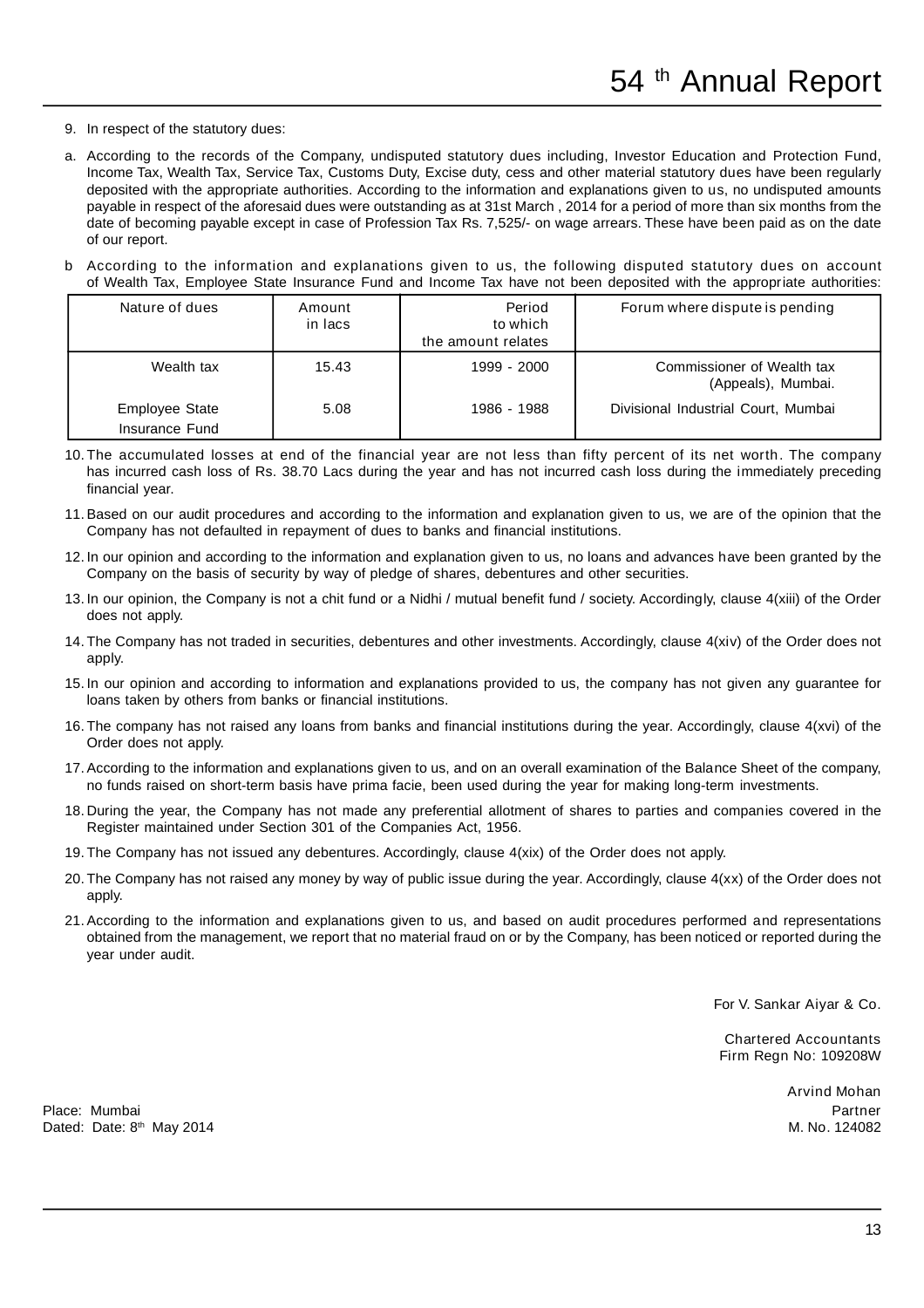### **Balance Sheet as at 31-March-2014**

|                                                                 | Note No.          | As at         | (Rs. in Lacs)<br>As at |
|-----------------------------------------------------------------|-------------------|---------------|------------------------|
|                                                                 |                   | 31-March-2014 | 31-March-2013          |
| <b>EQUITY AND LIABILITIES</b>                                   |                   |               |                        |
| Shareholders' funds                                             |                   |               |                        |
| (a) Share capital                                               | $\sqrt{2}$        | 64.00         | 64.00                  |
| (b) Reserves and surplus                                        | 3                 | 786.81        | 851.56                 |
|                                                                 |                   | 850.81        | 915.56                 |
| <b>Non-current liabilities</b>                                  |                   |               |                        |
| (a) Long-term borrowings                                        | 4                 | 113.30        | 135.84                 |
| (b) Deferred tax liabilities (net)                              | 5                 | 109.77        | 115.09                 |
| (c) Long-term liabilities                                       | 6                 | 0.10          | 0.10                   |
| (d) Long-term provisions                                        | 7                 | 0.51          | 0.63                   |
|                                                                 |                   | 223.68        | 251.66                 |
| <b>Current liabilities</b>                                      |                   |               |                        |
| (a) Short-term borrowings                                       | 8                 | 17.35         | 14.82                  |
| (b) Trade payables                                              | 9                 | 17.27         | 21.58                  |
| (c) Other current liabilities                                   | 10                | 54.33         | 53.94                  |
| (d) Short-term provisions                                       | 11                | 1.70          | 1.98                   |
|                                                                 |                   | 90.65         | 92.32                  |
|                                                                 |                   | 1,165.14      | 1,259.54               |
| <b>ASSETS</b>                                                   |                   |               |                        |
| <b>Non-current assets</b>                                       |                   |               |                        |
| (a) Fixed assets : Tangible                                     | $12 \overline{ }$ | 447.98        | 470.09                 |
| (b) Non-current investments                                     | 13                | 30.96         | 35.39                  |
| (c) Long-term loans and advances                                | 14                | 17.96         | 17.40                  |
|                                                                 |                   | 496.90        | 522.88                 |
| <b>Current assets</b>                                           |                   |               |                        |
| (a) Current investments                                         | 15                |               | 274.58                 |
| (b) Inventories                                                 | 16                | 131.77        | 134.98                 |
| (c) Trade receivables                                           | 17                | 10.12         | 10.80                  |
| (d) Cash and bank balances                                      | 18                | 4.80          | 4.55                   |
| (e) Short-term loans and advances                               | 19                | 510.83        | 305.19                 |
| (f) Other current assets                                        | 20                | 10.72         | 6.56                   |
|                                                                 |                   | 668.24        | 736.66                 |
|                                                                 |                   | 1,165.14      | 1,259.54               |
| Significant accounting policies.                                | 1                 |               |                        |
| See accompanying notes forming part of the financial statements |                   | $1 - 33$      |                        |

**As per our report of even date.**

**Chartered Accountants Firm Registration No. 109208W Highlands H** 

**Arvind Mohan**<br>Partner **Partner Director Director Membership No.124082 Mumbai Mumbai Date: 8th May 2014 Date: 8th May 2014**

### **For V. Sankar Aiyar & Co For and on behalf of the Board of Directors**

| H. B. Doshi<br>Chairman | N. H. Doshi<br>Director |  |
|-------------------------|-------------------------|--|
| V. M. Bhat              | N. K. Varma             |  |
| Director                | Director                |  |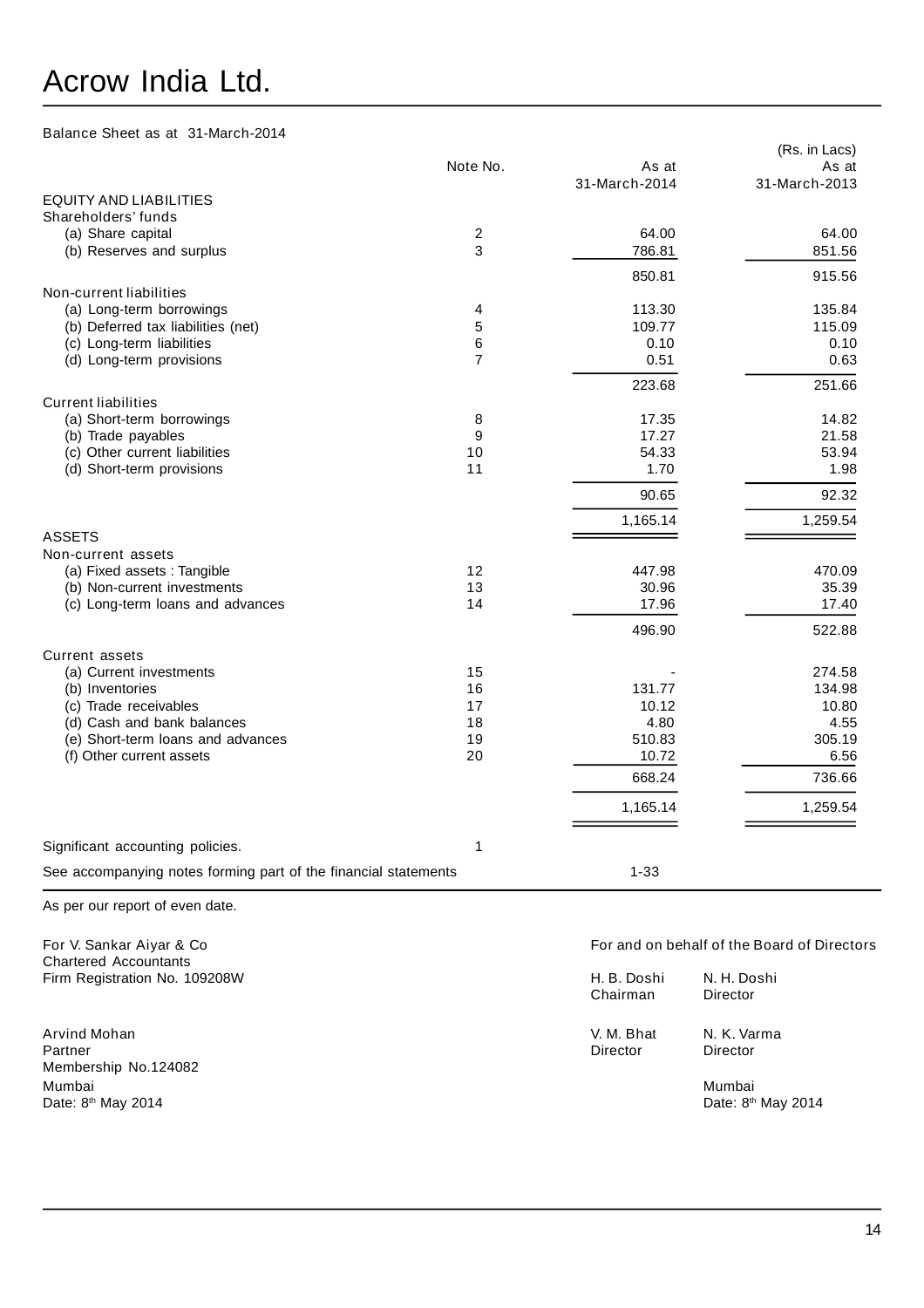### **Statement of Profit and Loss for the year ended 31-March-2014**

|                                                                    |          |                             | (Rs. In Lacs)               |
|--------------------------------------------------------------------|----------|-----------------------------|-----------------------------|
| <b>Particulars</b>                                                 | Note No. | Year ended<br>31-March-2014 | Year ended<br>31-March-2013 |
| lncome:                                                            |          |                             |                             |
| Revenue from operations (gross)<br>Less: Excise duty               | 21       | 3.43<br>0.30                | 164.11<br>13.24             |
| Revenue from operations (net)                                      |          | 3.13                        | 150.87                      |
| Other income                                                       | 22       | 47.82                       | 54.35                       |
| <b>Total Revenue</b>                                               |          | 50.95                       | 205.22                      |
| <b>Expenditure:</b>                                                |          |                             |                             |
| Cost of materials consumed                                         | 23       | 0.02                        | 43.42                       |
| Changes in inventories of finished goods and work-in-progress      | 24       | 3.19                        | (7.59)                      |
| Employees benefits expenses                                        | 25       | 5.62                        | 13.58                       |
| Finance costs                                                      | 26       | 1.87                        | 1.16                        |
| Depreciation and amortisation expenses<br>Other expenses           | 27       | 31.37<br>78.95              | 33.10<br>139.25             |
| <b>Total Expenses</b>                                              |          | 121.02                      | 222.92                      |
|                                                                    |          |                             |                             |
| Profit/(Loss) before exceptional items                             |          | (70.07)                     | (17.70)                     |
| <b>Exceptional Items:</b>                                          |          |                             |                             |
| Sundry Balances written back                                       |          |                             | 23.08                       |
| Profit / (Loss) before Tax and after exceptional items             |          | (70.07)                     | 5.38                        |
| Tax expense:<br>Current tax:                                       |          |                             |                             |
| Income Tax                                                         |          |                             | 1.75                        |
| <b>Taxes for Earlier Years</b><br>Deferred tax                     |          | (5.32)                      | 2.13<br>(2.68)              |
| Profit / (Loss) after tax for the year                             |          | (64.75)                     | 4.18                        |
| Earnings per share:                                                |          |                             |                             |
| Basic and Diluted earning per share before exceptional items (Rs.) |          | (10.12)                     | (2.95)                      |
| Basic and Diluted earning per share after exceptional items (Rs.)  |          | (10.12)                     | 0.65                        |
| Face Value per share fully paid up (Rs.)                           |          | 10.00                       | 10.00                       |
| Significant accounting policies.                                   | 1        |                             |                             |
| See accompanying notes forming part of the financial statements    | $1 - 33$ |                             |                             |

**As per our report of even date.**

**Chartered Accountants Firm Registration No. 109208W H. B. Doshi N. H. Doshi**

**Arvind Mohan V. M. Bhat N. K. Varma Partner Director Director Membership No.124082 Mumbai Mumbai Date: 8th May 2014 Date: 8th May 2014**

### **For V. Sankar Aiyar & Co For and on behalf of the Board of Directors**

| H. B. Doshi |  |
|-------------|--|
| Chairman    |  |

**Director**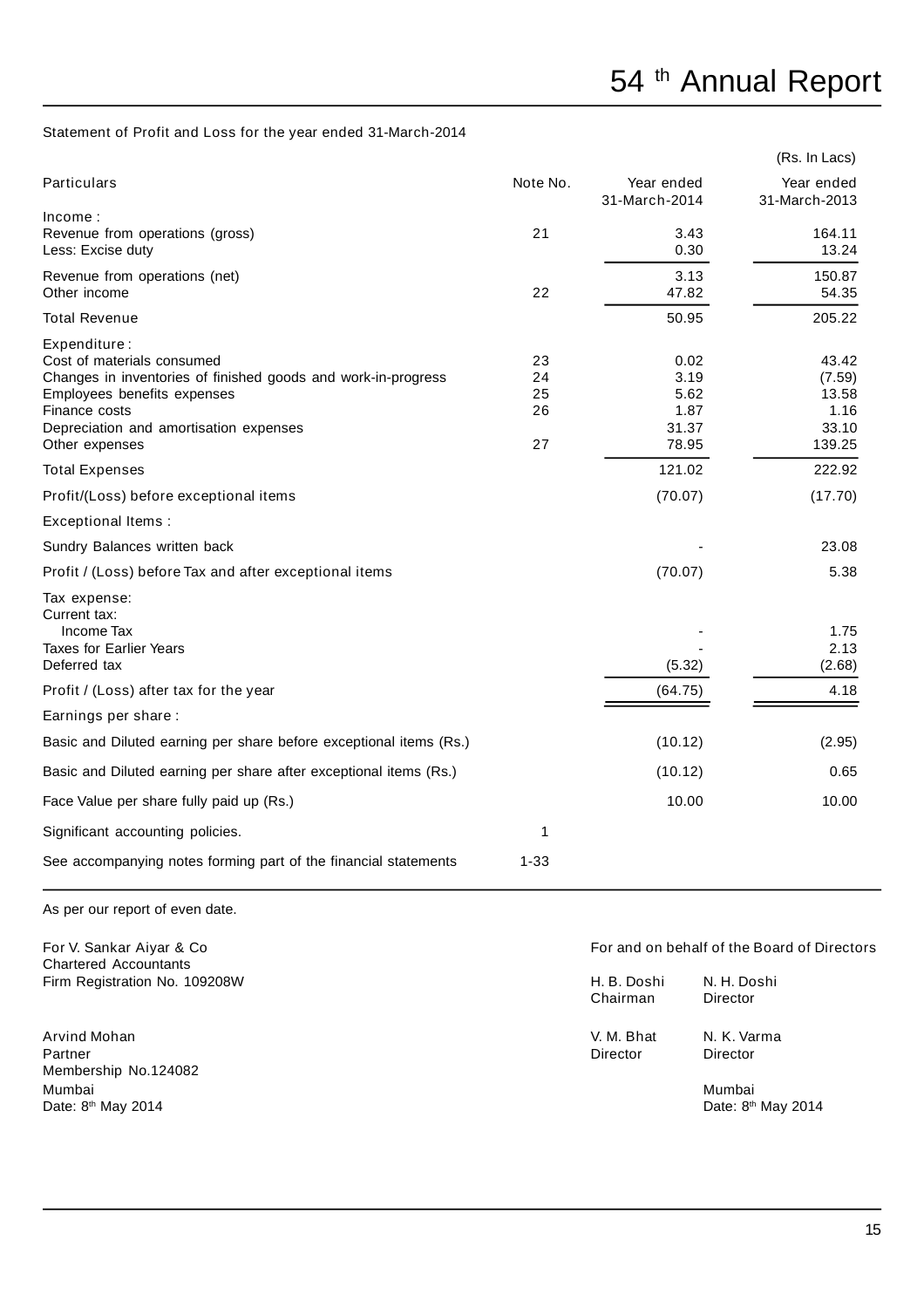# **Acrow India Ltd.**

### **Cash Flow Statement for the year ended 31-March-2014**

|                                                                       |              |                             |              | (N5. III LdG)               |
|-----------------------------------------------------------------------|--------------|-----------------------------|--------------|-----------------------------|
|                                                                       |              | Year ended<br>31-March-2014 |              | Year ended<br>31-March-2013 |
| A. Cash flow from operating activities                                |              |                             |              |                             |
| Net Profit / (Loss) before tax                                        |              | (70.07)                     |              | 5.38                        |
| <b>Adjustments for:</b>                                               |              |                             |              |                             |
| Depreciation and amortisation                                         | 31.37        |                             | 33.10        |                             |
| Dimunition in Investments                                             | 4.50<br>1.87 |                             | 2.19<br>1.16 |                             |
| Interest Paid                                                         | 1.72         |                             |              |                             |
| (Profit) / loss on sale / write off of investments<br>Interest income | (34.28)      |                             | (33.28)      |                             |
| Dividend income                                                       | (13.29)      |                             | (20.20)      |                             |
|                                                                       |              | (8.11)                      |              | (17.03)                     |
| Operating profit / (loss) before working capital changes              |              | (78.18)                     |              | (11.65)                     |
| Adjustments for:                                                      |              |                             |              |                             |
| Inventories                                                           | 3.21         |                             | 10.37        |                             |
| Trade and other receivables                                           | 12.93        |                             | 6.79         |                             |
| Trade and deposits payables                                           | (4.14)       | 12.00                       | (89.91)      | (72.75)                     |
| Net income tax (paid) / refunds                                       |              | (3.44)                      |              | 1.29                        |
| Net cash flow from / (used in) operating activities (A)               |              | (69.62)                     |              | (83.11)                     |
| B. Cash flow from investing activities                                |              |                             |              |                             |
| Capital expenditure on fixed assets,                                  |              |                             |              |                             |
| including capital advances                                            | (9.27)       |                             | (18.13)      |                             |
| Inter-corporate deposits given                                        | (215.00)     |                             | (90.00)      |                             |
| Interest received                                                     | 30.12        |                             | 35.91        |                             |
| Dividend received                                                     | 13.29        |                             | 20.20        |                             |
| Investment made / (sold)                                              | 272.79       |                             | (201.77)     |                             |
| Net cash flow from / (used in) investing activities (B)               |              | 91.93                       |              | (253.79)                    |
| C. Cash flow from financing activities                                |              |                             |              |                             |
| Net increase / (decrease) in Long Term Borrowings                     | (22.54)      |                             | (3.86)       |                             |
| Net increase / (decrease) in Short Term Borrowings                    | 2.53         |                             | 14.82        |                             |
| Finance cost                                                          | (1.87)       |                             | (1.16)       |                             |
| Dividends paid                                                        | (0.18)       |                             | (0.05)       |                             |
| Net cash flow from / (used in) financing activities (C)               |              | (22.06)                     |              | 9.75                        |
| Net increase / (decrease) in Cash and cash equivalents (A+B+C)        |              | 0.25                        |              | (327.15)                    |
| <b>Cash &amp; Cash Equivalent</b>                                     |              |                             |              |                             |
| Opening                                                               |              | 4.55                        |              | 331.70                      |
| Closing Balance                                                       |              | 4.80                        |              | 4.55                        |

**Note :**

**1. Above Cash Flow statement has been prepared under "Indirect Method" as set out in Accounting Standard-3 "Cash Flow Statement"**

**2. Cash and Cash Equivalents represent Cash & bank balances and Fixed Deposits with banks.**

**3. Cash and Cash Equivalents include Rs. 3.54 Lacs (Previous Period Rs. 3.72 Lacs) on account of unclaimed dividend, which are not available for use by the company.**

**4. Previous period figures have been regrouped / recast wherever necessary.**

**As per our report of even date.**

**Chartered Accountants Firm Registration No. 109208W H. B. Doshi N. H. Doshi**

**Arvind Mohan V. M. Bhat N. K. Varma Partner Director Director Membership No.124082 Mumbai Mumbai Date: 8th May 2014 Date: 8th May 2014**

### **For V. Sankar Aiyar & Co For and on behalf of the Board of Directors**

| H. B. Doshi |  |
|-------------|--|
| Chairman    |  |

**Director** 

**(Rs. In Lacs)**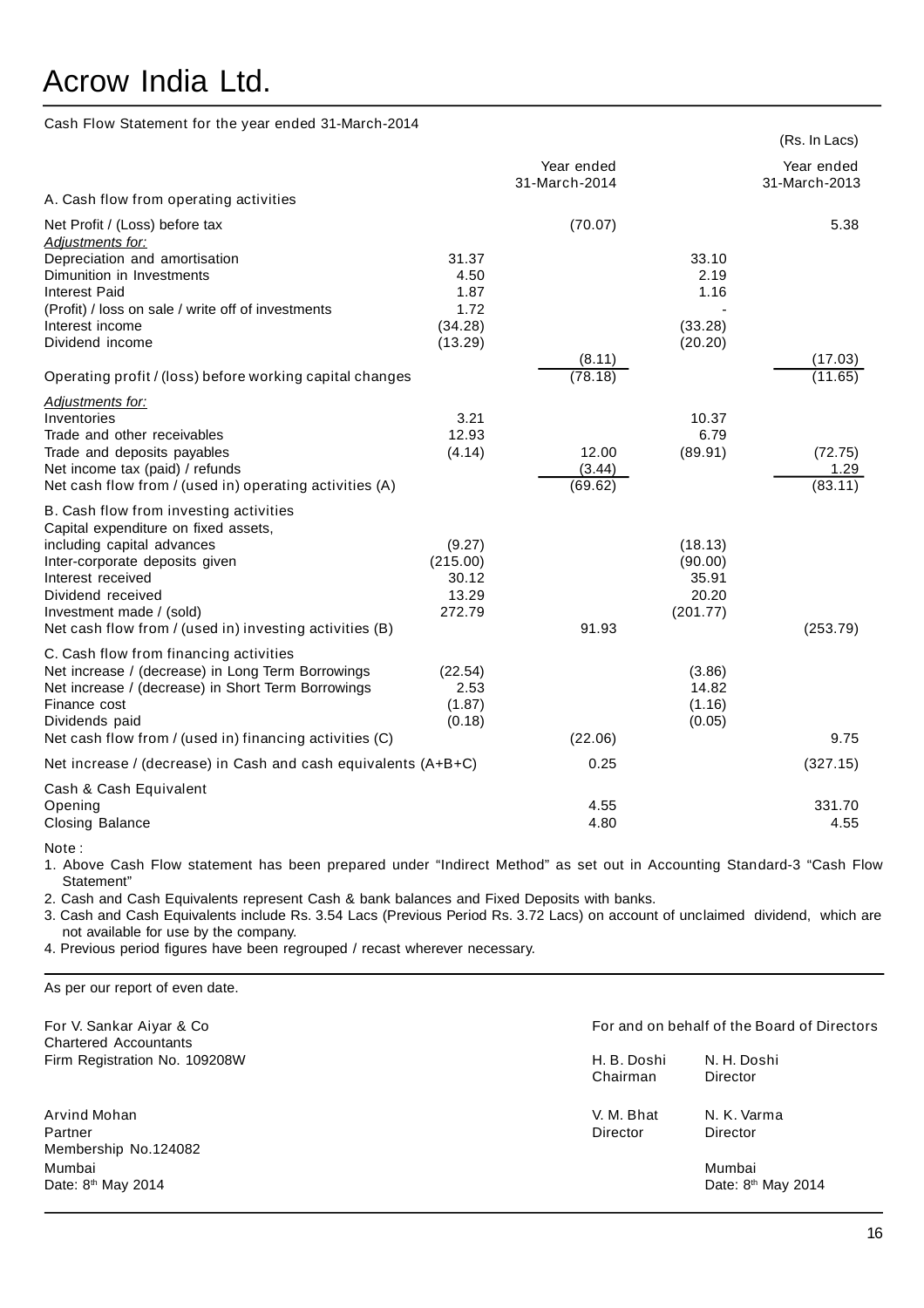### **NOTES FORMING PART OF FINANCIAL STATEMENTS**

### **1. Significant Accounting Policies:**

### **a) Basis of Accounting:**

**The financial statements are prepared in accordance with generally accepted accounting principles in India. The company has prepared these financial statements to comply with in all material respects with the accounting standards notified under the Companies ( Accounting Standard ) Rules 2006 issued under subsection 3C of Section 211 of the Companies Act ,1956. The financial statements have been prepared on an accrual basis and under the historical cost convention. The accounting policies adopted in the preparation of financial statements are consistent with those of previous year.**

### **b) Use of Estimates:**

**The preparation of financial statements requires management to make certain estimates and assumptions that affect the amounts reported in the financial statements and notes thereto. Differences between actual results and estimates are recognized in the period in which they materialize.**

### **c) Fixed Assets:**

**Fixed Assets are stated at cost less accumulated depreciation. The cost of assets comprises of purchase price and directly attributable cost of bringing the assets to working condition for its intended use including borrowing cost and incidental expenditure during construction incurred upto the date of commissioning.**

### **d) Depreciation:**

- **i. Assets acquired after 30th June, 1978 are depreciated on the straight-line basis at the rates prescribed under Schedule XIV of the Companies Act, 1956. Certain items of Plant and Machinery pertaining to Industrial Machinery Division have been depreciated on a Straight-line basis @ 6.33% and 9.50%, as the case may be, based on the estimated useful life of the respective assets, as determined by the approved valuer.**
- **ii. Assets acquired up to 30th June 1978 have been depreciated on the written down value basis at the rates prescribed under Schedule XIV of the Companies Act, 1956.**
- **iii. Assets costing Rs.5,000/- or less are fully depreciated in line with Schedule XIV of the Companies Act, 1956.**

**iv. Software is amortised over 5 years from the date of implementation.**

### **e) Investments:**

**Long Term Investments are valued at costs. Provision for diminution in value of investments is made if, in the opinion of the management, the diminution is of a permanent nature.Current Investments are valued at lower of cost or fair value.**

### **f) Inventories:**

**Raw materials, Finished Goods and Work-in-progress are valued at lower of cost or net realizable value. Cost is determined on a weighted average basis. Work-in-Progress is carried at lower of cost and net realizable value. Stores & Spare parts are carried at cost, less provision for obsolescence, if any.**

### **g) Revenue Recognition:**

- **i. Sales are recognized at the time of transfer of title in goods. Sales value is inclusive of excise duty but exclusive of sales tax.**
- **ii. Services are net of service tax. Revenue from services is recognized when services are rendered and related costs are incurred.**
- **iii. Interest is recognized on time proportion basis.**
- **iv. Dividend is recognized, at the time when they are declared.**

### **h) Foreign Currency Transaction:**

- **i. Foreign currency transactions are accounted at the rates prevailing on the date of transaction.**
- **ii. Monetary Assets and Liabilities denominated in foreign currencies are translated at the exchange rate preavling on the Balance Sheet date. Any gains or losses arising due to exchange differences at the time of translation or settlement are accounted for in the Profit and Loss Account.**

### **i) Employee Benefits:**

- **i. Defined Contribution plan: Retirement benefits in the Provident Fund, Family Pension Fund and Superannuation Scheme, which are defined contribution schemes, are charged to the Profit and Loss account of the year when the contributions accrue.**
- **ii Defined Benefit Plan: The Liability for Gratuity, a defined benefit obligation, is accrued and provided for on the basis of actuarial valuation as at the balance Sheet date.**
- **iii. Other Long Term Benefits: Long term compensated absences are provided on the basis of an actuarial valuation as at the Balance Sheet date. Actuarial gains and losses comprising of adjustment and the effects of changes in actuarial assumptions are recognized in the Profit and Loss account for the year as income or expense.**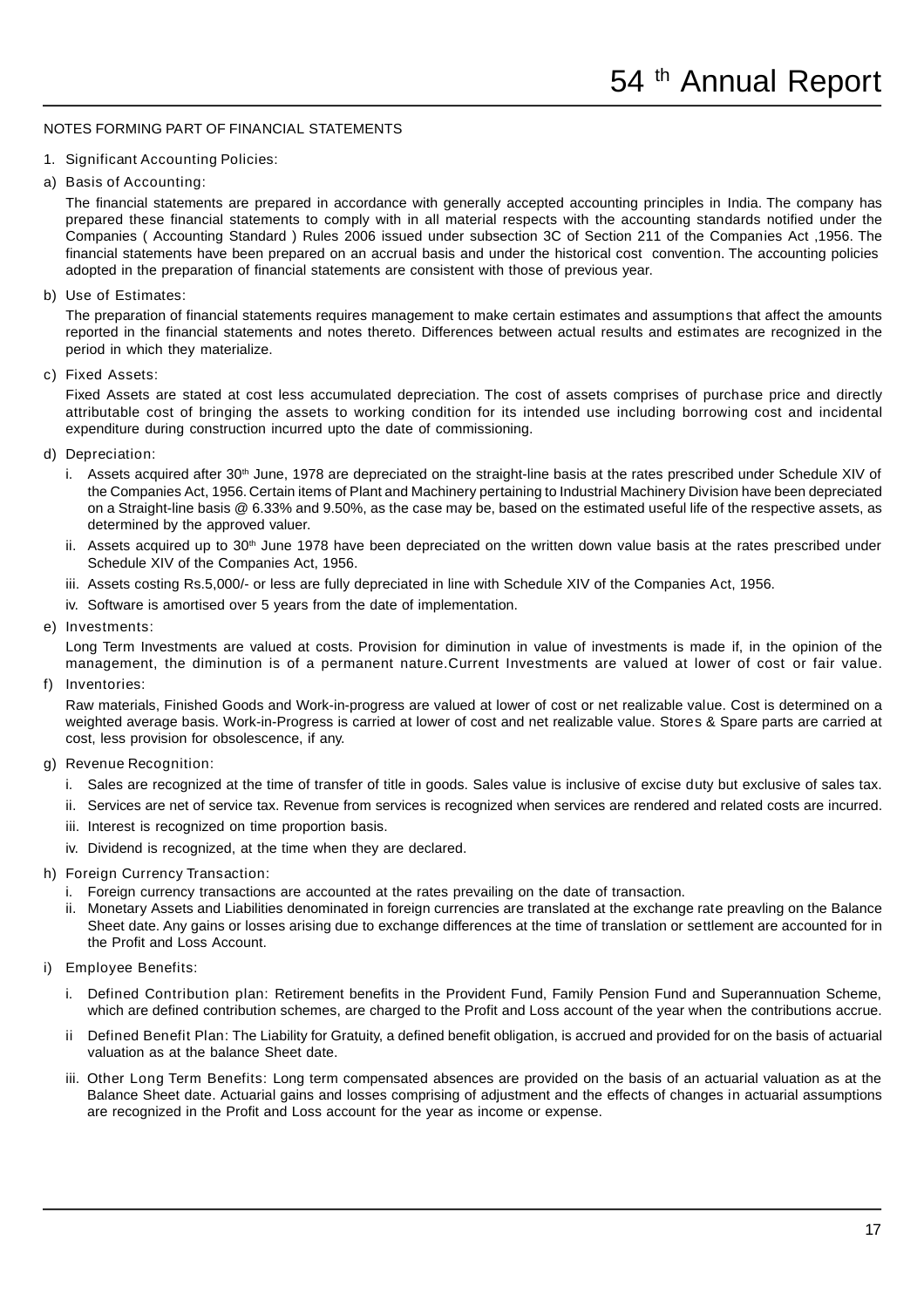### **Notes forming part of Balance Sheet**

### **j) Taxation:**

**Provision for current tax is made after taking into consideration benefits admissible under the provisions of Income Tax Act, 1961. Deferred Tax resulting from "timing difference" between book and taxable profit is accounted for using the tax rates and laws that have been enacted or substantively enacted as on the Balance Sheet date. The deferred tax asset is recognized and carried forward only to the extent there is reasonable certainty / virtual certainty as the case may be, that the asset will be realized against future taxable profits.**

### **k) Impairment of Assets:**

**At each Balance sheet date, the management reviews the carrying amount of its assets and goodwill included in each Cash generating Unit to determine whether there is any indication that those assets were impaired. If any such indication exists, the recoverable amount of the asset is estimated in order to determine the extent of impairment loss. Recoverable amount of an asset is the higher of an asset's net selling price and value in use. In assessing value in use, the estimated future cash flows from the continuing use of the asset and from its disposal are discounted to their present value using a pre-tax discount rate that reflects the current market assessments of time value and the risks specific to the asset. Reversal of impairment loss is recognized immediately as income in the profit and loss account.**

### **l) Operating Lease Granted:**

**Lease arrangements where the risk and rewards incident to the ownership of an asset substantially vest with the lessor, are recognized as operating lease. Lease rentals under operating lease are recognized in profit and loss account on a straight-line basis.**

### **m) Accounting for Provisions, Contingent Liabilities and Contingent Assets:**

**Provisions involving substantial degree of estimation in measurement are recognized when there is a present obligation as a result of past events and it is probable that there will be an outflow of resources. Contingent Liabilities are not recognized but are disclosed in the Notes to Accounts. Contingent assets are neither recognized nor disclosed in the financial statements.**

| 2. Share capital                         |               | (Rs. In Lacs) |
|------------------------------------------|---------------|---------------|
|                                          | As at         | As at         |
|                                          | 31-March-2014 | 31-March-2013 |
| (a) Authorised                           |               |               |
| 10,00,000 Equity shares of Rs. 10 each   | 100.00        | 100.00        |
|                                          | 100.00        | 100.00        |
| (b) Issued, Subscribed and fully paid up |               |               |
| 6,40,000 Equity shares of Rs.10 each     | 64.00         | 64.00         |
|                                          | 64.00         | 64.00         |
|                                          |               |               |

### **Details of Shareholders holding more than 5% shares:**

| Name of shareholder(s) |                          | As at 31-March-2014 |                          | As at 31-March-2013 |
|------------------------|--------------------------|---------------------|--------------------------|---------------------|
|                        | Number of<br>shares held | % holding           | Number of<br>shares held | % holding           |
| Carina Finvest Limited | 316,000                  | 49.38 %             | 316,000                  | 49.38 %             |

**There is no change in the shares outstanding at the beginning and at the end of the reporting date & immediately preceding reporting date**

### **Terms Rights attached to equity shares**

**The Company has only one class of equity shares having a par value of Rs.10 per share. Each holder of equity share is entitled to one vote per share. The Company declares and pays dividends in Indian Rupees.**

**The dividend proposed by the Board of Directors is subject to the approval of the shareholders in the ensuing Annual General Meeting.**

**In the event of liquidation of the Company, the holders of equity shares will be entitled to receive remaining assets of the Company, after distribution of all preferential amounts.**

**The distribution will be in proportion to the number of equity shares held by the shareholder.**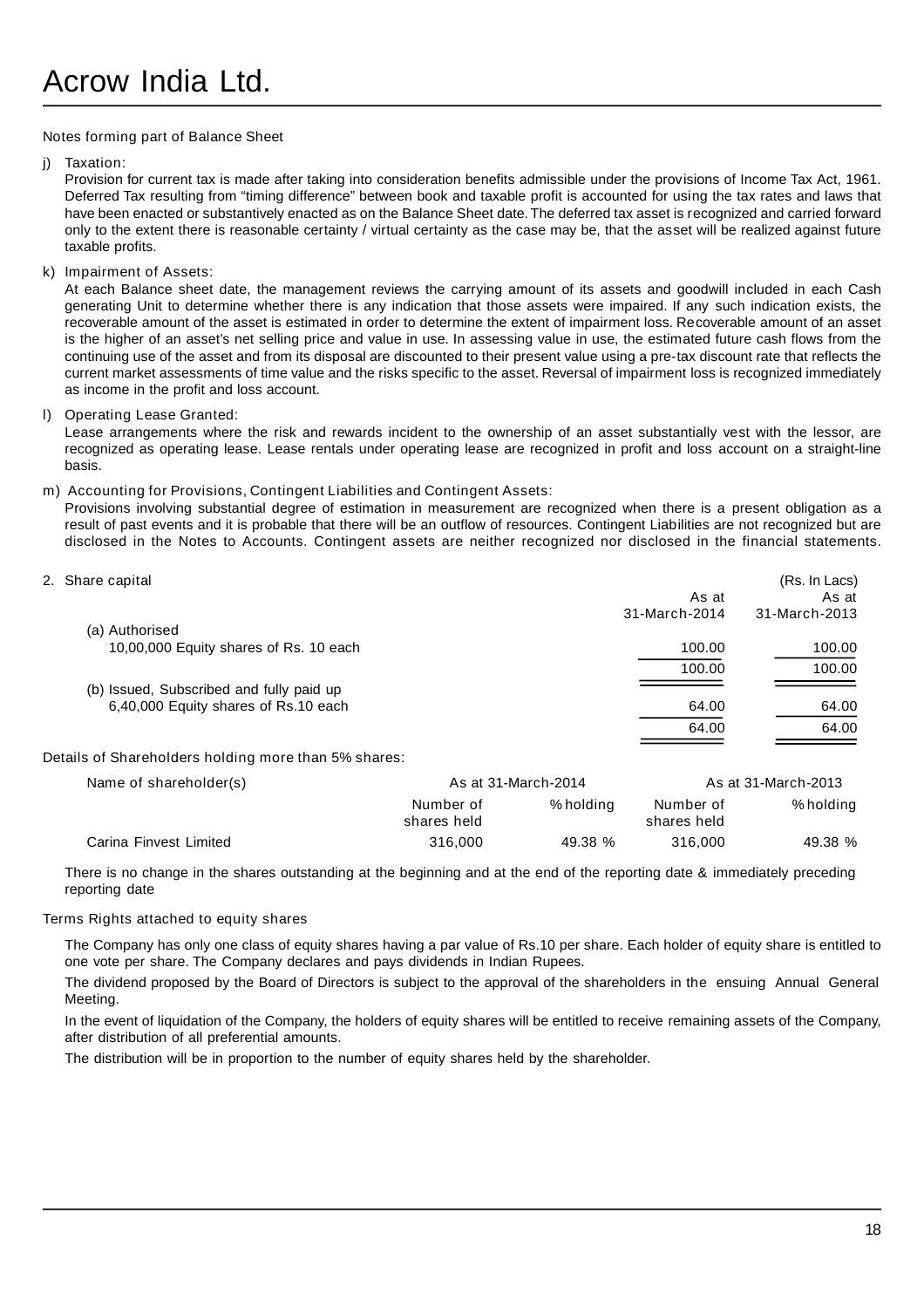|   |                                                                                                               | As at<br>31-March-2014 | (Rs. In Lacs)<br>As at<br>31-March-2013 |
|---|---------------------------------------------------------------------------------------------------------------|------------------------|-----------------------------------------|
| 3 | <b>Reserves and surplus</b><br>(a) Capital reserve                                                            | 12.79                  | 12.79                                   |
|   | (b) General reserve                                                                                           | 657.15                 | 657.15                                  |
|   | (c) Surplus / (Deficit) in Statement of Profit & Loss:<br>Opening balance<br>Add: Profit /(Loss) for the year | 181.62<br>(64.75)      | 177.44<br>4.18                          |
|   | Closing balance                                                                                               | 116.87<br>786.81       | 181.62<br>851.56                        |
| 4 | Long-term borrowings                                                                                          |                        |                                         |
|   | <b>Unsecured</b>                                                                                              |                        |                                         |
|   | Deferred Sales Tax liability (refer Note 4.1)                                                                 | 113.30                 | 135.84                                  |
|   |                                                                                                               | 113.30                 | 135.84                                  |

**4.1 Repayable in annual installments from financial year 2012-13 to financial year 2020-21.**

**The total amount outstanding from Sicom is Rs. 135.84 lacs, out of which Rs. 22.54 is repayable from April-2014 to March-2015. Balance amount is re-payable within 5 years from the date of completion of the assessment of the relevant year.**

### **5 Defered Tax Liablities (Net)**

| <b>Defered Tax Liabilities</b>     |        |        |
|------------------------------------|--------|--------|
| Depreciation                       | 110.03 | 115.48 |
| <b>Defered Tax Assets</b>          |        |        |
| <b>Others</b>                      | 0.26   | 0.39   |
|                                    | 109.77 | 115.09 |
| 6 Other long-term liabilities      |        |        |
| Trade / security deposits received | 0.10   | 0.10   |
|                                    | 0.10   | 0.10   |
| Long-term provisions<br>7          |        |        |
| Provision for employee benefits:   |        |        |
| Leave Encashment (Refer note 25)   | 0.14   | 0.36   |
| Gratuty Liability (Refer note 25)  | 0.37   | 0.27   |
|                                    | 0.51   | 0.63   |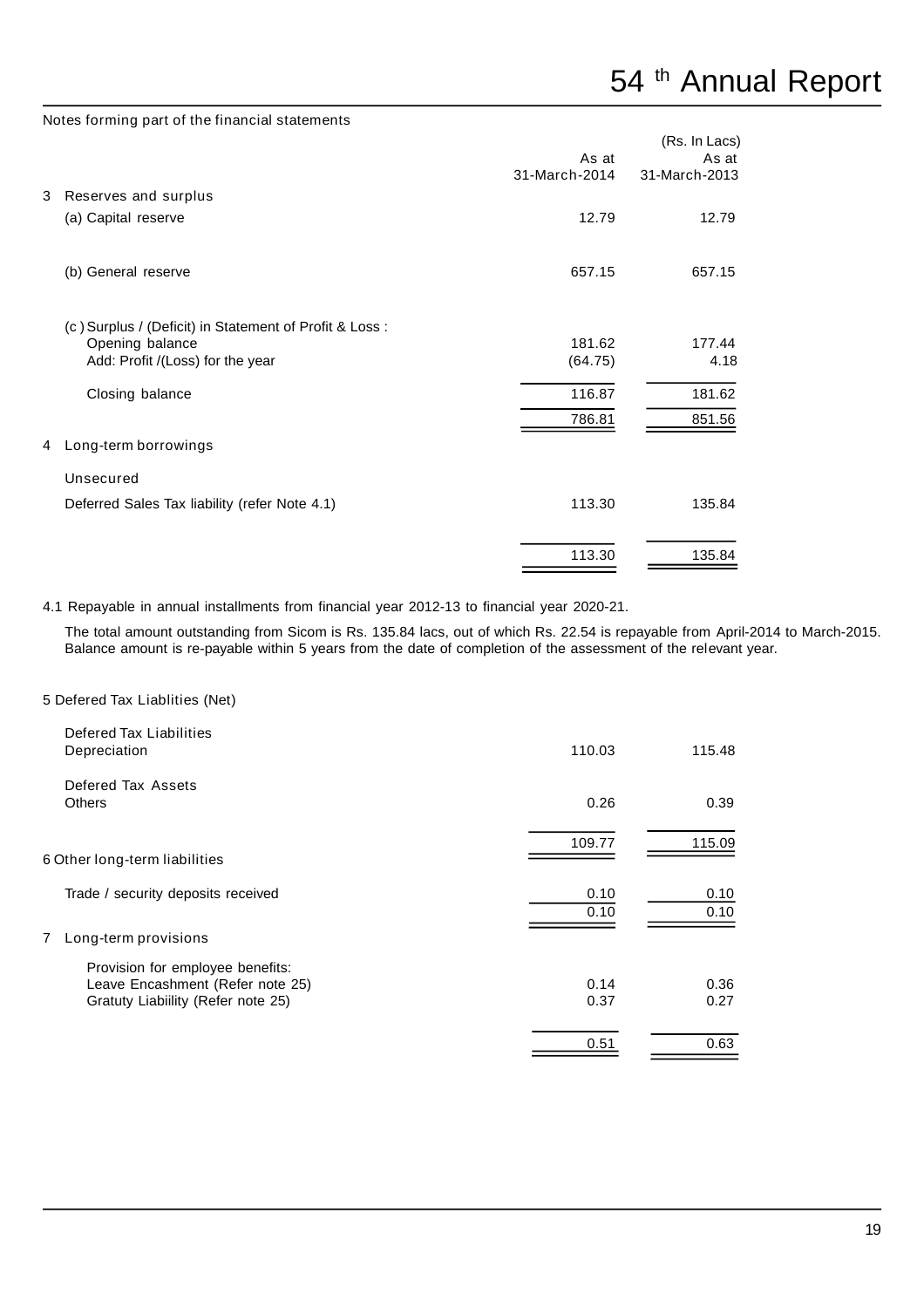# **Acrow India Ltd.**

### **Notes forming part of the financial statements**

|                                                 | As at<br>31-March-2014 | (Rs. In Lacs)<br>As at<br>31-March-2013 |
|-------------------------------------------------|------------------------|-----------------------------------------|
| 8 Short-term borrowings                         |                        |                                         |
| Secured                                         |                        |                                         |
| Working Capital Loan from Bank (Refer Note 8.1) | 17.35                  | 14.82                                   |
|                                                 | 17.35                  | 14.82                                   |
|                                                 |                        |                                         |

**8.1Working Capital borrowings from the banks are secured by way of hypothecation of company's current assets both present and future, and by way of equitable mortgage of company's immovable properties.**

### **9 Trade payables**

| 17.27                    | 21.58 |
|--------------------------|-------|
| 17.27                    | 21.58 |
| $\overline{\phantom{0}}$ |       |
|                          |       |

**The details of amounts outstanding to Micro, Small and Medium Enterprises based on available information with the Company is as under:**

### **The principal amount and the interest due thereon remaining unpaid to Suppliers**

| Principal                                                          |       |       |
|--------------------------------------------------------------------|-------|-------|
| Interest due thereon                                               |       |       |
| The delayed payments of principal paid beyond the appointed        |       |       |
| date during the entire accounting period                           |       |       |
| Interest actually paid under section 16 of the Micro, Small and    |       |       |
| Medium Enterprises Development Act, 2006                           |       |       |
| Normal interest accrued during the period, for all the delayed     |       |       |
| payments, as per the agreed terms                                  |       |       |
| Normal interest payable for the period of delay in making payment, |       |       |
| as per the agreed terms                                            |       |       |
| Total interest accrued during the period                           |       |       |
| Total interest accrued during the period and remaining unpaid      |       |       |
| <b>10 Other current liabilities</b>                                |       |       |
| (a) Current maturities of long-term debt                           |       |       |
| Deferred Sales Tax liability (refer Note No. 4.1)                  | 22.54 | 18.35 |
| (b) Unpaid dividends (refer Notes 10.1)                            | 3.54  | 3.72  |
| (c) Statutory dues                                                 | 3.49  | 4.63  |
| (d) Advances from customers                                        | 18.46 | 21.93 |
| (e) Other Expenses                                                 | 6.30  | 5.31  |
|                                                                    | 54.33 | 53.94 |

**10.1 There is no amount due and outstanding to be credited to the Investor Education and Protection Fund.**

### **11 Short-term provisions**

| 0.04 | 0.04 |
|------|------|
| 0.02 | 0.05 |
| 0.32 | 0.57 |
| 0.38 | 0.66 |
|      |      |
| 1.32 | 1.32 |
| 1.32 | 1.32 |
| 1.70 | 1.98 |
|      |      |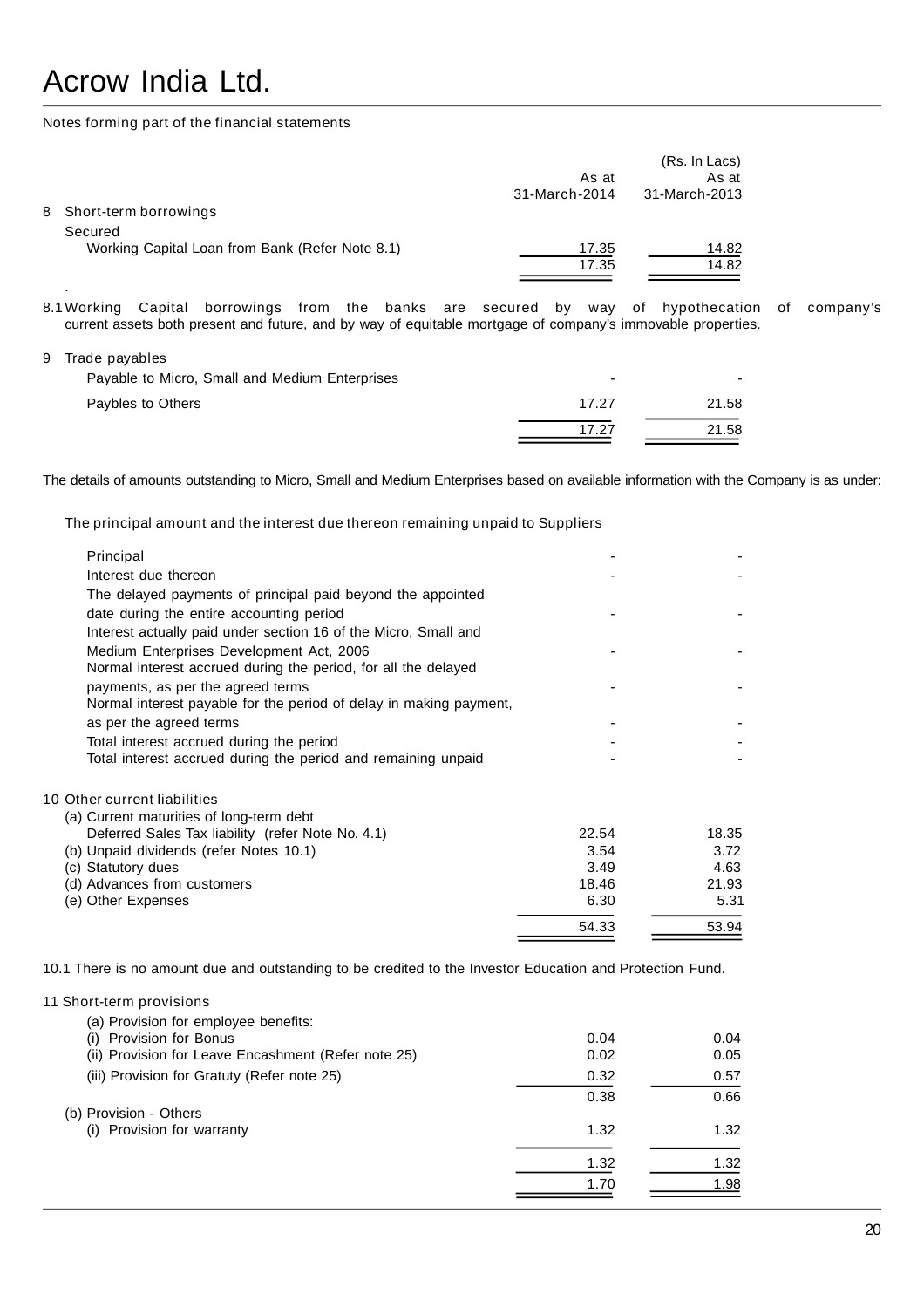|                                                                                                                                 | As at<br>31-March-2014 | (Rs. In Lacs)<br>As at<br>31-March-2013 |
|---------------------------------------------------------------------------------------------------------------------------------|------------------------|-----------------------------------------|
| 13 Non-current investments                                                                                                      |                        |                                         |
| Investment in equity instruments (Non trade investments)                                                                        |                        |                                         |
| (i) Quoted                                                                                                                      |                        |                                         |
| 500 (PY: 500) shares of Rs. 2/- each fully paid up in                                                                           |                        |                                         |
| Housing Development Finance Corporation Ltd.                                                                                    | 0.01                   | 0.01                                    |
| 500 (PY: 500) shares of Rs. 2/- each fully paid up                                                                              |                        |                                         |
| in HDFC Bank Ltd.<br>28,480 (PY: 28,480) shares of Rs 10/- each fully paid up in IDBI Bank Ltd.                                 | 0.01<br>23.14          | 0.01<br>23.14                           |
| 14,400 (PY: 14,400) shares of Rs.10/- each fully paid up in Dena Bank Ltd.                                                      | 4.32                   | 4.32                                    |
|                                                                                                                                 | 27.48                  | 27.48                                   |
| (ii) Unquoted                                                                                                                   |                        |                                         |
| 1,00,000 (PY: 1,00,000) shares of Rs.10/- each fully paid up in                                                                 |                        |                                         |
| MPR Refractories Ltd.                                                                                                           | 25.00                  | 25.00                                   |
|                                                                                                                                 | 25.00                  | 25.00                                   |
| Less: Provision for diminution in value of investments                                                                          | 21.52                  | 17.09                                   |
|                                                                                                                                 | 30.96                  | 35.39                                   |
| Aggregate amount of quoted investments                                                                                          | 27.48                  | 27.48                                   |
| Aggregate market value of quoted investments<br>Aggregate amount of unquoted investments                                        | 35.52<br>25.00         | 42.98<br>25.00                          |
|                                                                                                                                 |                        |                                         |
| 14 Long-term loans and advances                                                                                                 |                        |                                         |
| Balances with government authorities-Unsecured, considered good                                                                 |                        |                                         |
| VAT credit receivable                                                                                                           | 10.16                  | 9.70                                    |
| Balance with Others - Unsecured, considered good                                                                                |                        |                                         |
| <b>Security Deposits</b>                                                                                                        | 7.80                   | 7.70                                    |
|                                                                                                                                 | 17.96                  | 17.40                                   |
| <b>15 Current investments</b>                                                                                                   |                        |                                         |
| <b>Unquoted</b>                                                                                                                 |                        |                                         |
| Investment in mutual funds                                                                                                      |                        |                                         |
| Nil (PY: 2,49,987.50) units of Kotak Interval Plan Series VII (Div Payout)                                                      |                        | 25.00                                   |
| Nil (PY: 9,74,136.67 )units of IDFC Super Saver Income Fund                                                                     |                        | 100.00                                  |
| Nil (PY: 4,83,502.882) units of HDFC Short Term Plan                                                                            |                        | 50.00                                   |
| Nil (PY: 17,655.708) units of Franklin Templeton Mutual Fund<br>Nil (PY: 8,57,684.424) units of Birla Sunlife Dynamic Bond Fund |                        | 1.77<br>100.00                          |
|                                                                                                                                 |                        |                                         |
|                                                                                                                                 |                        | 276.77                                  |
| Less: Provision for diminution in value of investments                                                                          |                        | 2.19                                    |
|                                                                                                                                 |                        | 274.58                                  |
| Aggregate amount of unquoted investments                                                                                        |                        | 276.77                                  |
| Aggregate market value of unquoted investments                                                                                  |                        | 275.35                                  |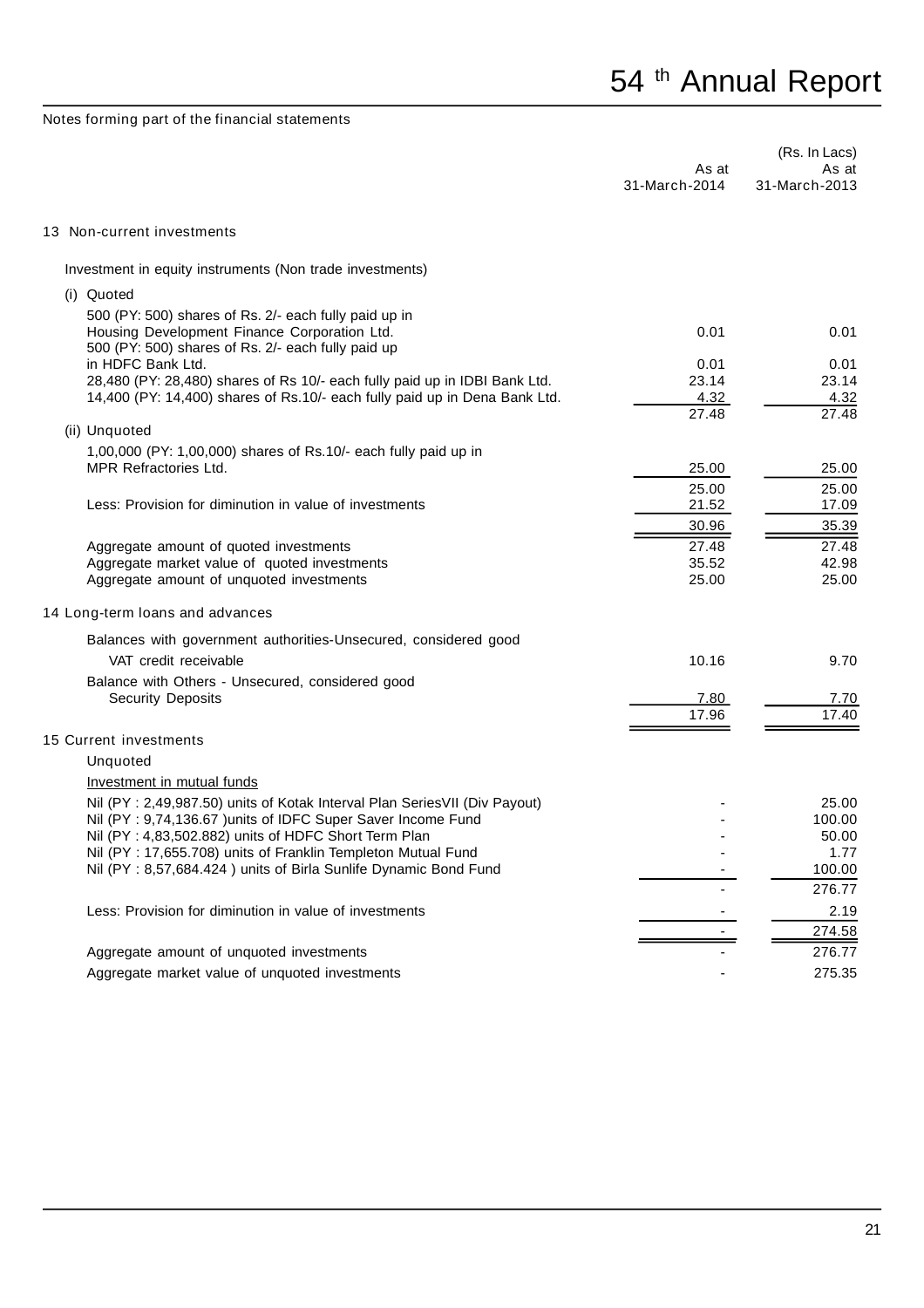Notes forming part of the financial statements **Notes forming part of the financial statements**

# 12 FIXED ASSETS AS AT 31ST MARCH,2014 **12 FIXED ASSETS AS AT 31ST MARCH,2014**

|                                       |                                                   |                     |                           | GROSS BLOCK (AT COST)      |        |                     |                        | <b>DEPRECIATION</b> |                     | NET BLOCK                      |        |
|---------------------------------------|---------------------------------------------------|---------------------|---------------------------|----------------------------|--------|---------------------|------------------------|---------------------|---------------------|--------------------------------|--------|
| ρ.<br>Σ<br>$\overline{\mathbf{S}}$ r. | <b>PARTICULARS</b><br>Tangible                    | 01.04.2013<br>AS AT | ADDI-<br><b>SNOI</b><br>E | TIONS 31.03.2014<br>DEDUC- | AS AT  | 01.04.2013<br>AS AT | FOR THE<br><b>YEAR</b> | <b>DEDUCTIONS</b>   | AS AT<br>31.03.2014 | 31.03.2014 31.03.2013<br>AS AT | AS AT  |
|                                       | LEASEHOLD LAND                                    | 5.31                |                           |                            | 5.31   | 1.89                | 0.06                   |                     | 1.95                | 3.36                           | 3.42   |
| 2                                     | <b>BUILDINGS</b>                                  | 560.13              |                           | 560.13                     |        | 187.34              | 14.20                  |                     | 201.54              | 358.59                         | 372.79 |
| S                                     | PLANT & EQUIPMENT                                 | 239.15              | 9.25                      |                            | 248.40 | 191.70              | 9.61                   |                     | 201.31              | 47.09                          | 47.45  |
| 4                                     | ELECTRICAL INSTALLATIONS                          | 22.56               |                           |                            | 22.56  | 17.95               | 0.68                   |                     | 18.63               | 3.93                           | 4.61   |
| LO                                    | VEHICLES                                          | 54.39               |                           |                            | 54.39  | 20.53               | 5.03                   |                     | 25.56               | 28.83                          | 33.86  |
| 6                                     | OFFICE EQUIPMENTS & FURNITURE,<br><b>FIXTURES</b> | 73.87               | 0.02                      |                            | 73.89  | 65.91               | 1.80                   |                     | 67.71               | 6.18                           | 7.96   |
|                                       | <b>TOTAL</b>                                      | 955.41              | 9.27                      | ï                          | 964.68 | 485.32              | 31.38                  |                     | 516.70              | 447.98                         | 470.09 |
|                                       | PREVIOUS YEAR                                     | 937.28              | 18.13                     | 955.41                     |        | 452.22              | 33.10                  |                     | 485.32              | 470.09                         |        |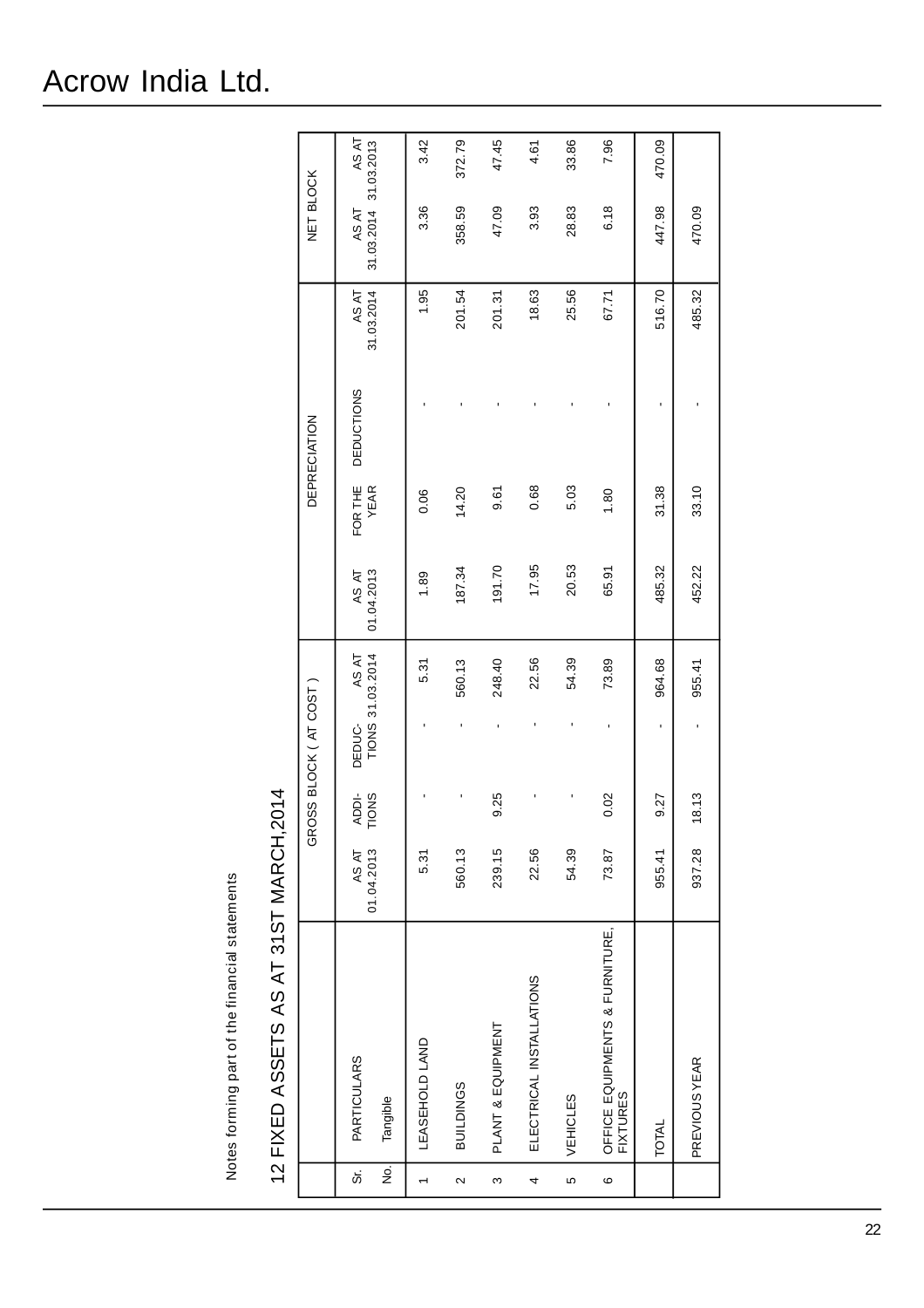|                                                        |                        | (Rs. In Lacs)          |
|--------------------------------------------------------|------------------------|------------------------|
|                                                        | As at<br>31-March-2014 | As at<br>31-March-2013 |
| <b>16 Inventories</b>                                  |                        |                        |
| (At lower of cost and net realisable value)            |                        |                        |
| Raw materials                                          | 68.47                  | 68.49                  |
| Work-in-progress                                       | 29.08                  | 29.05                  |
| Finished goods                                         | 30.20                  | 33.42                  |
| Stores and spares                                      | 4.02                   | 4.02                   |
|                                                        | 131.77                 | 134.98                 |
| 17 Trade receivables                                   |                        |                        |
| Unsecured, considered good                             |                        |                        |
| Outstanding for a period exceeding six months          | 9.96                   | 8.86                   |
| <b>Others</b>                                          | 0.16                   | 1.94                   |
|                                                        | 10.12                  | 10.80                  |
|                                                        |                        |                        |
| 18 Cash and Bank Balance                               |                        |                        |
| Cash & Cash Equivalent                                 |                        |                        |
| (a) Cash on hand                                       | 0.23                   | 0.15                   |
| (b) In current accounts                                | 0.93                   | 0.58                   |
| <b>Other Bank Balances</b>                             |                        |                        |
| (a) In deposit accounts                                | 0.10                   | 0.10                   |
| (b) In earmarked accounts                              |                        |                        |
| - Unpaid dividend accounts                             | 3.54                   | 3.72                   |
|                                                        | 4.80                   | 4.55                   |
| <b>19 Short-term loans and advances</b>                |                        |                        |
|                                                        |                        |                        |
| Security deposits                                      |                        |                        |
| Unsecured, considered good (Refer Note 19.1)           |                        | 15.00                  |
| Loans and advances to employees                        |                        |                        |
| Unsecured, considered good                             | 0.02                   | 0.17                   |
| Prepaid expenses - Unsecured, considered good          | 0.37                   | 0.42                   |
| Inter-corporate deposits<br>Unsecured, considered good | 485.00                 | 270.00                 |
| Balances with government authorities :                 |                        |                        |
| Unsecured, considered good                             |                        |                        |
| CENVAT credit receivable                               | 0.12                   | 0.36                   |
| Service Tax credit receivable                          | 3.25                   | 0.61                   |
|                                                        |                        |                        |
| Advance Recoverable                                    | 7.70                   | 7.70                   |
| Advance tax (net of provision tax)                     | 14.37                  | 10.93                  |
|                                                        | 510.83                 | 305.19                 |
|                                                        |                        |                        |

**19. 1 Includes Security deposit of Rs. Nil Lacs (Previous Year Rs. 15.00 Lacs) given to companies in which directors are interested against lease of premises.**

### **20 Other current assets**

| Interest accrued on deposits & loans | 10.72 | 6.56 |
|--------------------------------------|-------|------|
|                                      | 10.72 | 6.56 |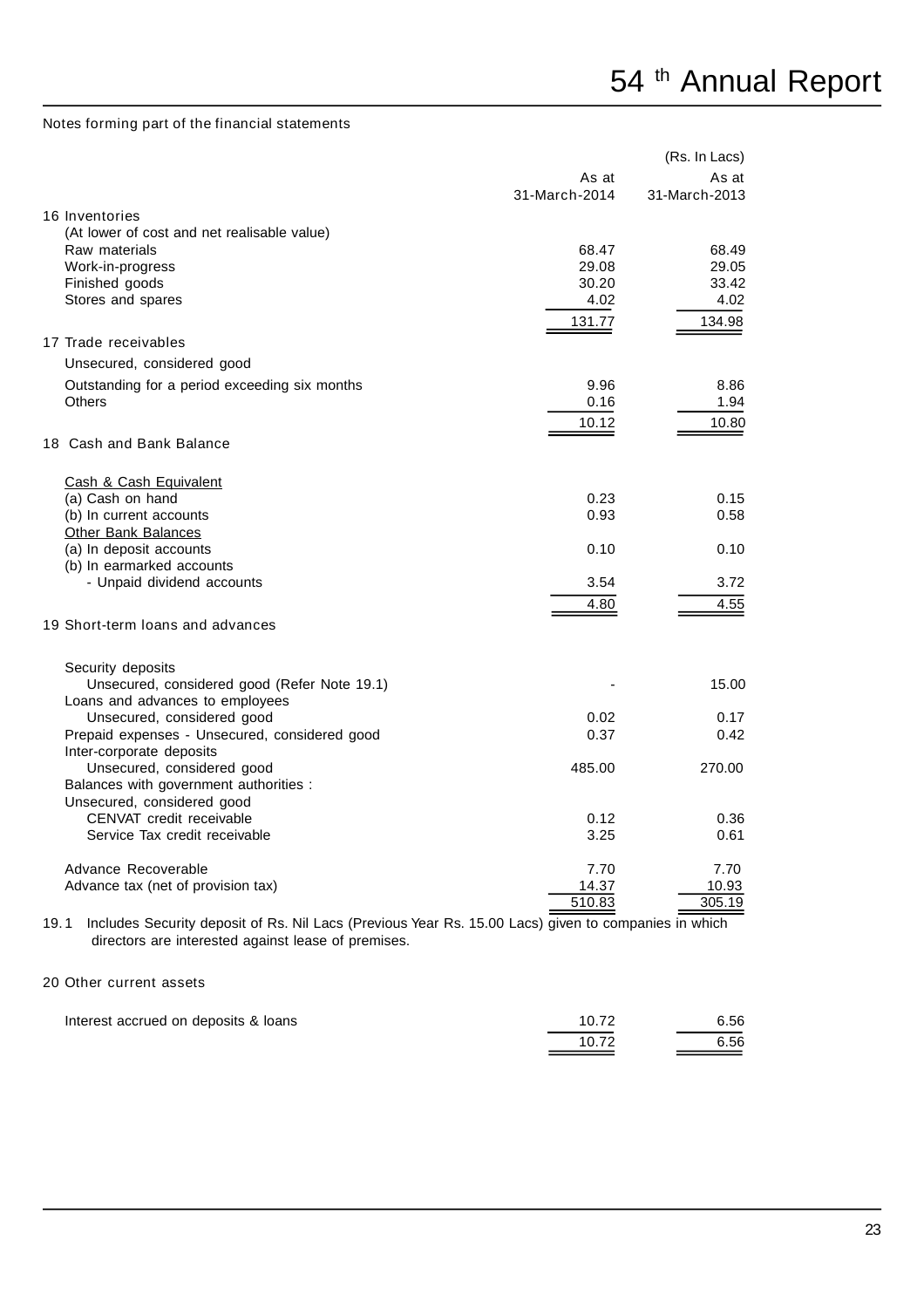# **Acrow India Ltd.**

## **Notes forming part of the financial statements**

|              |                                                             |                                    | (Rs. In Lacs)                      |
|--------------|-------------------------------------------------------------|------------------------------------|------------------------------------|
|              |                                                             | <b>Year Ended</b><br>31-March-2014 | <b>Year Ended</b><br>31-March-2013 |
|              | 21 Revenue from operations                                  |                                    |                                    |
|              | (a) Sale of products                                        | 2.67                               | 161.34                             |
|              | (b) Sale of services (Erection and Commissioning)           | 0.67                               |                                    |
|              | (c) Other operating revenues                                |                                    |                                    |
|              | Packing & Forwarding                                        | 0.09                               | 2.77                               |
|              |                                                             | 3.43                               | 164.11                             |
|              | Details of Product / Finished Goods Sold:                   |                                    |                                    |
|              |                                                             |                                    |                                    |
| Graders      |                                                             |                                    | 16.20<br>15.73                     |
|              | Weighing Machines<br>Others including spares                |                                    | 129.41                             |
|              |                                                             | 2.67<br>2.67                       | 161.34                             |
|              |                                                             |                                    |                                    |
|              | 22 Other income                                             |                                    |                                    |
|              | (a) Interest income (Refer Note 22.1)                       | 34.28                              | 33.28                              |
|              | (b) Dividend income from long term investments              |                                    |                                    |
|              | (Refer Note 22.2)                                           | 13.29                              | 20.20                              |
|              | (c) Other Non-operating income (Misc Income)                | 0.25                               | 0.87                               |
|              |                                                             | 47.82                              | 54.35                              |
|              |                                                             |                                    |                                    |
| 22.1         | Interest income comprises:                                  |                                    |                                    |
|              | Interest from Banks on Deposits                             |                                    | 9.12                               |
|              | Interest on Loans and Advances                              | 34.28                              | 21.84                              |
|              | <b>Others</b>                                               | 34.28                              | 2.32<br>33.28                      |
| 22.2         | Dividend income comprises:                                  |                                    |                                    |
|              | Dividend Income from Long Term Investments                  | 2.13                               | 0.94                               |
|              | Dividend Income from Current Investments                    | 11.16                              | 19.26                              |
|              |                                                             | 13.29                              | 20.20                              |
|              | 23 Cost of materials consumed                               |                                    |                                    |
|              | Opening stock                                               | 68.49                              | 86.08                              |
|              | Add: : Purchases                                            |                                    | 25.83                              |
|              |                                                             | 68.49                              | 111.91                             |
|              | Less : Closing stock                                        | 68.47                              | 68.49                              |
|              |                                                             | 0.02                               | 43.42                              |
|              | <b>Breakup of Material Consumed</b>                         |                                    |                                    |
| <b>Steel</b> |                                                             |                                    | 29.01                              |
|              | Components & Others                                         | 0.02                               | <u>14.41</u>                       |
|              | Value of Imported & Indigenous Consumption of Raw Materials | 0.02                               | 43.42                              |
|              |                                                             |                                    |                                    |

|            | Year Ended 31-March-2014 |        |                          |                          | Year Ended 31-March-2013 |  |
|------------|--------------------------|--------|--------------------------|--------------------------|--------------------------|--|
|            | Rs. Lacs                 | %      | Rs. Lacs                 | %                        |                          |  |
| Imported   |                          | -      | $\overline{\phantom{0}}$ | $\overline{\phantom{a}}$ |                          |  |
| Indigenous | 0.02                     | 100.00 | 43.42                    | 100.00                   |                          |  |
|            | 0.02                     |        | 43.42                    |                          |                          |  |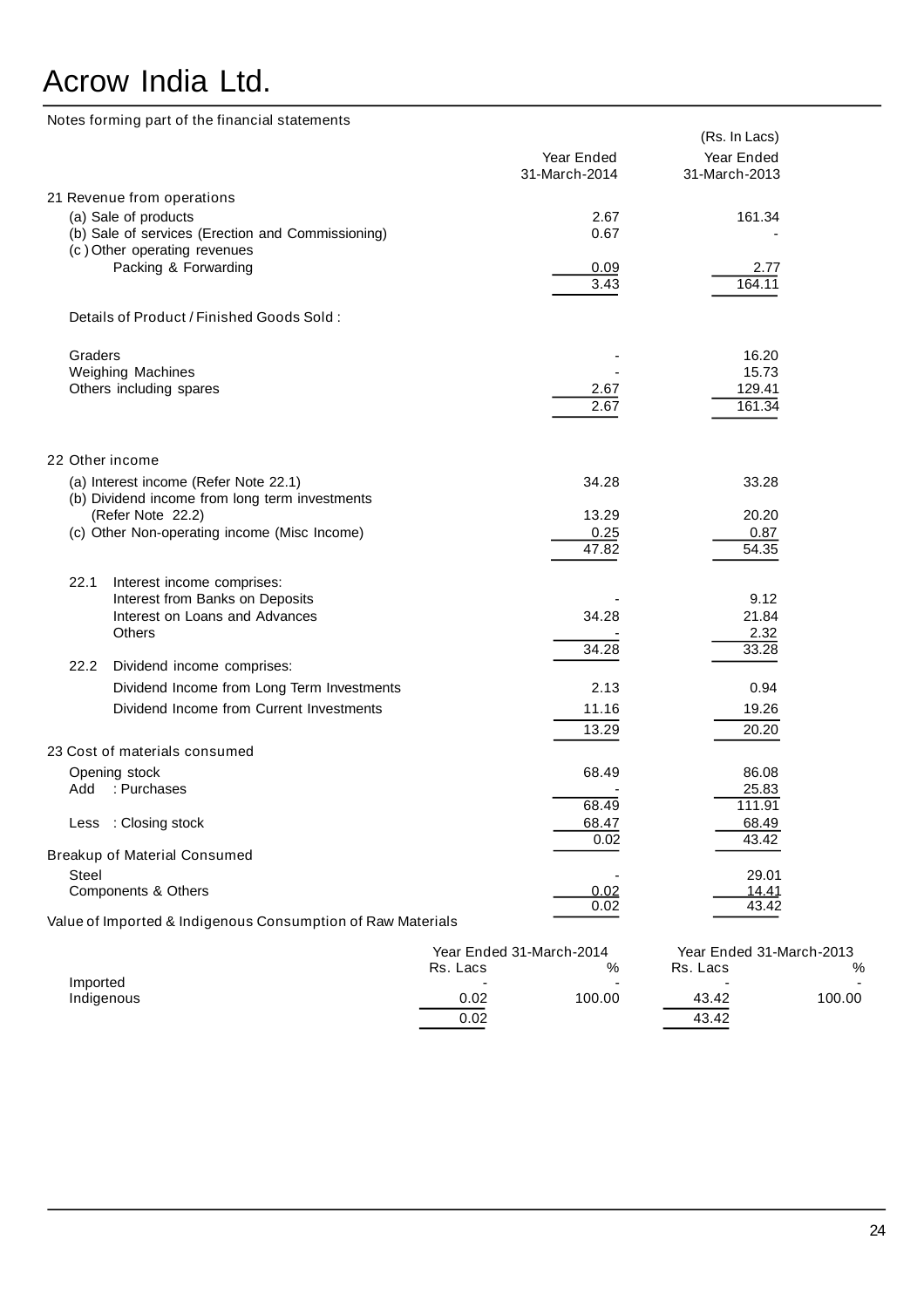|                                                                                                               |                                    | (Rs. In Lacs)                      |
|---------------------------------------------------------------------------------------------------------------|------------------------------------|------------------------------------|
|                                                                                                               | <b>Year Ended</b><br>31-March-2014 | <b>Year Ended</b><br>31-March-2013 |
| 24 Changes in inventories of finished goods and work-in-progress<br>Inventories at the beginning of the year: |                                    |                                    |
| Finished goods                                                                                                | 33.42                              | 41.88                              |
| <b>WIP</b>                                                                                                    | 29.05                              | 13.00                              |
| Inventories at the end of the year:                                                                           |                                    |                                    |
| Finished goods                                                                                                | 30.20                              | 33.42                              |
| <b>WIP</b>                                                                                                    | 29.08                              | 29.05                              |
| Net (increase) / decrease in stocks                                                                           | 3.19                               | (7.59)                             |
| <b>Break up of closing stock-Finished Goods:</b>                                                              |                                    |                                    |
| Hoppers                                                                                                       | 20.00                              | 20.00                              |
| Others (including spares)                                                                                     | 10.20                              | 13.42                              |
|                                                                                                               | 30.20                              | 33.42                              |
| <b>Breakup of closing stock-Work in Progress:</b>                                                             |                                    |                                    |
| Hoopers                                                                                                       | 18.90                              | 18.90                              |
| Others (including spares)                                                                                     | 10.18                              | 10.15                              |
|                                                                                                               | 29.08                              | 29.05                              |
| 25 Employees benefit expenses                                                                                 |                                    |                                    |
| Salaries and wages                                                                                            | 4.70                               | 11.46                              |
| Contributions to provident and other funds                                                                    | 0.81                               | 1.14                               |
| Staff welfare expenses                                                                                        | 0.11                               | 0.98                               |
|                                                                                                               | 5.62                               | 13.58                              |

### **EMPLOYEE BENEFITS**

### **i) Short Term Employee Benefits.**

**All employee benefits payable wholly within twelve months of rendering the service are classified as short term employee benefits. Benefits such as salaries, wages, short terms compensated absences, etc., and the expected cost of bonus, ex-gratia are recognised in the period in which the employee renders the related service.**

### **ii) Long Term Employee Benefits**

**The disclosures as per the revised AS-15 are as under:**

### **A. Brief description of the Plans**

**Gratuity : The Company has a defined benefit gratuity plan, every employee who has completed five years or more of service gets a gratuity on death or resignation or retirement at 15 days [last drawn salary] for each completed year of service. The scheme is funded with an insurance company in the form of a qualifying insurance policy.**

**Leave Wages: The leave wages are payable to all eligible employees at the rate of daily salary for each day of accumulated leave on death or on resignation or upon retirement on attending superannuation age.**

### **B. Defined Contribution Plan:**

**Contribution to Defined Contribution Plan, recognized are charged off for the year are as under:**

|                                           |                             | (Rs. In Lacs)               |
|-------------------------------------------|-----------------------------|-----------------------------|
|                                           | Year ended<br>31-March-2014 | Year ended<br>31-March-2013 |
| Employer's Contribution to Provident Fund | 0.81                        | 1.14                        |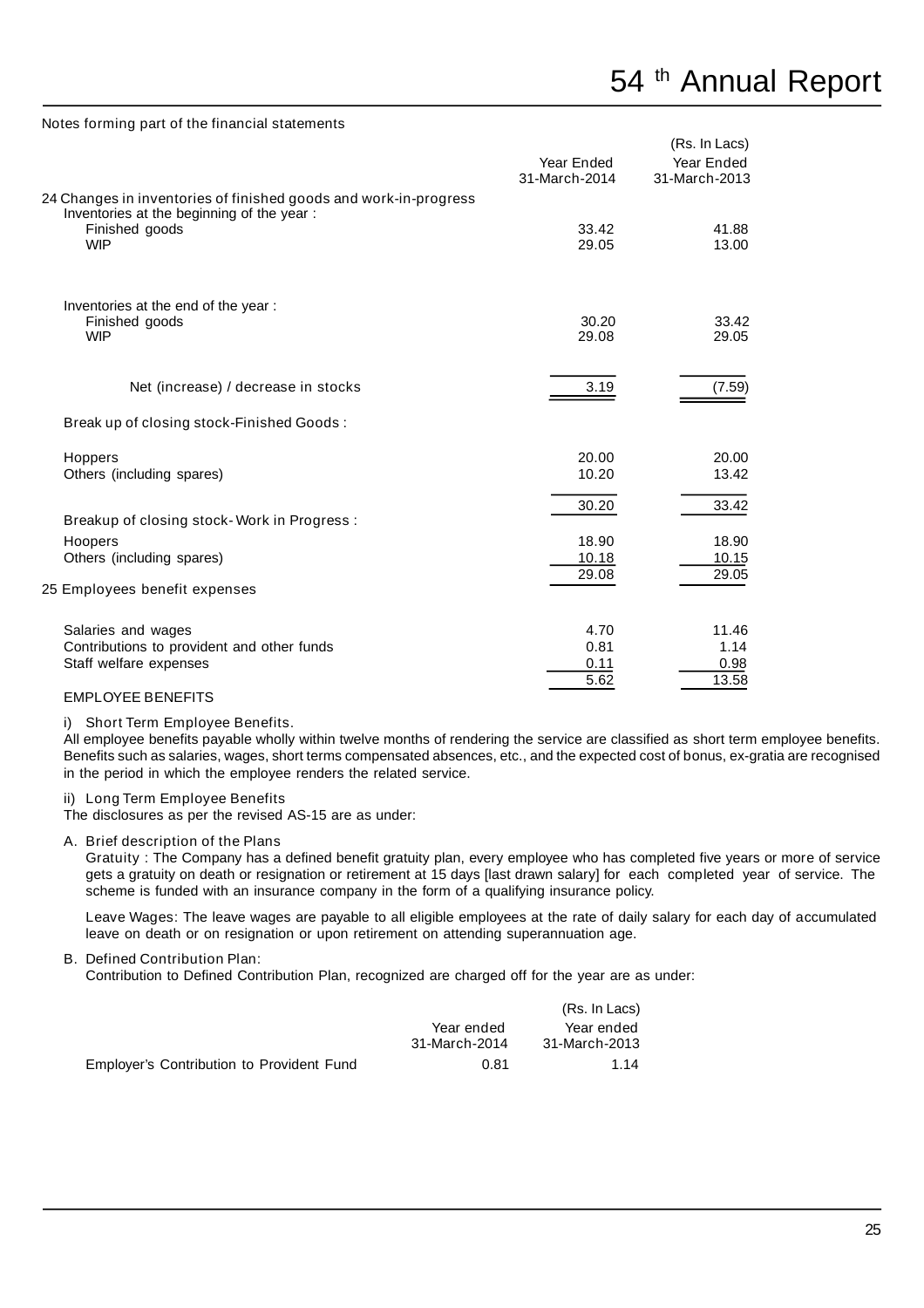### **C. Defined Benefit Plan:**

**The employees' gratuity fund scheme managed by Life Insurance Corporation of India is a defined benefit plan. The present value of obligation is determined based on actuarial valuation using the Projected Unit Credit Method, which recognizes each period of service giving rise to additional unit of employee benefit entitlement and measures each unit separately to build up the final obligation. The obligation for leave encashment is recognized in the same manner as gratuity.**

|                                                                        |           |                          |           | (Rs. In Lacs)                      |
|------------------------------------------------------------------------|-----------|--------------------------|-----------|------------------------------------|
| <b>Particulars</b>                                                     |           | <b>Gratuity (Funded)</b> |           | <b>Leave Encashment (Unfunded)</b> |
|                                                                        | 2013-2014 | 2012-2013                | 2013-2014 | 2012-2013                          |
| a) Reconciliation of Opening and Closing                               |           |                          |           |                                    |
| balances of Defined Benefit obligation                                 |           |                          |           |                                    |
| Defined Benefit obligation at beginning of the year                    | 1.00      | 1.04                     | 0.41      | 0.34                               |
| <b>Interest Cost</b>                                                   | 0.08      | 0.09                     | 0.03      |                                    |
| <b>Current Service Cost</b>                                            | 0.16      | 0.20                     | 0.02      |                                    |
| Actuarial gain(-)/loss                                                 | $-0.38$   | 0.76                     | $-0.30$   | 0.07                               |
| Benefits paid                                                          |           | $-1.09$                  |           |                                    |
| Defined Benefit obligation at year end                                 | 0.86      | 1.00                     | 0.16      | 0.41                               |
| b) Reconciliation of Opening and Closing                               |           |                          |           |                                    |
| balances of Fair value of plan assets                                  |           |                          |           |                                    |
| Defined Benefit obligation at beginning of the year                    | 0.16      | 1.04                     |           |                                    |
| Expected return on the plan assets                                     | 0.01      | 0.09                     |           |                                    |
| <b>Contributions Paid</b>                                              |           | 0.15                     |           |                                    |
| Actuarial gain/loss(-)                                                 |           | $-0.03$                  |           |                                    |
| Benefits paid                                                          |           | $-1.09$                  |           |                                    |
| Fair value of plan assets at year end                                  | 0.17      | 0.16                     |           |                                    |
| c) Reconciliation of fair value of assets                              |           |                          |           |                                    |
| and obligation.                                                        |           |                          |           |                                    |
| Fair value of plan assets as at 31st March                             | 0.17      | 0.16                     |           |                                    |
| Present value of obligation as at 31st March                           | $-0.86$   | $-1.00$                  | $-0.16$   | $-0.41$<br>$-0.41$                 |
| Amount recognized in Balance sheet                                     | $-0.69$   | $-0.84$                  | $-0.16$   |                                    |
| d) Expenses recognized during the year<br><b>Current Service Costs</b> | 0.16      | 0.20                     | 0.02      |                                    |
| <b>Interest Cost</b>                                                   | 0.08      | 0.09                     | 0.03      |                                    |
| Expected return on plan assets                                         | $-0.01$   | $-0.09$                  |           |                                    |
| Actuarial gain(-)/loss                                                 | $-0.38$   | 0.79                     | $-0.30$   | 0.07                               |
| <b>Net Cost</b>                                                        | $-0.15$   | 0.99                     | $-0.25$   | 0.07                               |
|                                                                        |           |                          |           |                                    |
| e) Investment Details                                                  |           | % invested As at         |           | % invested As at                   |
| L.I.C Group Gratuity (Cash Accumulation Policy)                        | 100%      | 100%                     |           |                                    |
| f) Actuarial assumptions:                                              |           |                          |           |                                    |
| Mortality Table (L.I.C.) 1994-96 (Ultimate)                            |           |                          |           |                                    |
| Discount rate (per annum)                                              | 9.31%     | 8.00%                    | 9.31%     | 8.00%                              |
| Expected rate of return on plan assets (per annum)                     | 8.70%     | 8.70%                    |           |                                    |
| Rate of escalation in salary (per annum)                               | 5.00%     | 5.00%                    | 5.00%     | 5.00%                              |
|                                                                        |           |                          |           |                                    |

**The estimates of rate of escalation in salary considered in actuarial valuation, take into account inflation, seniority, promotion and other factors including supply and demand in the employment market. The above information is certified by the actuary.**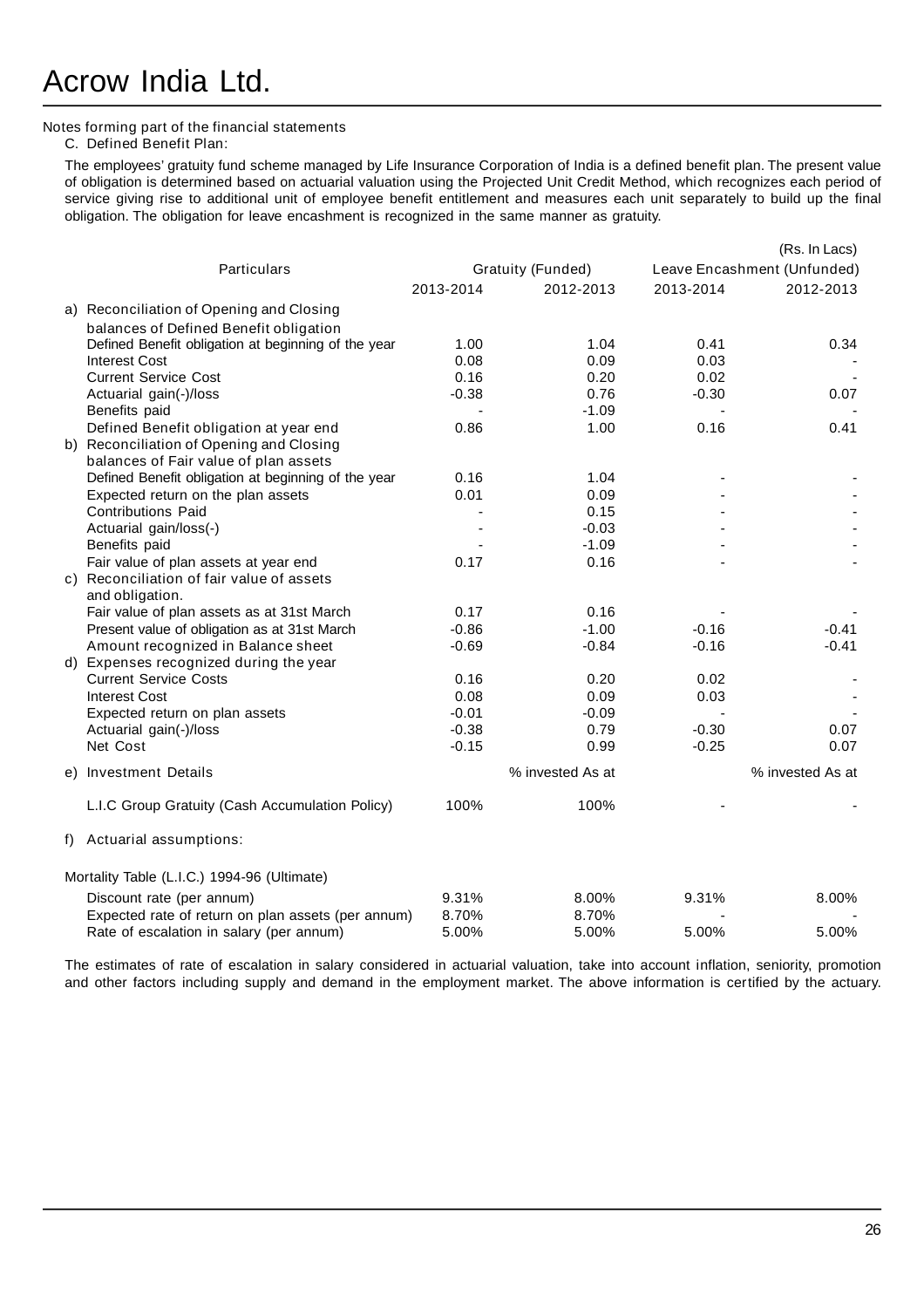|                                             |               | (Rs. In Lacs) |
|---------------------------------------------|---------------|---------------|
|                                             | Year ended    | Year ended    |
|                                             | 31-March-2014 | 31-March-2013 |
| <b>26 Finance costs</b>                     |               |               |
| (a) Interest expense on:                    |               |               |
| (i) Working Capital                         | 1.84          | 0.25          |
| (b) Other borrowing costs                   | 0.03          | 0.91          |
|                                             | 1.87          | 1.16          |
| 27 Other Expenses                           |               |               |
| Consumption of stores and spare parts       | ♪             | 5.99          |
| Power and fuel                              | 4.78          | 6.71          |
| Rent including lease rentals                | 0.54          | 4.76          |
| Repairs and maintenance - Buildings         | 0.34          |               |
| Repairs and maintenance - Machinery         |               | 0.02          |
| Repairs and maintenance - Others            | 2.69          | 6.36          |
| Society maintenence charges                 | 12.74         | 4.29          |
| Insurance                                   | 1.08          | 0.97          |
| Rates and taxes                             | 7.63          | 6.33          |
| Travelling and conveyance                   | 0.18          | 1.30          |
| Printing and stationery                     | 0.70          | 0.40          |
| Freight and forwarding                      |               | 0.05          |
| Advertisement, Publicity & Selling Expenses | 0.92          | 1.58          |
| Postage & Telephone                         | 0.65          | 1.17          |
| <b>Director Fees</b>                        | 0.23          | 0.30          |
| General Charges                             | 8.12          | 6.98          |
| Legal and Professional                      | 15.29         | 19.07         |
| Interest on delayed payment of taxes        |               | 0.01          |
| Security Charges                            | 10.76         | 9.64          |
| Remuneration To Auditors                    |               |               |
| For Audit Fees                              | 1.69          | 1.69          |
| <b>For Taxation Matters</b>                 | 0.56          | 0.56          |
| For Other Services                          | 0.56          | 0.56          |
| Loss on sale of investments                 | 1.72          |               |
| Other Manufacturing Expenses                | 0.43          | 41.44         |
| Sales Tax                                   | 0.07          | 14.49         |
| Diminution in value of investments          | 4.50          | 2.19          |
| Listing Fees                                | 0.17          | 0.17          |
| <b>Electricity Charges</b>                  | 0.03          | 0.16          |
| <b>Office Expenses</b>                      | 0.05          |               |
| Fees & Subscription                         | 0.14          | 0.20          |
| Vehicle Expenses                            | 1.75          | 1.26          |
| Sundry Debit W/Off                          | 0.63          | 0.02          |
| <b>Stamping Charges</b>                     |               | 0.02          |
| License and Registration                    |               | 0.56          |
|                                             |               |               |
|                                             | 78.95         | 139.25        |

### **27.1 Value of Imported & Indigenous Consumption of Stores & Spares**

|                                        | Rs. lacs                 | %                        | Rs. lacs                 | %                        |
|----------------------------------------|--------------------------|--------------------------|--------------------------|--------------------------|
| Imported                               | $\blacksquare$           | $\blacksquare$           |                          | $\overline{\phantom{0}}$ |
| Indigenous                             | $\overline{\phantom{0}}$ | ۰                        | 5.99                     | 100%                     |
| 27.2 Expenditure in Foreign Currencies |                          |                          |                          |                          |
| <b>Traveling Expenses</b>              | $\overline{\phantom{a}}$ | $\overline{\phantom{0}}$ | $\overline{\phantom{a}}$ | $\overline{\phantom{0}}$ |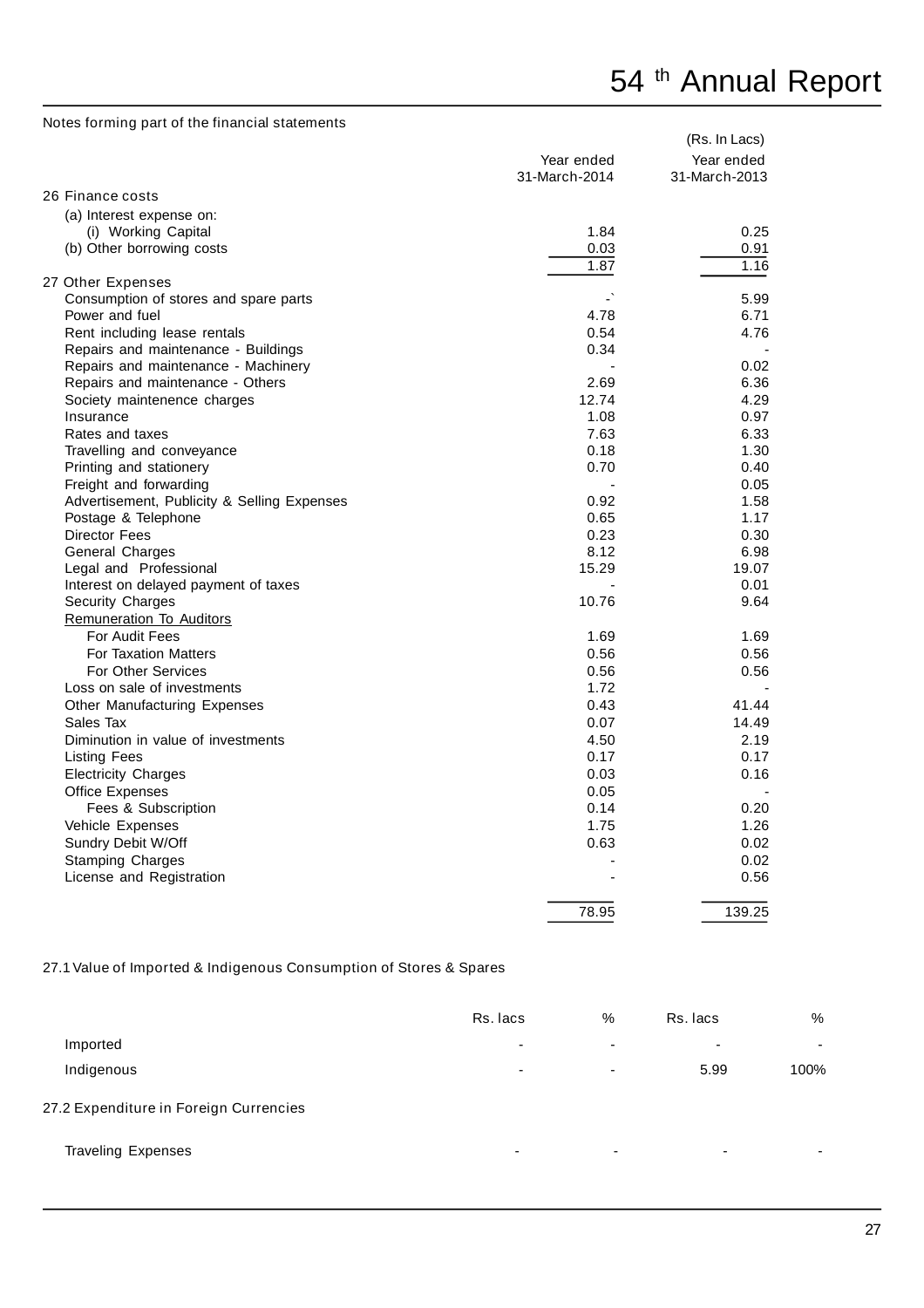### **28. Contingent Liability and Commitment**

- **a) Guarantee given by Bank on behalf of the Company Nil {Previous Year Rs. 2.76 lacs}, against which the Company has given counter guarantee.**
- **b) Demands made by the Income Tax Department towards Wealth Tax Rs.15.43 lacs (Previous Year Rs. 15.43 lacs), against which the Company has preferred appeals.**
- **c) Demands made by Employees State Insurance Corporation Rs. 5.08 lacs (Previous Year Rs. 5.08 lacs) against which the Company has preferred appeals.**
- **29 The Company's business comprises entirely of manufacture and sale of engineering goods, which is confined to the territorial limits of the country, where the risks and returns are largely similar.**

**As such, the Company has only one business segment and only one geographical segment.**

### **30 Related Party disclosure:**

| <b>Associated companies</b><br>The Ravalgaon Sugar Farm Ltd.<br>Carnia Finvest Ltd. |           |                            |  |
|-------------------------------------------------------------------------------------|-----------|----------------------------|--|
| <b>Transaction with related Parties:</b>                                            |           | Rs. In Lacs                |  |
| <b>Transactions:</b>                                                                |           | <b>Associate Companies</b> |  |
| Transactions: (Excluding taxes)                                                     | 2013-2014 | 2012-2013                  |  |
| a) Sales & Recoveries                                                               | 0.16      | 9.06                       |  |
| The Ravalgaon Sugar Farm Ltd.                                                       | 0.16      | 9.06                       |  |
| b) Interest Received                                                                | 34.28     | 21.84                      |  |
| The Ravalgaon Sugar Farm Ltd.                                                       | 34.28     | 21.48                      |  |
| c) Receipt for Sales                                                                | 1.00      | 13.96                      |  |
| The Ravalgaon Sugar Farm Ltd.                                                       | 1.00      | 13.96                      |  |
| d) Purchases                                                                        | 0.00      | 0.81                       |  |
| The Ravalgaon Sugar Farm Ltd.                                                       | 0.00      | 0.81                       |  |
| e) Payments for Services and Expenses                                               | 18.15     | 71.57                      |  |
| The Ravalgaon Sugar Farm Ltd.                                                       | 4.52      | 56.66                      |  |
| Carina Finvest Limited                                                              | 13.63     | 14.91                      |  |
| f) Lease Rent Paid                                                                  | 0.56      | 2.58                       |  |
| The Ravalgaon Sugar Farm Ltd.                                                       | 0.56      | 0.56                       |  |
| Carina Finvest Limited                                                              |           | 2.02                       |  |
| g) Service Charges                                                                  | 14.84     | 72.37                      |  |
| The Ravalgaon Sugar Farm Ltd.                                                       | 0.20      | 58.86                      |  |
| Carina Finvest Limited                                                              | 14.64     | 13.51                      |  |
| h) Balance in Inter Corporate Deposit Given                                         | 485.00    | 270.00                     |  |
| The Ravalgaon Sugar Farm Ltd.                                                       | 485.00    | 270.00                     |  |
| <b>Balance in Receivables</b><br>i)                                                 | 8.34      | 9.18                       |  |
| The Ravalgaon Sugar Farm Ltd.                                                       | 8.34      | 9.18                       |  |
| <b>Balance in Payables</b><br>j)                                                    | 4.72      | 8.68                       |  |
| The Ravalgaon Sugar Farm Ltd.                                                       | 3.71      | 7.52                       |  |
| Carina Finvest Ltd.                                                                 | 1.01      | 1.16                       |  |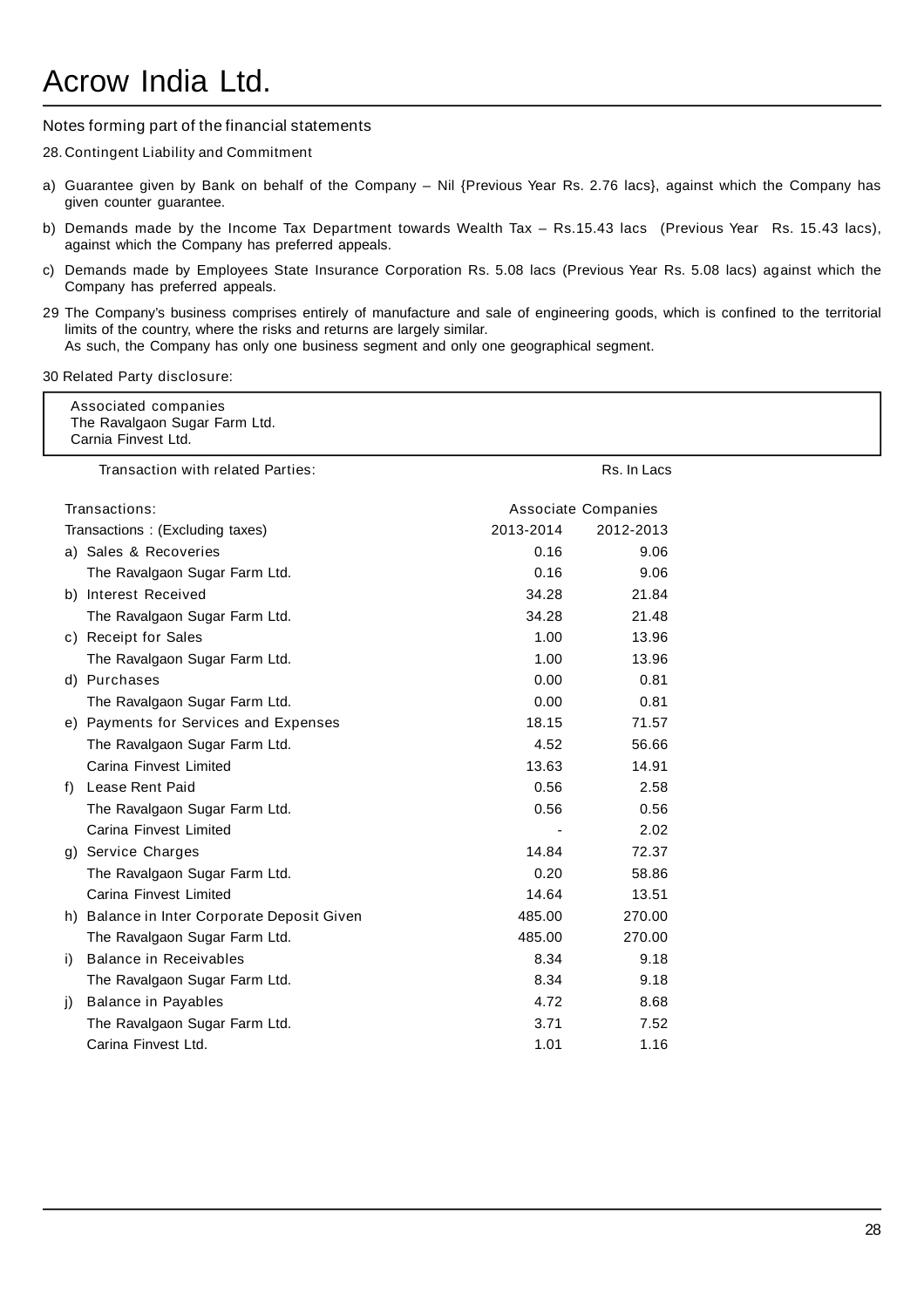### **31st March 2014 31st March 2013**

### **31 Earnings per Share:**

| Profit/(Loss) Computation for Earnings per Share of Rs.10 each:                 |         |         |
|---------------------------------------------------------------------------------|---------|---------|
| Net Profit/ (Loss) as per Profit & Loss account available for Equity Share      |         |         |
| Holders. (Rs. In Lacs)                                                          | (64.75) | 4.18    |
| 2 Weighted Average number of Equity Shares for 'Earnings per Share' Computation | 640.000 | 640.000 |
| 3 Earnings per Share (Rs.)                                                      | (10.12) | 0.65    |

**32 Pursuant to the Accounting Standard (AS29) – Provisions, Contingent Liabilities and Contingent Assets, the disclosure relating to provisions made in accounts for the year ended 31st March 2014 is as follows.**

### **Liability for Warranties**

|                        | <b>31st March 2014</b>   | 31st March 2013          |
|------------------------|--------------------------|--------------------------|
| <b>Opening Balance</b> | 1.32                     | 1.46                     |
| Additions              | $\overline{\phantom{0}}$ | $\overline{\phantom{0}}$ |
| <b>Utilisation</b>     | $\overline{\phantom{a}}$ | 0.14                     |
| Reversals              | $\overline{\phantom{a}}$ | $\overline{\phantom{0}}$ |
| <b>Closing Balance</b> | 1.32                     | 1.32                     |

**33 The Company is re-evaluating its existing business model considering the nature of industry. Accordingly, there is no impact on going concern assumption.**

### **As per our report of even date.**

| For V. Sankar Aiyar & Co<br><b>Chartered Accountants</b><br>Firm Registration No. 109208W | For and on behalf of the Board of Directors |                                          |
|-------------------------------------------------------------------------------------------|---------------------------------------------|------------------------------------------|
|                                                                                           | H. B. Doshi<br>Chairman                     | N. H. Doshi<br>Director                  |
| <b>Arvind Mohan</b><br>Partner                                                            | V. M. Bhat<br>Director                      | N. K. Varma<br>Director                  |
| Membership No.124082<br>Mumbai<br>Date: 8 <sup>th</sup> May 2014                          |                                             | Mumbai<br>Date: 8 <sup>th</sup> May 2014 |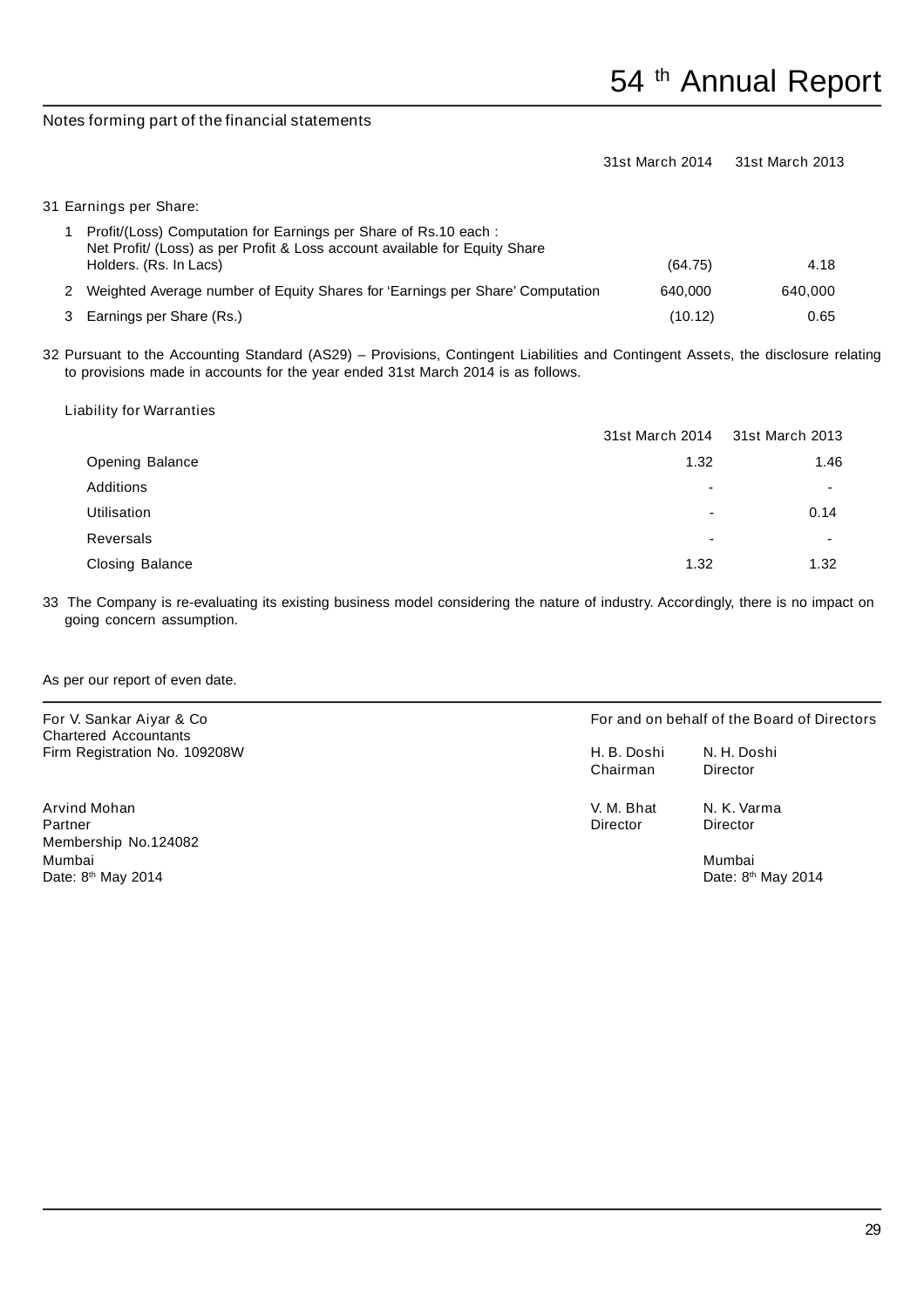### **e-Voting Instructions**

**The instructions for members for voting electronically are as under:-**

- **(I) In case of members receiving Notice of AGM by e-mail or physical copy [for members whose Email IDs are not registered with the Company/Depository Participants or requested physical copy]:**
- **1) Log on to the e-voting website www.evotingindia.com**
- **2) Click on "Shareholders" tab to cast your votes.**
- **3) Now, select the Electronic Voting Sequence Number "EVSN" along with "COMPANY NAME" from the drop down menu and click on "SUBMIT"**
- **4) If you are holding shares in Demat form and had logged on to www.evotingindia.com and casted your vote earlier for EVSN of any Company, then your existing login id and password are to be used.**

**In case you do not have an existing login id and password as referred to in (4) above, the following procedure is to be followed:**

**5) Now, fill up the following details in the appropriate boxes:**

|                              | For Members holding shares<br>in Demat Form                                                                                                                                                    | For Members holding shares<br>in Physical Form                                                                 |
|------------------------------|------------------------------------------------------------------------------------------------------------------------------------------------------------------------------------------------|----------------------------------------------------------------------------------------------------------------|
| User ID                      | For NSDL: 8 Character DP ID followed by 8<br>Digits Client ID<br>For CDSL: 16 digits beneficiary ID                                                                                            | Folio Number registered<br>with the Company                                                                    |
| PAN <sup>*</sup>             | Enter your 10 digit alpha-numeric *PAN issued by Income Tax Department when prompted by the system while<br>e-voting (applicable for both demat shareholders as well as physical shareholders) |                                                                                                                |
| DOB#                         | or folio in dd/mm/yyyy format.                                                                                                                                                                 | Enter the Date of Birth as recorded in your demat account or in the company records for the said demat account |
| Dividend<br>Bank<br>Details# | records for the said demat account or folio.                                                                                                                                                   | Enter the Dividend Bank Details as recorded in your demat account or in the company                            |

**\*Members who have not updated their PAN with the Company/Depository Participant are requested to use the default number: <ACROW12345> in the PAN field.**

**# Please enter any one of the details in order to login. In case either of the details are not recorded with the depository, please enter the value <01/01/2001> in the DOB column or <ACROWINDIA123> in the Dividend Bank details field.**

- **6) After entering these details appropriately, click on "SUBMIT" tab.**
- **7) Members holding shares in physical form will then reach directly the EVSN selection screen. However,members holding shares in demat form will now reach 'Password Creation' menu wherein they are required to mandatorily enter their login password in the new password field. The new password has to be minimum eight characters consisting of at least one upper case (A-Z), one lower case (a-z), one numeric value (0-9) and a special character(@ # \$ %& \*). Kindly note that this password is to be also used by the demat holders for voting for resolutions of the company or any other company on which they are eligible to vote, provided that company opts for e-voting through CDSL platform. It is strongly recommended not to share your password with any other person and take utmost care to keep your password confidential.**
- **8) Click on the relevant EVSN along with the Company name on which you choose to vote.**
- **9) On the voting page, you will see Resolution Description and against the same the option "YES/NO" for voting. Select the option YES or NO as desired. The option YES implies that you assent to the Resolution and option NO implies that you dissent to the Resolution.**
- **10) Click on the "Resolutions File Link" if you wish to view the entire Resolutions.**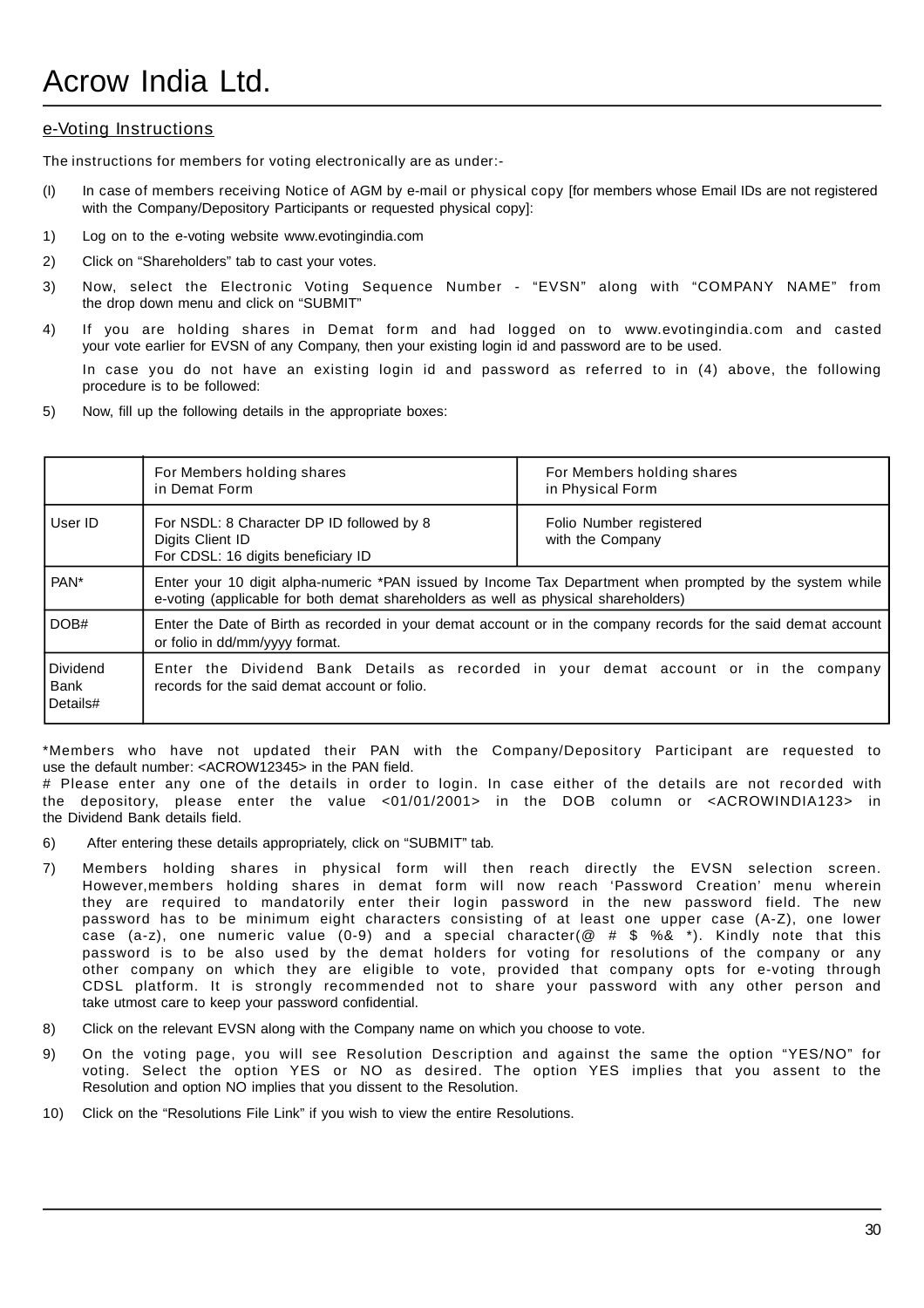- 11) After selecting the resolution you have decided to vote on, click on "SUBMIT". A confirmation box will **be displayed. If you wish to confirm your vote, click on "OK", else to change your vote, click on "CANCEL" and accordingly modify your vote.**
- **12) Once you "CONFIRM" your vote on the resolution, you will not be allowed to modify your vote.**
- **13) You can also take out print of the voting done by you by clicking on "Click here to print" option on the Voting page.**
- **14) If Demat account holder has forgetten the changed password then Enter the User ID and Captcha Code, click on Forgot Password and enter the details as prompted by the system.**
- **15) Institutional shareholders (i.e. other than individuals, HUF, NRI, etc.) are required to log on to http://www.evotingindia.co.in and register themselves, link their account which they wish to vote on and then cast their vote. They should upload a scanned copy of the Board Resolution in PDF format in the system for the scrutinizer to verify the vote.**
- **(II) The voting period begins on 10th July 2014 at 09:00 hours and ends on 11th July 2014 at 18:00 hours. During this period shareholders' of the Company, holding shares either in physical form or in dematerialized form, as on the cut-off date (record date) of 14th June 2014, may cast their vote electronically. The e-voting module shall be disabled by CDSL for voting thereafter. Once the vote on a resolution is cast by the shareholder, the shareholder shall not be allowed to change it subsequently.**
- **(III) In case you have any queries or issues regarding e-voting, you may refer the "Frequently Asked Questions" ("FAQs") and e-voting manual available at www.evotingindia.com under help section or write an email to helpdesk.evoting@cdslindia.com.**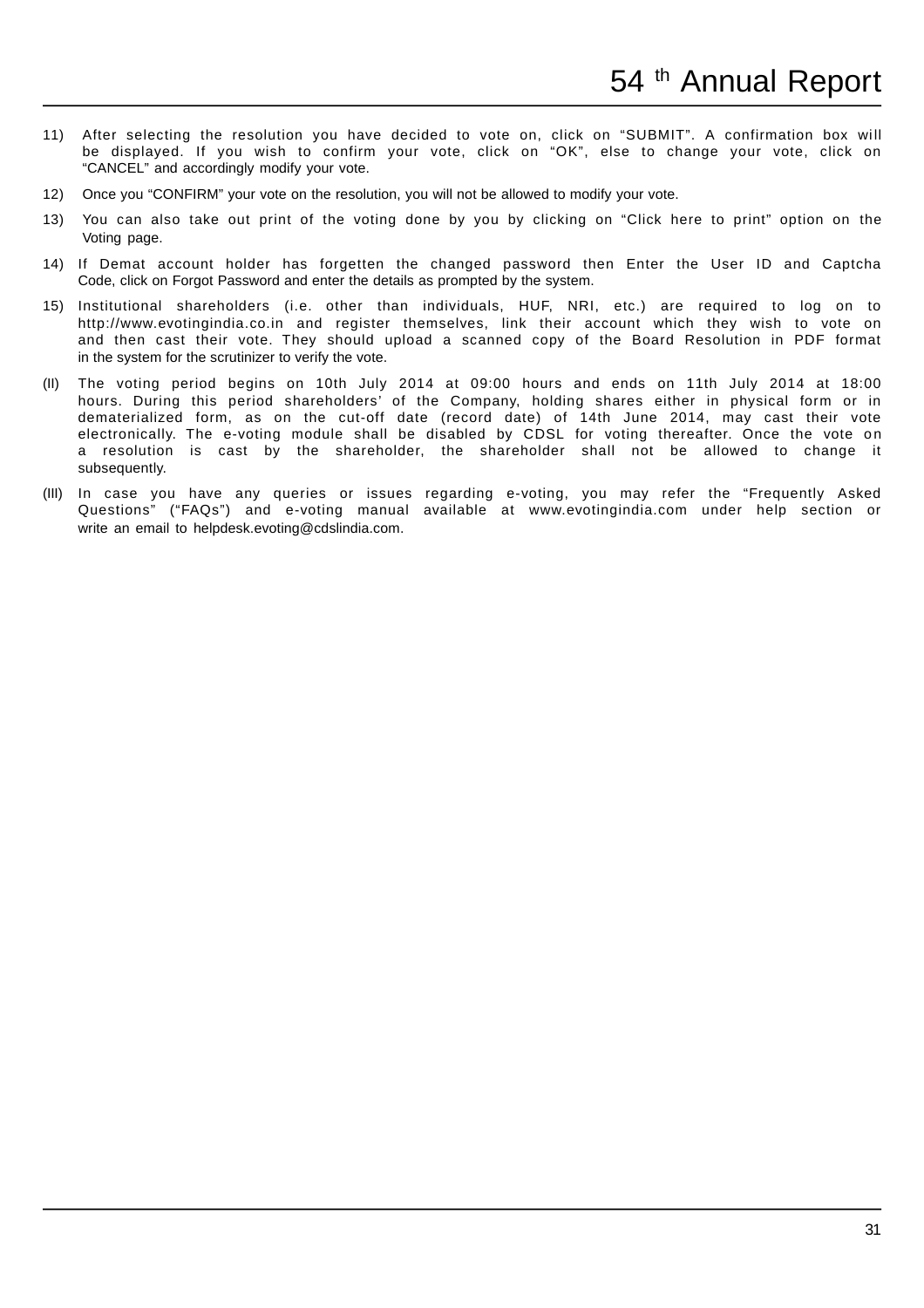### **ACROW INDIA LIMITED**

**Regd. Office : Plot Nos. 2 & 3, At & Post Ravalgaon Taluka Malegaon, Dist. Nasik - 423108, Maharashtra**

### **ATTENDANCE SLIP 54th ANNUAL GENERAL MEETING ON TUESDAY, 15TH JULY 2014**

**Member's / Proxy's Name ................................................................................................................**

**(In BLOCK Letters)**

**Folio No./DPID/Client ID No. ............................**

**Shri/Smt. .................................................................................................................. am a registered shareholder / proxy for the registered shareholder of the Company.**

**I hereby record my presence at the 54th ANNUAL GENERAL MEETING of the Company held at Krida Mandal Hall, Ravalgaon 423108, Taluka Malegaon, Dist. Nasik, Maharashtra on Tuesday, 15th July 2014 at 10.30 A.M.**

**Member's / Proxy's Signature**

**NOTE: Please fill in this attendance slip and hand it over at the ENTRANCE OF THE MEETING HALL**

### **ACROW INDIA LIMITED**

**Regd Office : Plot No.: 2 & 3, At & Post Ravalgaon Taluka Malegaon, Dist. Nasik, 423108 (Maharashtra)**

### **FORM OF PROXY**

| being a member(s) of the above named Company hereby appoint                                       |
|---------------------------------------------------------------------------------------------------|
|                                                                                                   |
|                                                                                                   |
|                                                                                                   |
|                                                                                                   |
|                                                                                                   |
|                                                                                                   |
| as my / our Proxy to yote for me/ us on my / our behalf at the 54th ANNUAL GENERAL MEETING of the |

**as my / our Proxy to vote for me/ us on my / our behalf at the 54th ANNUAL GENERAL MEETING of the Company to be held on Tuesday, 15th July 2014 at 10.30 a.m. and at any adjournment thereof.**

**Signed this ...............................................................day of ........................................ 2014.**

**Signature ..................................................................**

**NOTES :**

Please affix Re. 1/- Revenue Stamp

- **(a) The form should be signed across the stamp as per specimen signature registered with the Company.**
- **(b) The Proxy must be deposited at the Registered Office of the Company not less than 48 hours before the time for holding the Meeting.**
- **(c) A Proxy need not to be a member of the Company.**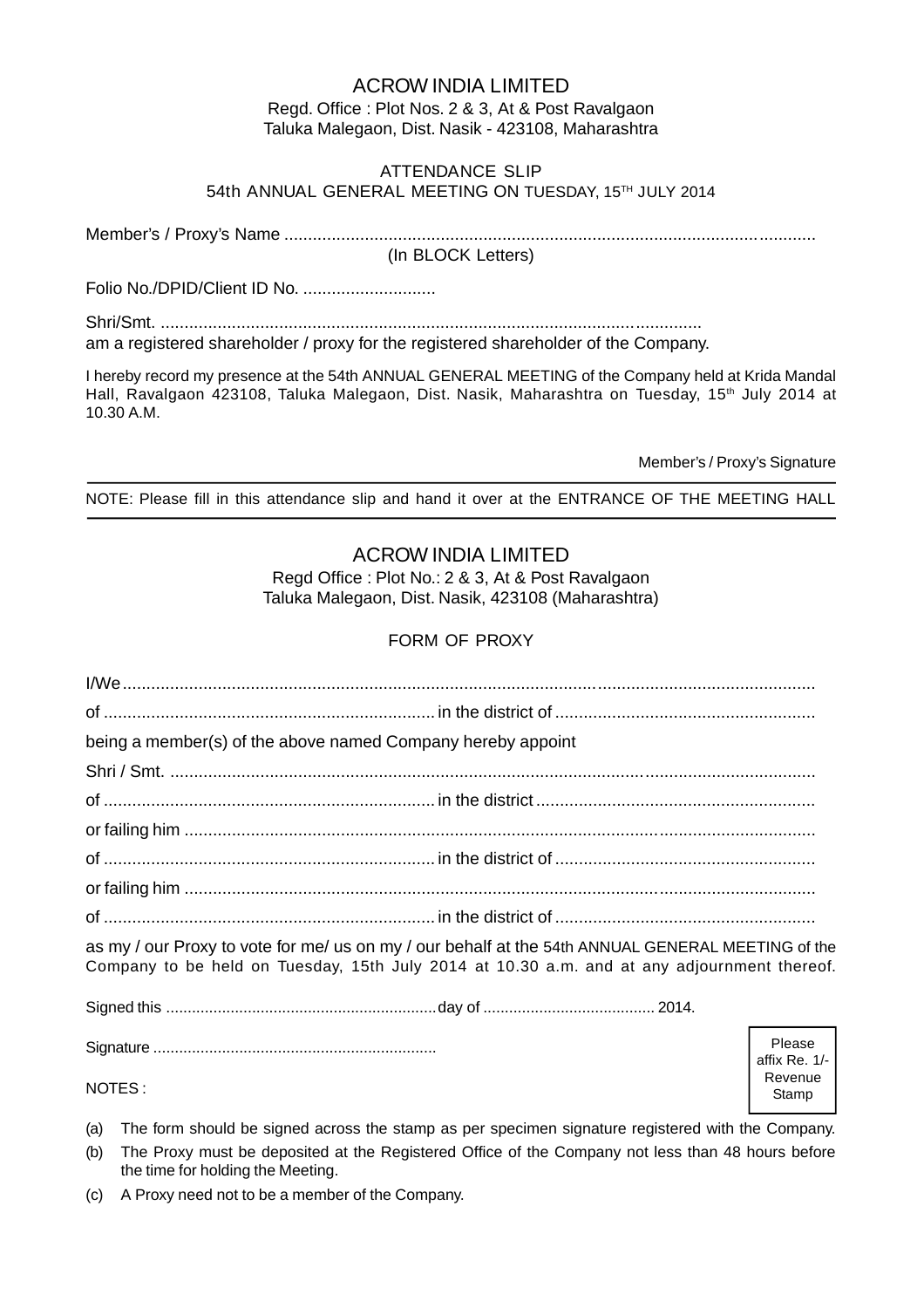